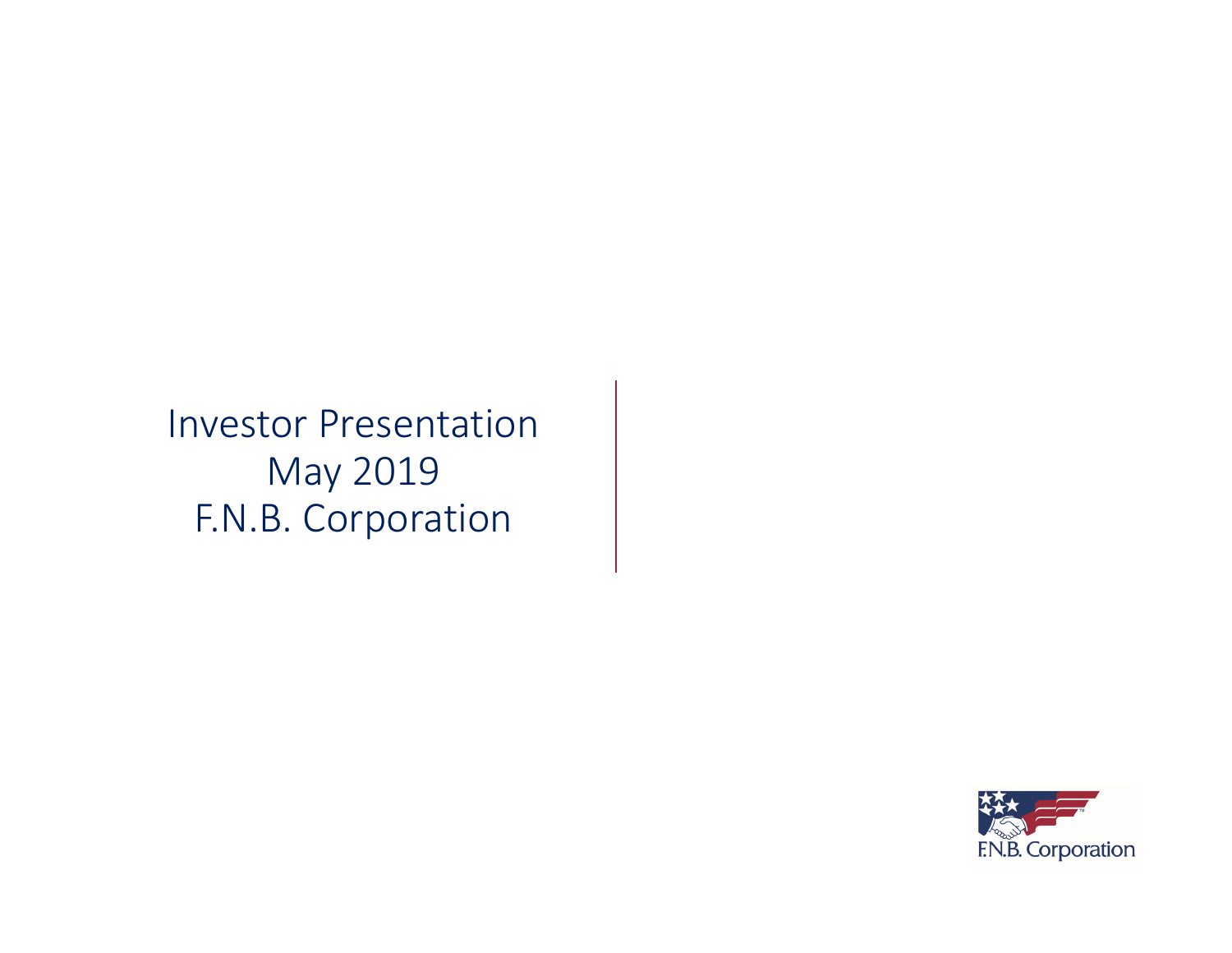### Cautionary Statement Regarding Forward‐Looking Information and Non‐GAAP Financial Information

This document contains forward looking statements within the meaning of the Private Securities Litigation Reform Act of 1995, which contain F.N.B. Corporation's (F.N.B.) expectations or predictions of future financial or business performance or conditions. Forward-looking statements are typically identified by words such as "believe," "plan," "expect," "anticipate," "intend," "outlook," "estimate," "forecast," "will," "should," "project," "goal," and other similar words and expressions. These forward‐looking statements involve certain risks and uncertainties. In addition to factors previously disclosed in F.N.B.'s reports filed with the SEC, the following factors among others, could cause actual results to differ materially from forward-looking statements or historical performance: changes in asset quality and credit risk; the inability to sustain revenue and earnings growth; changes in interest rates, deposit costs and capital markets; inflation; potential difficulties encountered in operating in new and remote geographic markets; customer borrowing, repayment, investment and deposit practices; customer disintermediation; the introduction, withdrawal, success and timing of business and technology initiatives; competitive conditions; the inability to realize cost savings or revenues or to implement integration plans and other consequences associated with acquisitions and divestitures; economic conditions; interruption in or breach of security of our information systems; integrity and functioning of products, information systems and services provided by third party external vendors; changes in tax rules and regulations or interpretations including, but not limited to the recently enacted Tax Cuts and Jobs Act; changes in accounting policies, standards and interpretations; liquidity risk; changes in asset valuations; and the impact, extent and timing of technological changes, capital management activities, and other actions of the Office of the Comptroller of the Currency, the Board of Governors of the Federal Reserve System, the Consumer Financial Protection Bureau, the Federal Deposit Insurance Corporation and legislative and regulatory actions and reforms. F.N.B. does not undertake any obligation to revise these forward-looking statements or to reflect events or circumstances after the date of this document.

This presentation contains "snapshot" information about F.N.B. and is not intended as <sup>a</sup> full business or financial review and should be viewed in the context of all the information made available by F.N.B. in our SEC filings. To supplement our consolidated financial statements presented in accordance with Generally Accepted Accounting Principles (GAAP), F.N.B. provides additional measures of operating results, net income and earnings per share adjusted to exclude certain costs, expenses, and gains and losses. F.N.B. believes that these non‐GAAP financial measures are appropriate to enhance understanding of our past performance and facilitate comparisons with the performance of F.N.B.'s peers. In the event of such a disclosure or release, the Securities and Exchange Commission's Regulation G requires: (i) the presentation of the most directly comparable financial measure calculated and presented in accordance with GAAP and (ii) <sup>a</sup> reconciliation of the differences between the non‐GAAP financial measure presented and the most directly comparable financial measure calculated and presented in accordance with GAAP.

The Appendix to this presentation contains a reconciliation of the non-GAAP financial measures used by F.N.B. to the most directly comparable GAAP financial measures. While F.N.B. believes that these non‐GAAP financial measures are useful in evaluating results, the information should be considered supplemental in nature and not as <sup>a</sup> substitute for or superior to the relevant financial information prepared in accordance with GAAP. The non‐GAAP financial measures used by F.N.B. may differ from the non‐GAAP financial measures other financial institutions use to measure their results of operations. This information should be reviewed in conjunction with F.N.B.'s financial results disclosed on April 23, 2019, as well as F.N.B.'s corresponding Form 10‐Q filing and our other periodic filings with the SEC.

Actual results may differ materially from those expressed or implied as <sup>a</sup> result of these risks and uncertainties, including, but not limited to, the risk factors and other uncertainties described in F.N.B.'s Annual Report on Form 10‐K for the year ended December 31, 2018, our subsequent quarterly 2018 Form 10‐Q filings (including the risk factors and risk management discussions) and F.N.B.'s other subsequent filings with the SEC, which are available on our corporate website at https://www.fnb-online.com/about-us/investorrelations‐shareholder‐services by clicking on the hyperlink "Reports and Filings." We have included our web address as an inactive textual reference only. Information on our website is not part of this earnings presentation.

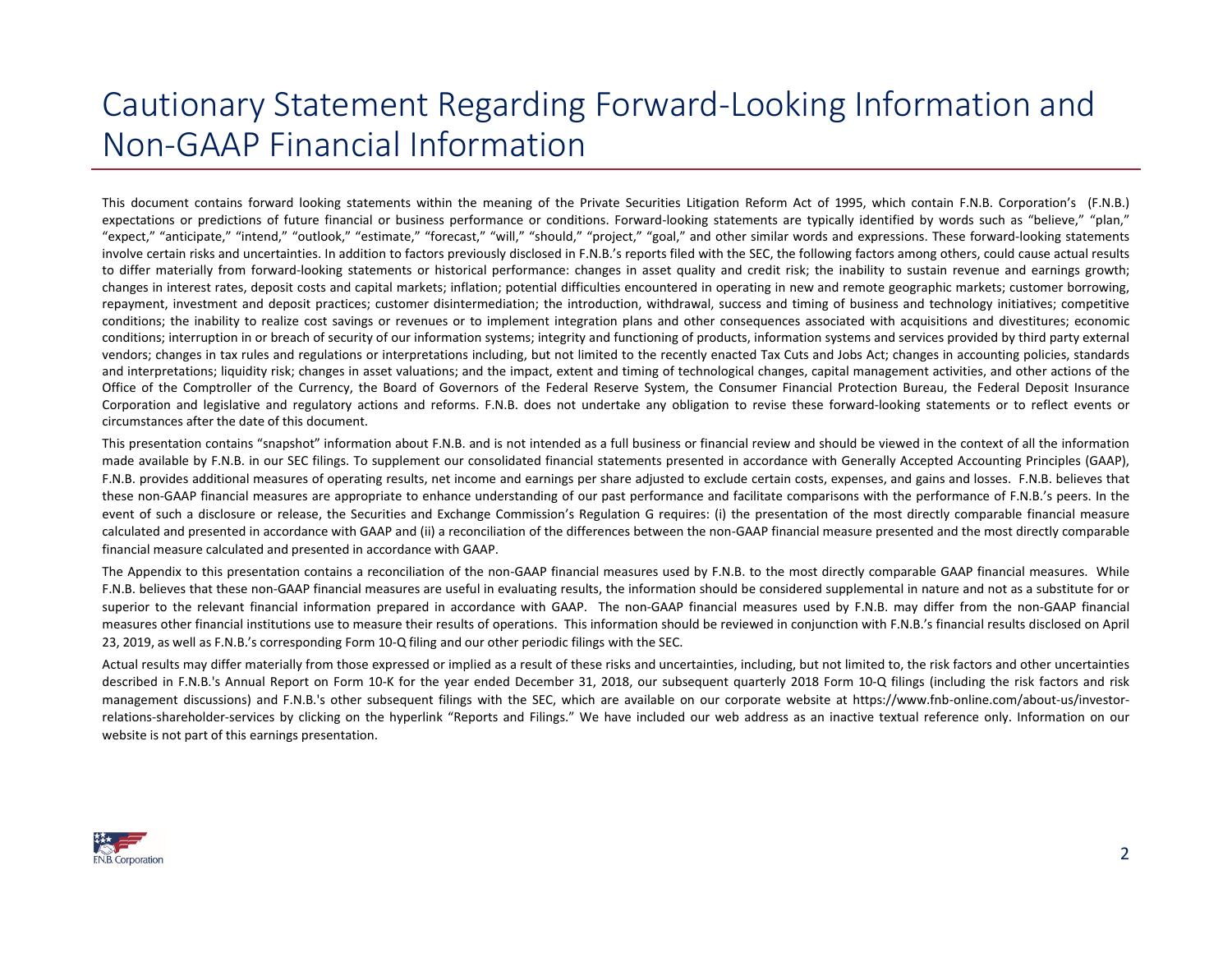### Who is F.N.B. Corporation?

### Top 40 U.S. Bank Holding Company

- o 2<sup>nd</sup> largest bank headquartered in Pennsylvania
- Premier Mid‐Atlantic Regional Bank operating in 7 states
	- $\circ$  \$34 billion in total assets at 3/31/2019

### 2.5 million customers

o 380 offices in 7 states and Washington, D.C.

### 4500+ employees across the FNB footprint

- o Received 22 top workplace awards across our footprint, including 8 consecutive years in Pittsburgh
- 9<sup>th</sup> Highest dividend yield among top 100 US Banks<sup>1</sup>
	- $\circ$  Growth in tangible book value per share + cumulative dividends significantly exceeds peer median over the past decade

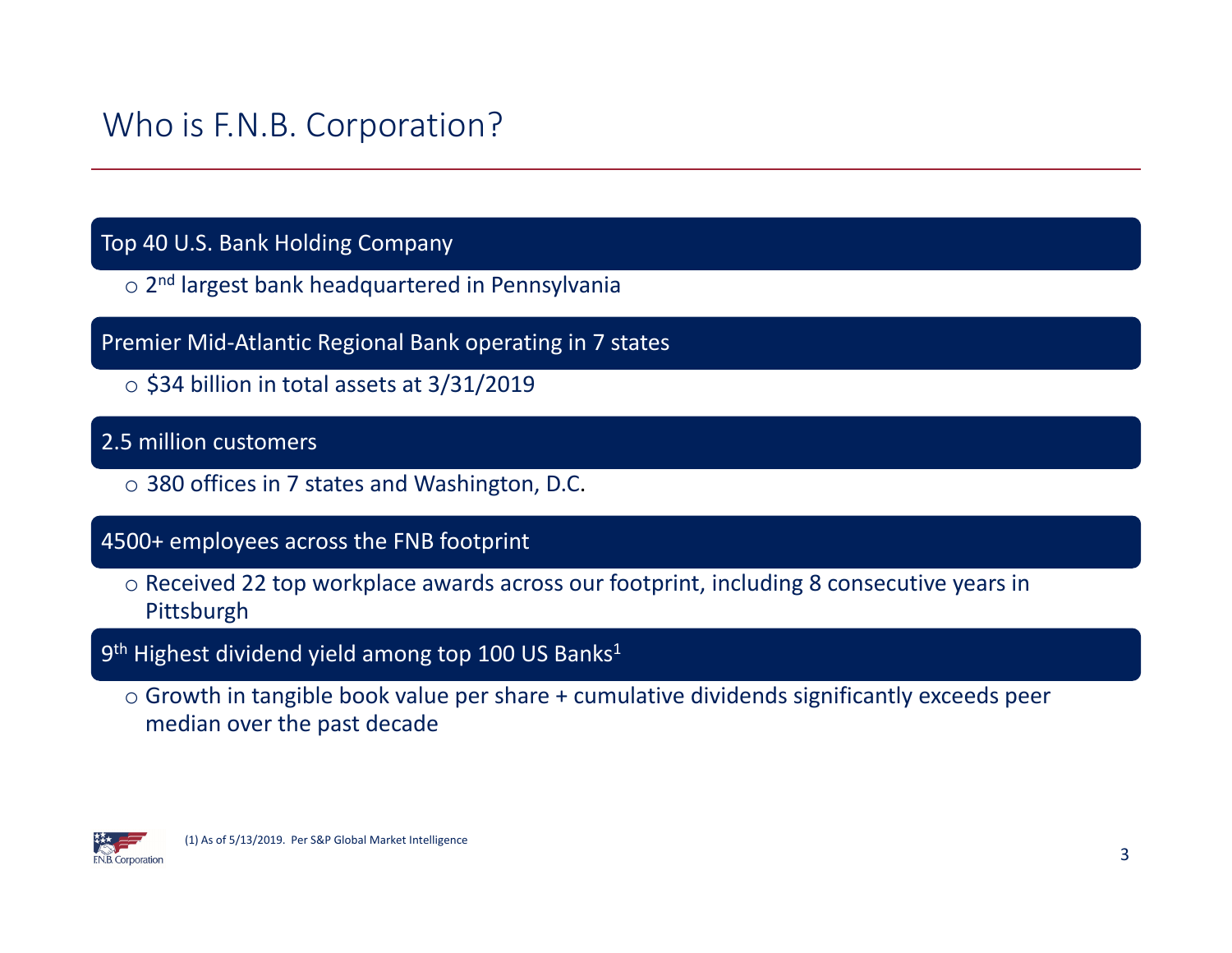### Where does FNB stand today?



### **Positioned for Diversification and Growth**

- o Significant presence in 6 major metropolitan markets with population over 1 million
- o FNB gained deposit market share in 16 of its top 20 markets by deposits from 6/30/17‐6/30/18
- o Greater number of prospective customers allows FNB to maintain its selectivity in underwriting credit

| <b>Market</b><br>Position <sup>2,3</sup> | <b>Population</b><br>(millions) | <b>Total Businesses<sup>1</sup></b> |
|------------------------------------------|---------------------------------|-------------------------------------|
| Pittsburgh - #3                          | 2.3                             | 115K                                |
| Cleveland - #13                          | 2.1                             | 109K                                |
| <b>Baltimore - #8</b>                    | 2.8                             | 139K                                |
| Charlotte - #8                           | 2.6                             | 106K                                |
| Raleigh - #10                            | 1.9                             | 101K                                |
| Piedmont Triad - #6                      | 1.4                             | 72K                                 |

@ 2019 S&P Global Market Intelligence All rights reserved

**F.N.B.** Corporation

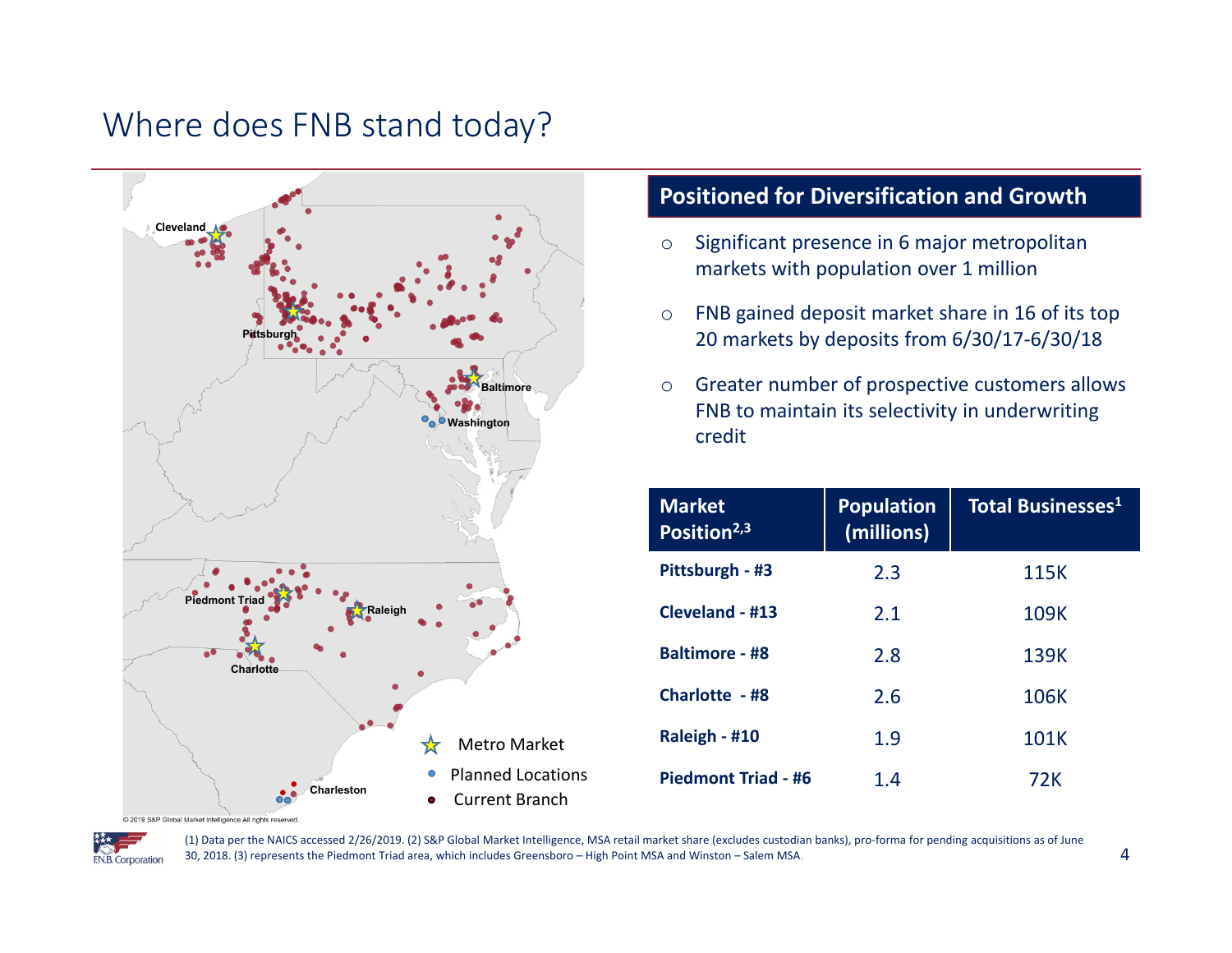### Our History



(1) Excludes Day 1 acquired loan balances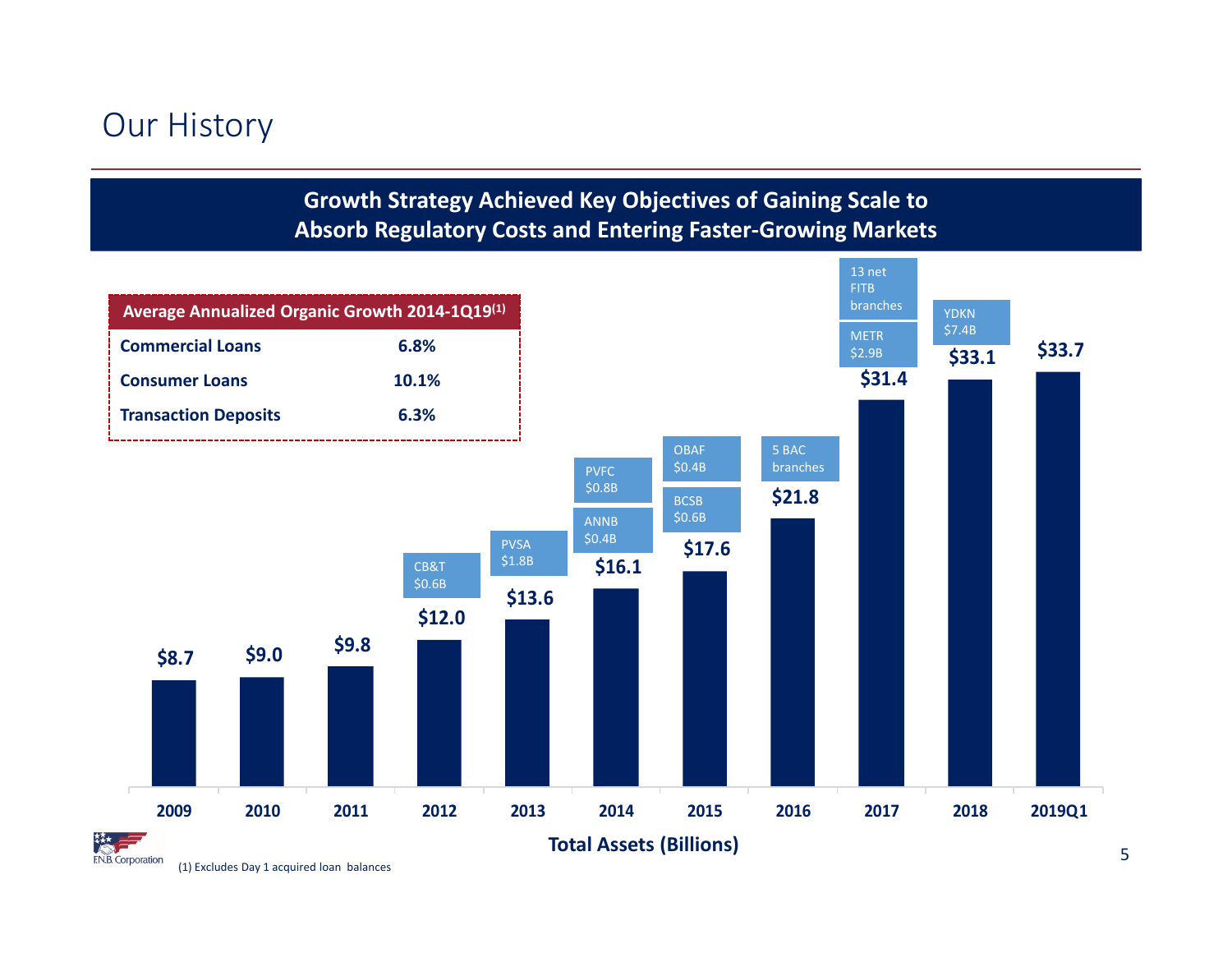### Capital Actions and Tangible Book Value Growth



TBVPS Cumulative Dividends TBVTBV + Dividends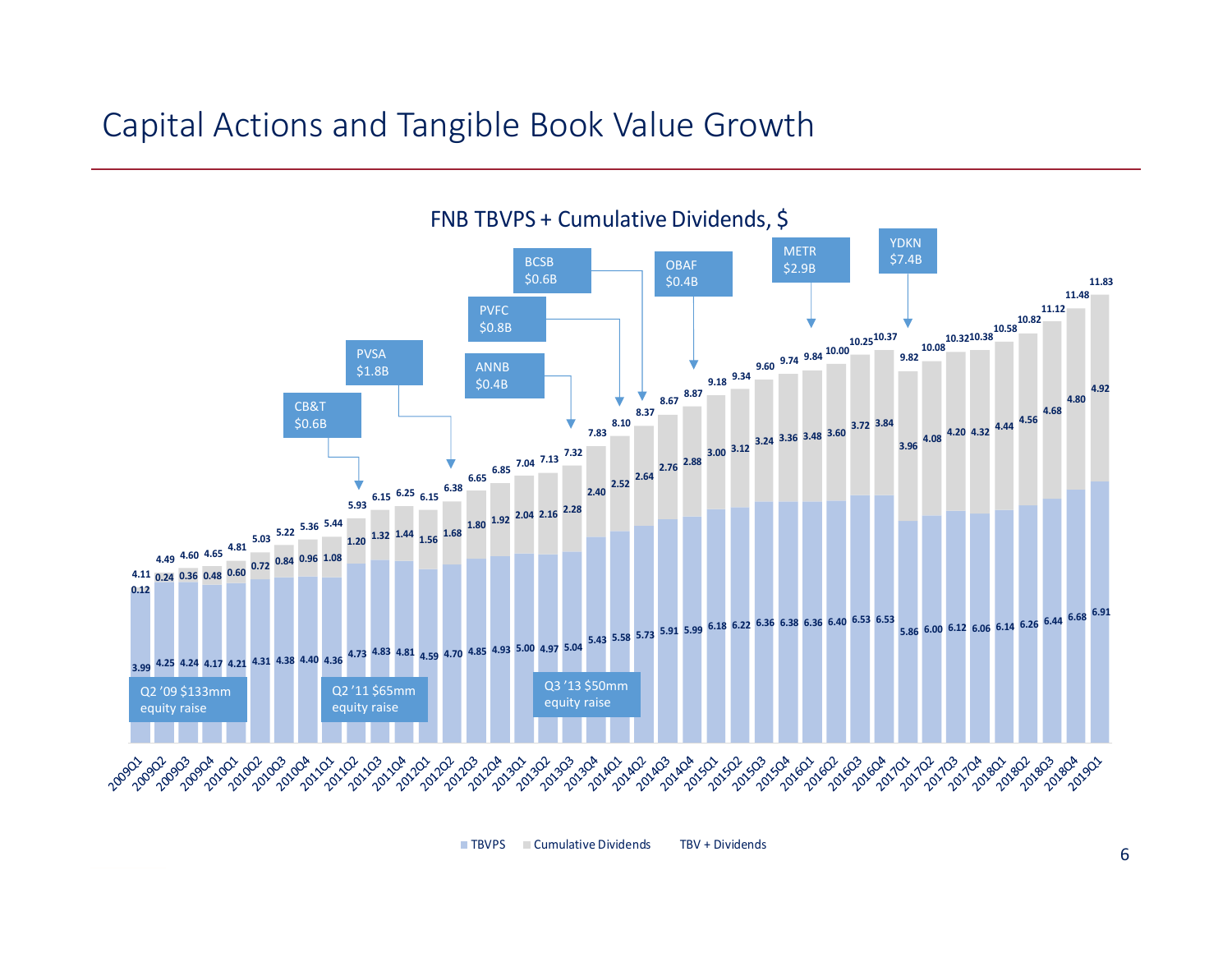## The Five Pillars of our Long‐Term Strategy

**FNB drives performance to further improve on long‐term strategic planning metrics**



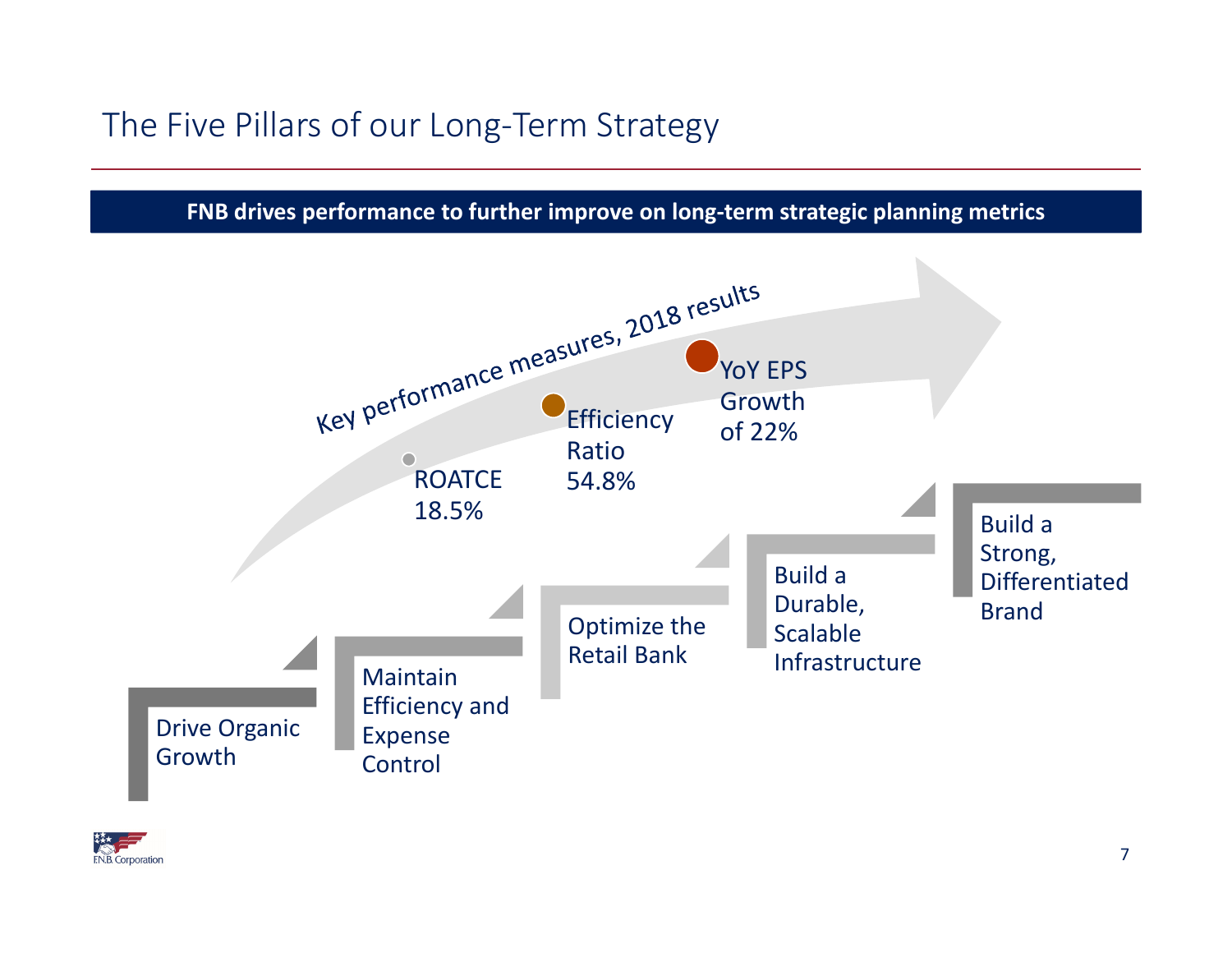### *Proof Points* – Total Revenue and Net Income Growth



(1) Non‐GAAP measure, refer to Appendix for GAAP to Non‐GAAP Reconciliation details (2) Includes annualized 1Q19 results.

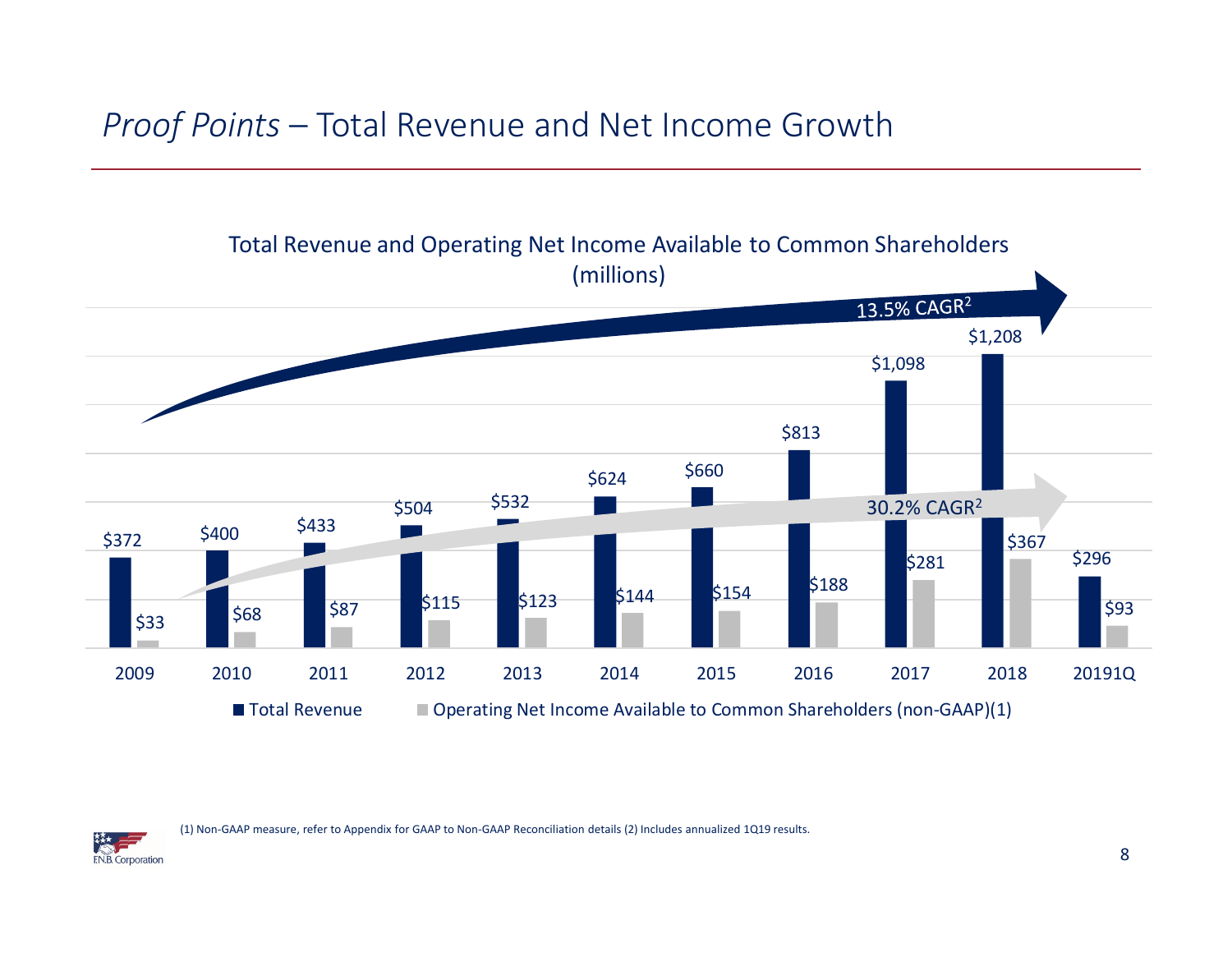## *Proof Points* – Efficiency





(1) Non‐GAAP measure, refer to Appendix for GAAP to Non‐GAAP Reconciliation details; Percentile ranking relative to peer median results for each period shown; Peer data per S&P Global Market Intelligence.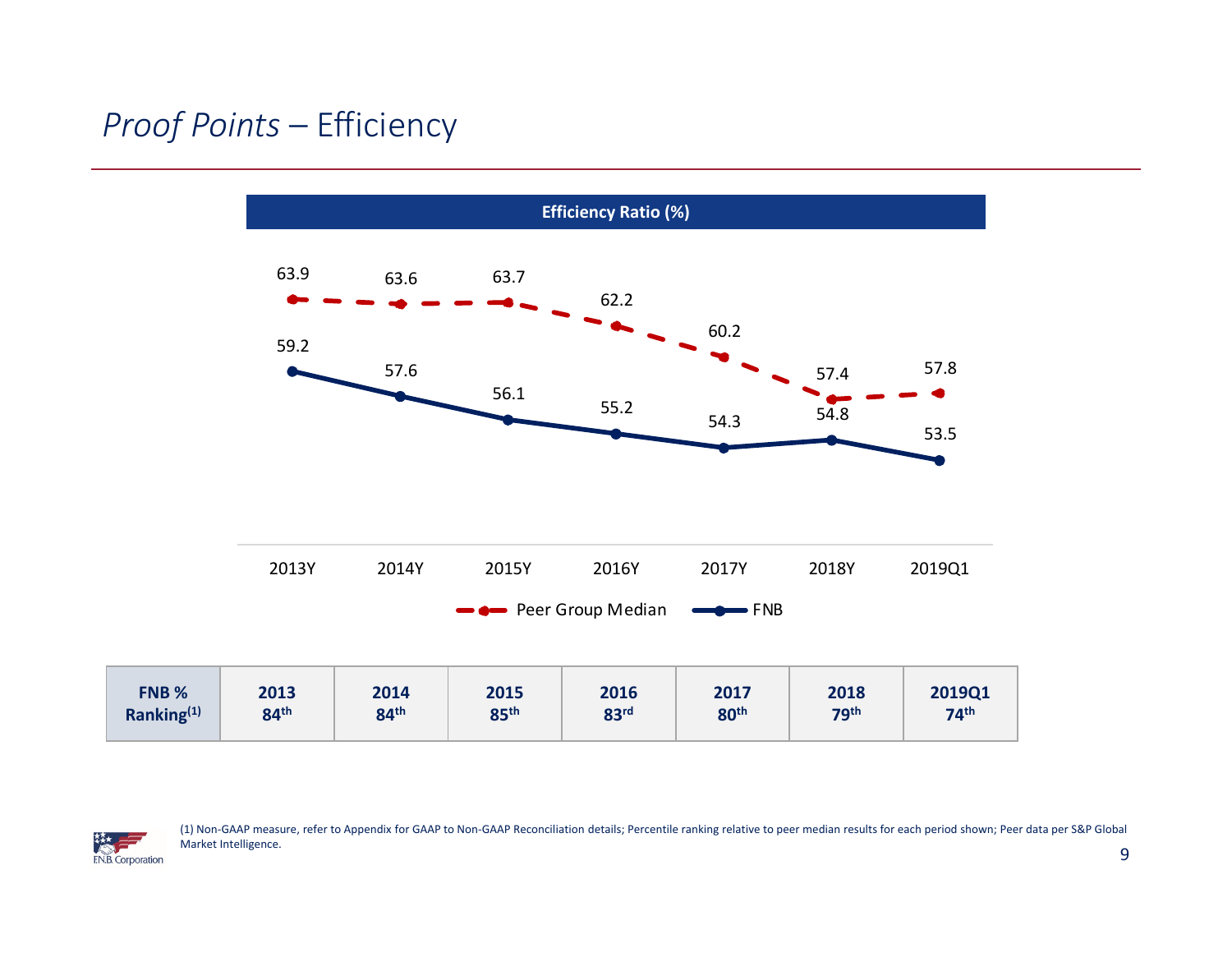### *Proof Points –* Return on Average Tangible Common Equity (ROATCE)





(1) Non‐GAAP measure, refer to Appendix for GAAP to Non‐GAAP Reconciliation details; Percentile ranking relative to peer median results for each period shown; Peer data per S&P Global Market Intelligence.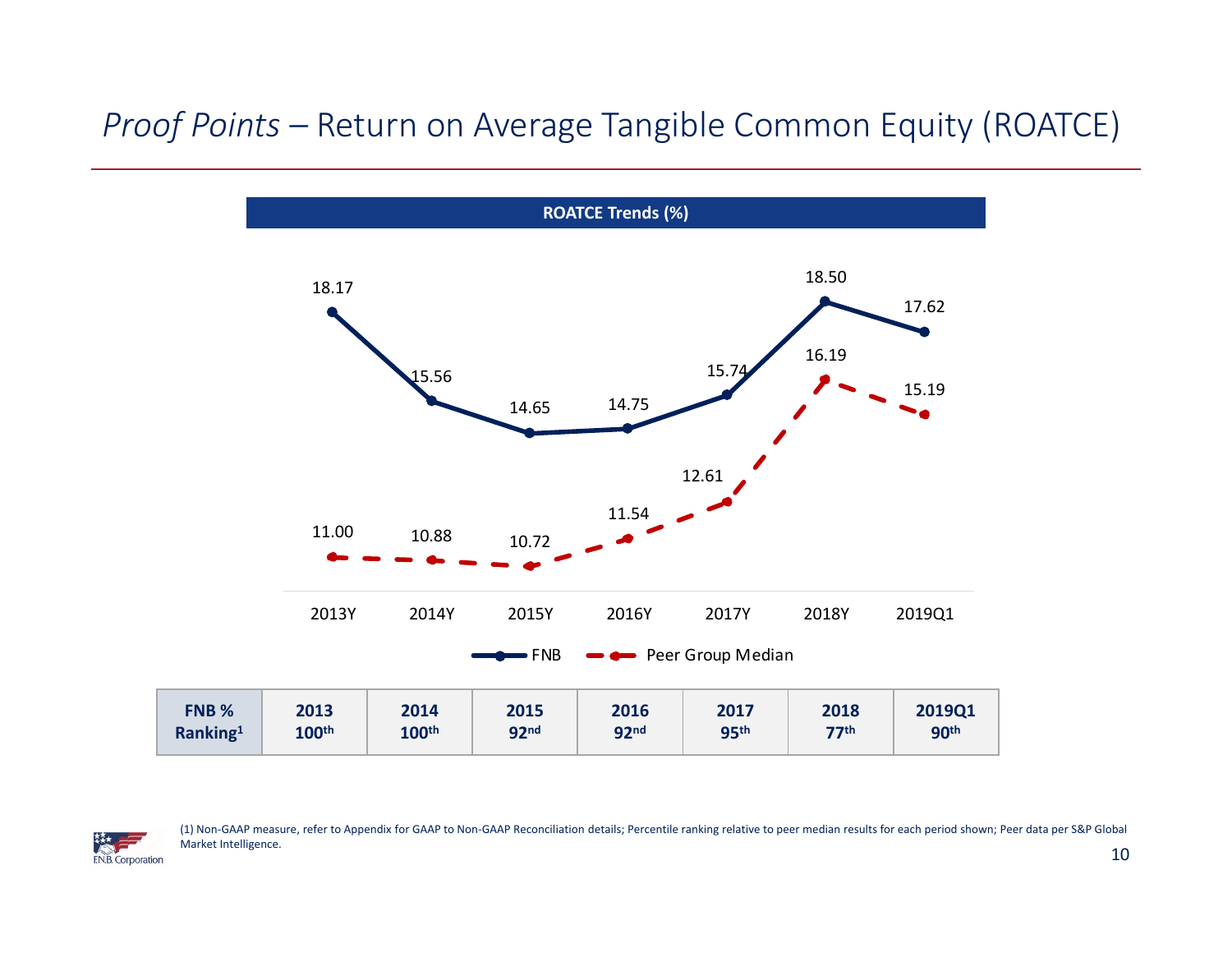### *Proof Points* – Fee Income Growth



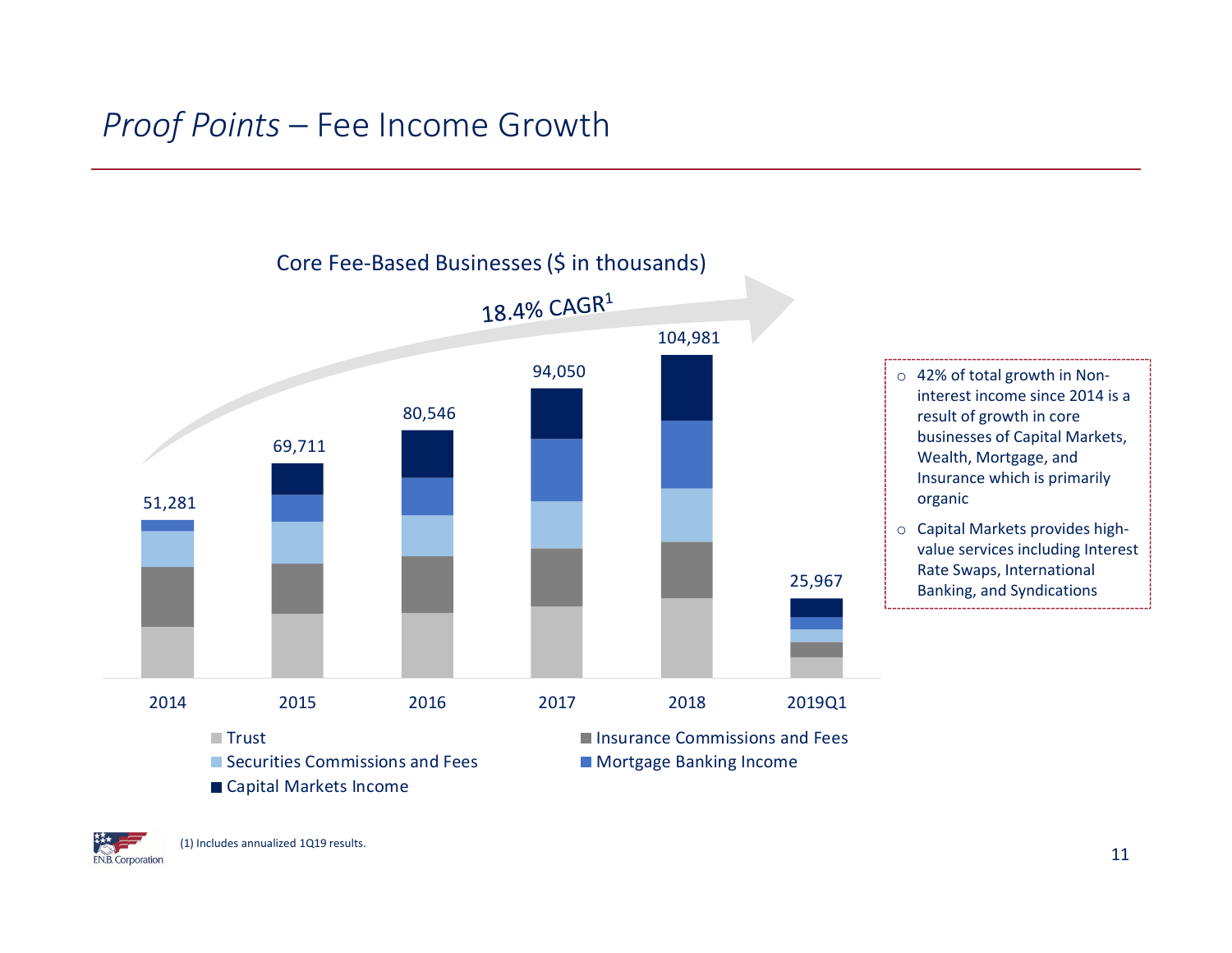### *Proof Points –* Accelerating Capital Generation Supports Organic Growth





| <b>Regulatory Ratios</b>    | 3/31/2019<br><b>Actual</b> | <b>Well-Capitalized</b><br><b>Threshold</b> |
|-----------------------------|----------------------------|---------------------------------------------|
| <b>Total Capital</b>        | 11.65%                     | 10.0%                                       |
| <b>Tier 1 Capital</b>       | 9.45%                      | 8.0%                                        |
| <b>Common Equity Tier 1</b> | 9.04%                      | 6.5%                                        |
| Leverage                    | 7.88%                      | 5.0%                                        |

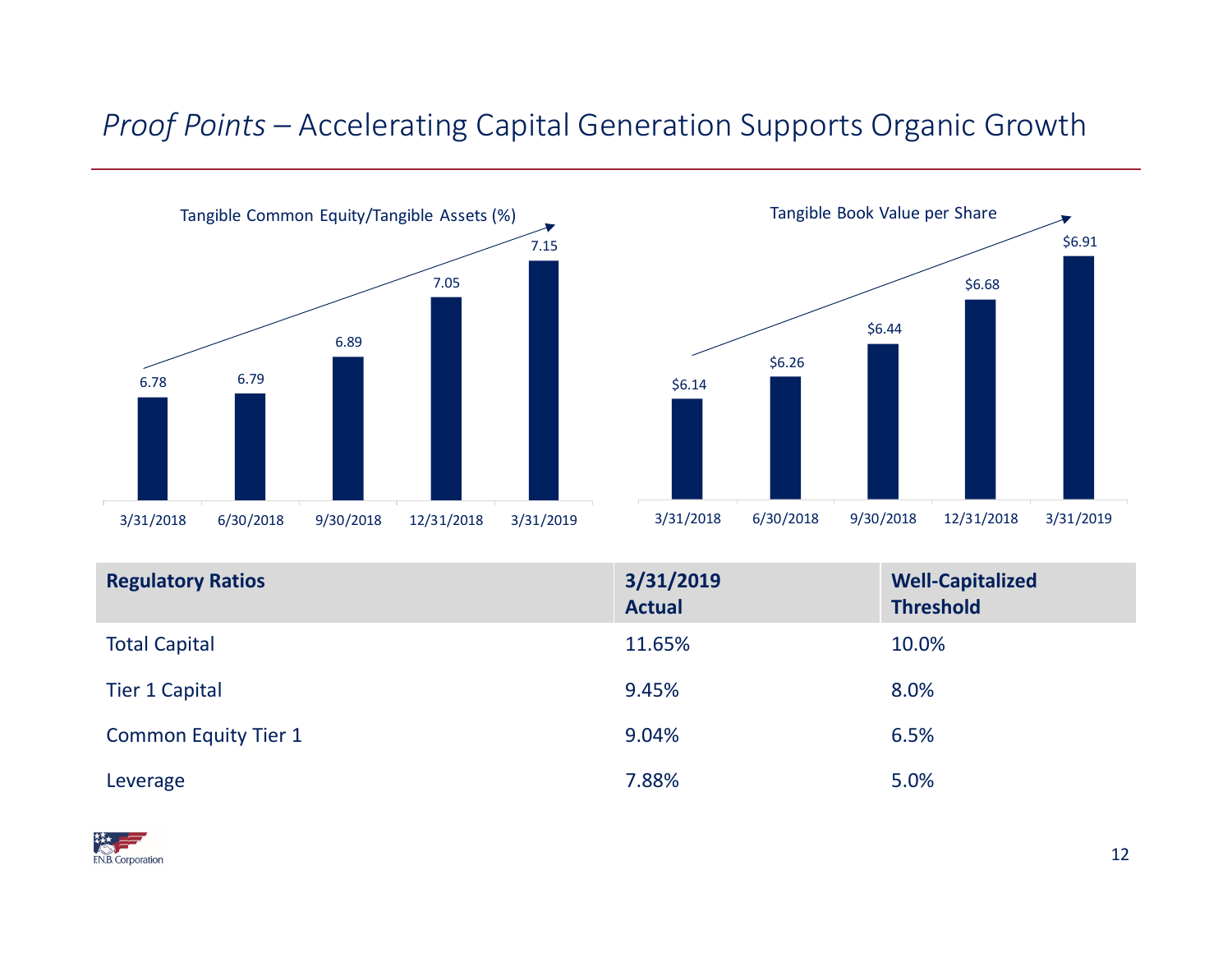### FNB's Value Proposition

### **FNB seeks to deliver <sup>a</sup> balance of earnings growth, dividends, and tangible book value growth**

#### $\begin{array}{|c|c|c|c|c|c|}\n\hline\n\text{54.40} & \text{54.81} & \text{54.93} & \text{55.43} & \text{55.99} & \text{56.38} & \text{56.53} & \text{56.06} & \text{56.68} & \text{56.91} \\
\hline\n\end{array}$  $$4.80$   $$4.92$  $$3.36$   $$3.84$   $$4.32$ \$2.88 \$2.40 \$1.92 \$0.48 \$0.96 \$11.83 \$11.48 \$10.37 \$10.38 \$9.74 \$8.87 \$9.00 \$6.85 \$6.25 \$5.36 \$4.65 2009 2010 2011 2012 2013 2014 2015 2016 2017 2018 20191Q **TBVPS CAGR Since 12/31/2008**<sup>1</sup> **FNB PeerMedian TBVPS 5.7%** 3.1% **TBVPS +CumulativeDividends11.4%** 5.8% **CumulativePayout Ratio 60%** 46% **11.4% CAGR**

### Tangible Book Value per Share <sup>+</sup> Cumulative Dividends

**TBVPS** S ■ Cumulative Dividends

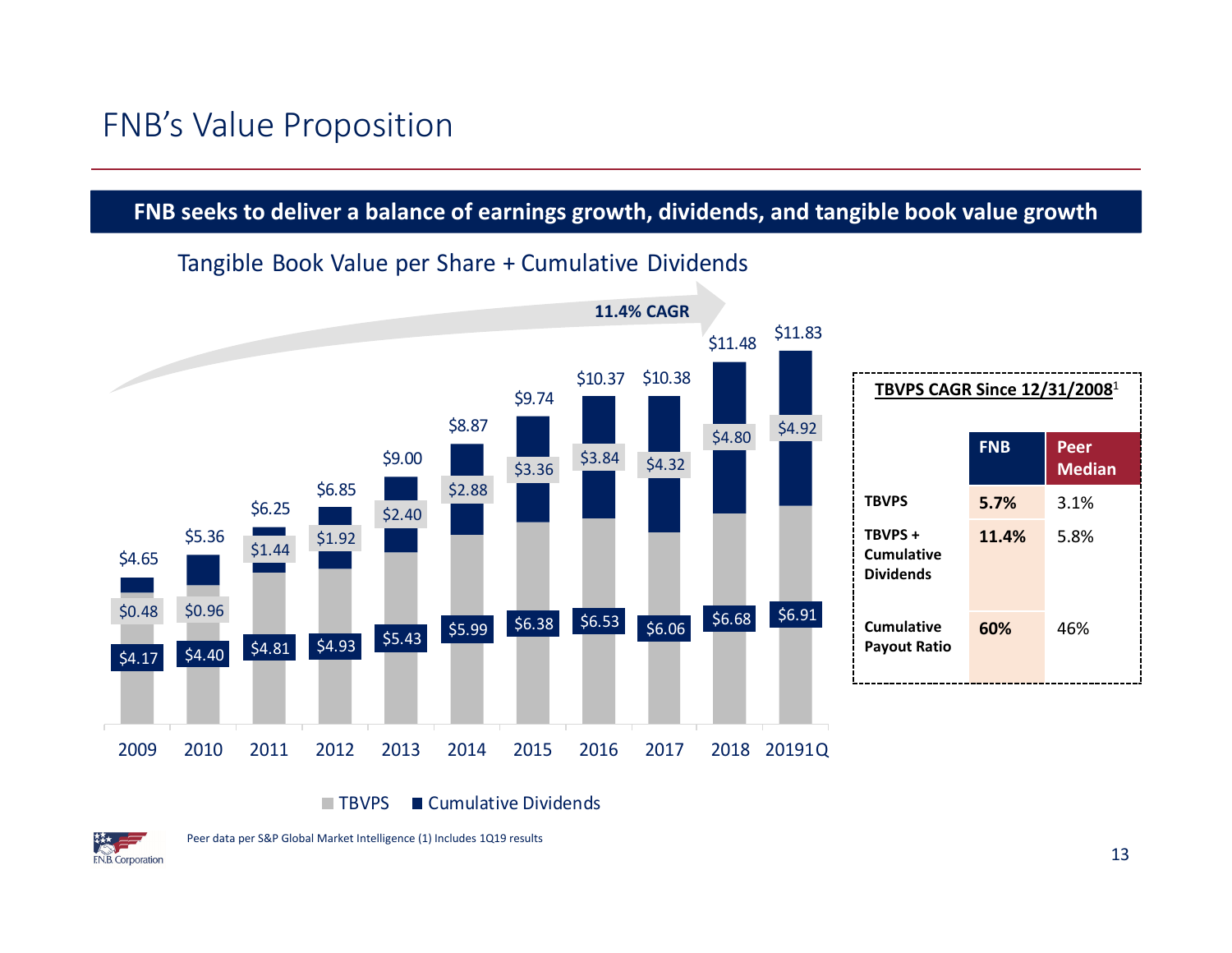### Total Shareholder Return Reflects Successful Execution



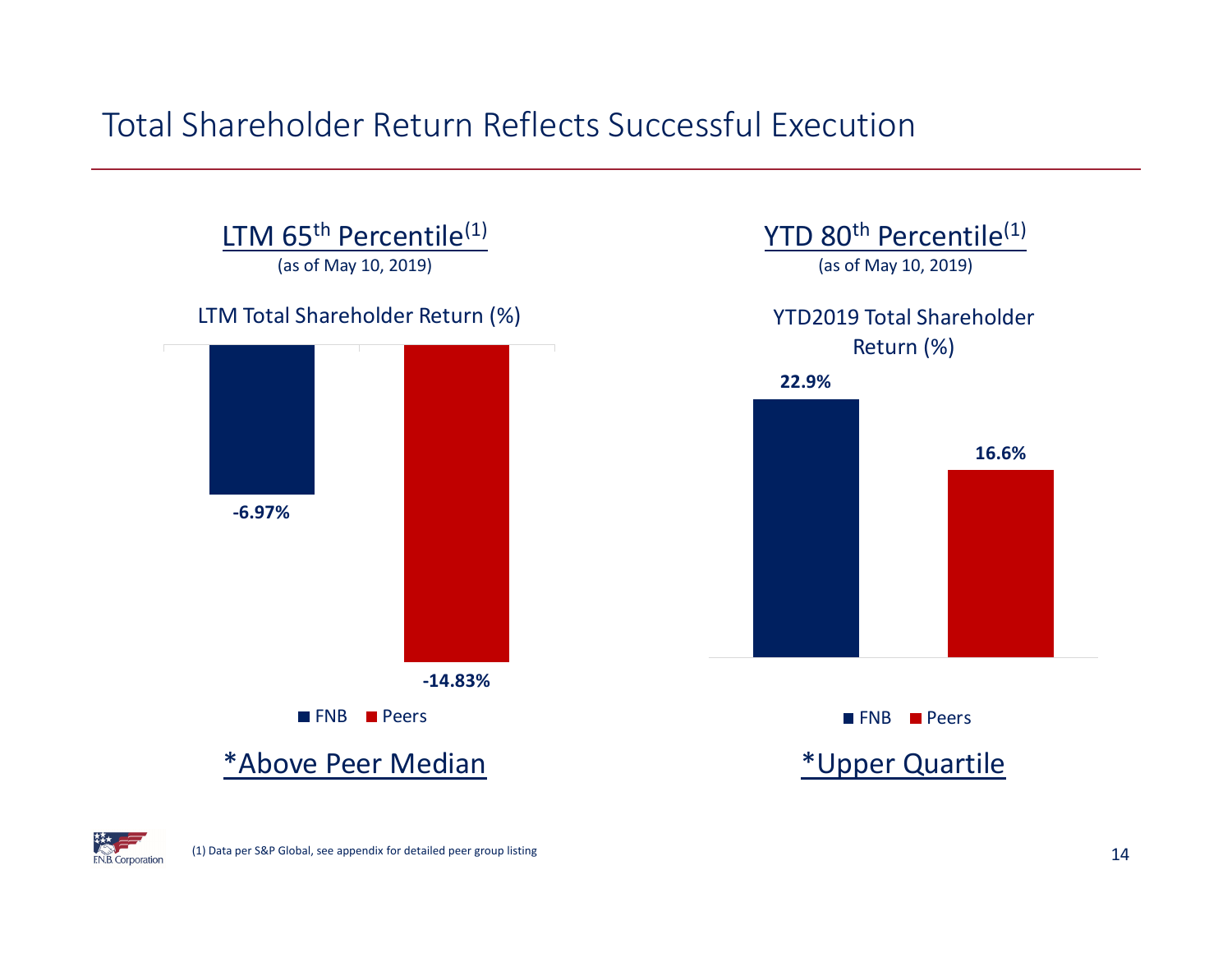# Five Key Opportunities for 2019

| Disciplined loan growth                      | • Positioned for solid performance in multiple markets<br>•Continued focus on underwriting                                            |
|----------------------------------------------|---------------------------------------------------------------------------------------------------------------------------------------|
| Diverse revenue growth                       | • Continue to gain traction in fee-based businesses in newer markets<br>• Significant opportunity in low relative share markets       |
| Disciplined expense management               | • Focus on realizing cost savings from vendor renegotiation<br>• Process Improvement Program                                          |
| Continued optimization of retail<br>delivery | . Continued roll-out of concept branches and in-branch tech<br>•Continued repositioning of network                                    |
| Continued enhancement of digital<br>delivery | . Website redesign, including innovative, retail-style features<br>. Loan and teller system upgrades<br>• Mobile banking enhancements |

| <b>Proof Points - FY2018 Operating Performance</b> |  |                                   |  |                                              |  |  |
|----------------------------------------------------|--|-----------------------------------|--|----------------------------------------------|--|--|
| ROTCE: 18.50%   ROTA: 1.30%                        |  | Efficiency: 54.8% EPS growth: 22% |  | Tangible Book Value per<br>Share Growth: 10% |  |  |

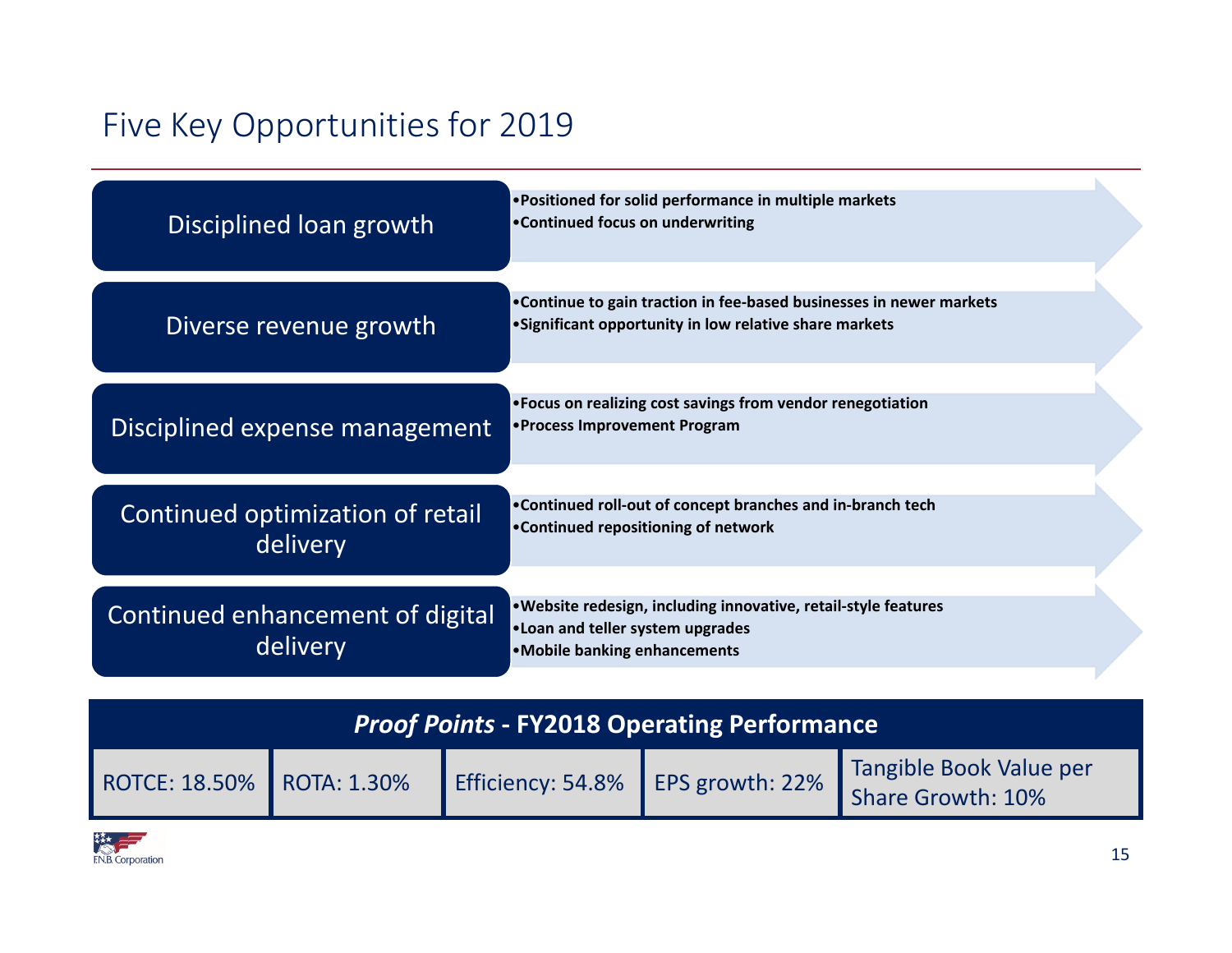# 1Q19 Earnings Call Recap

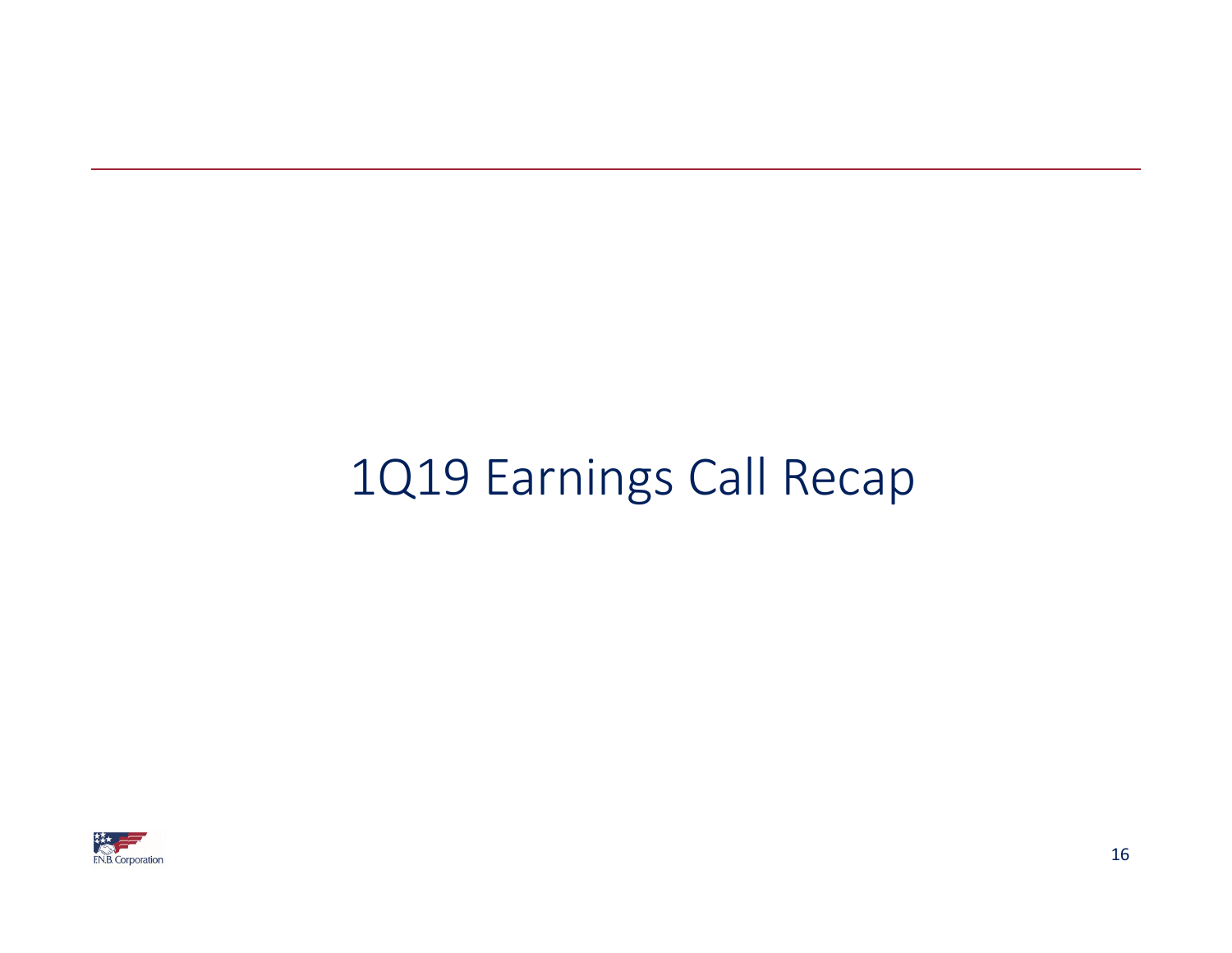# 1Q19 Financial Highlights

|                                             |                                                                     | <b>1Q19</b> | <b>4Q18</b> | <b>1Q18</b> |
|---------------------------------------------|---------------------------------------------------------------------|-------------|-------------|-------------|
|                                             | Net income available to common stockholders<br>(millions)           | \$92.1      | \$98.1      | \$84.8      |
| <b>Reported Results</b>                     | Earnings per diluted common share                                   | \$0.28\$    | \$0.30      | \$0.26      |
|                                             | Book value per common share                                         | \$14.09     | \$13.88     | \$13.37     |
|                                             | Operating net income available to common<br>stockholders (millions) | \$93.4      | \$98.1      | \$84.8      |
| <b>Key Operating</b>                        | Operating earnings per diluted common share                         | \$0.29      | \$0.30      | \$0.26      |
|                                             | Total average loan growth <sup>2</sup>                              | 8.1%        | 3.0%        | 6.7%        |
| <b>Results (non-</b><br>$GAAP$ <sup>1</sup> | Total average deposit growth <sup>2</sup>                           | (1.5%)      | 6.3%        | (0.7%)      |
|                                             | <b>Efficiency Ratio</b>                                             | 53.4%       | 54.1%       | 55.8%       |
|                                             | Tangible common equity / tangible assets                            | 7.15%       | 7.05%       | 6.78%       |
|                                             | Tangible book value per common share                                | \$6.91      | \$6.68      | \$6.14      |

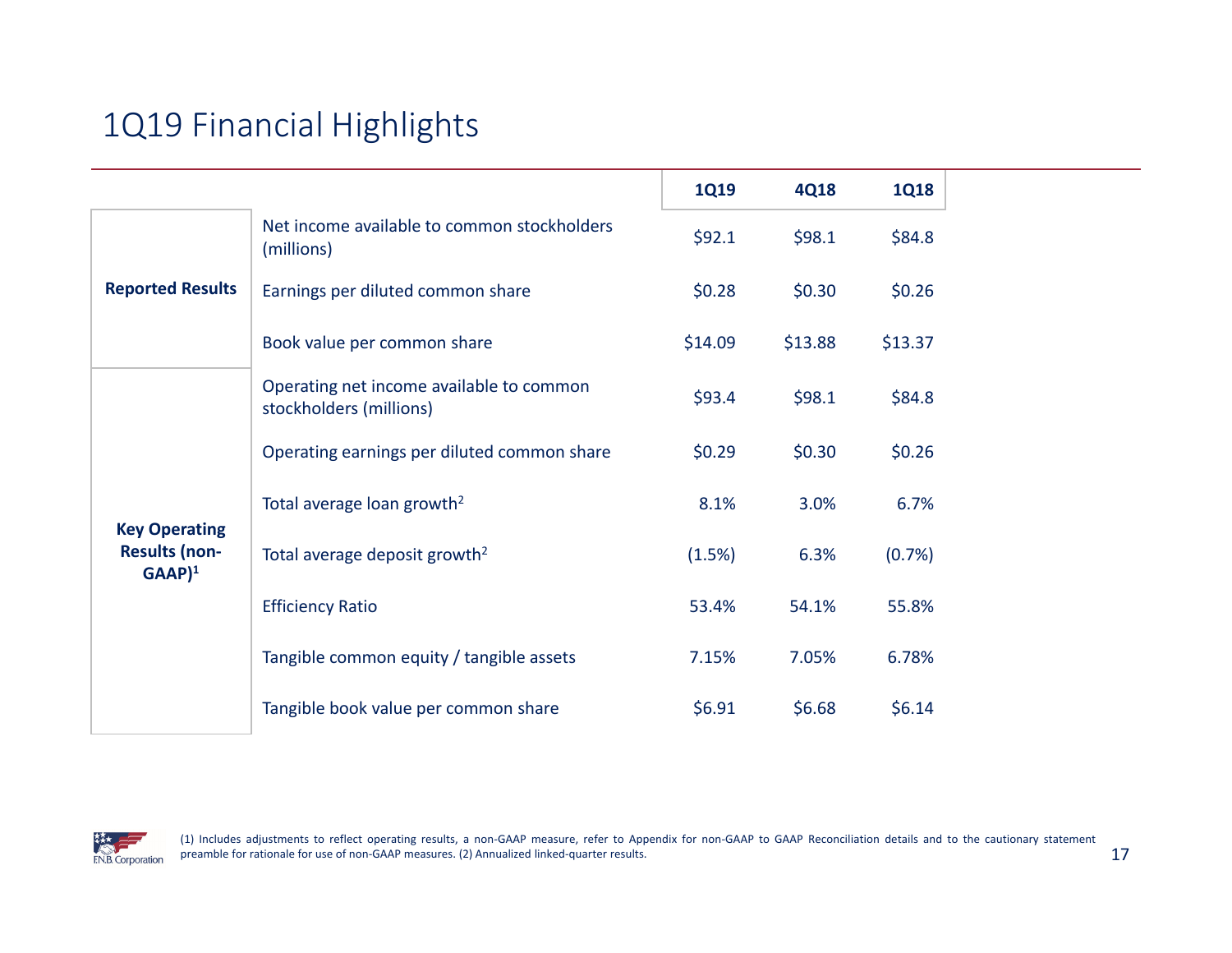## Asset Quality<sup>1</sup>

| $$$ in millions                                                                     | <b>1Q19</b> | <b>4Q18</b> | <b>1Q18</b> | 1Q19 Highlights                                                                                        |
|-------------------------------------------------------------------------------------|-------------|-------------|-------------|--------------------------------------------------------------------------------------------------------|
| NPLs+OREO/Total average originated<br>loans and leases + OREO                       | 0.59%       | 0.61%       | 0.81%       | o Favorable overall credit quality, with<br>consistent and steady performance<br>across all portfolios |
| <b>Delinquency</b>                                                                  | 0.63%       | 0.64%       | 0.79%       |                                                                                                        |
| Provision for credit losses <sup>2</sup>                                            | \$13.6      | \$15.2      | \$14.5      | ○ Asset quality metrics at multi-year<br>lows                                                          |
| Net charge-offs (NCOs) <sup>2</sup>                                                 | \$7.6       | \$13.4      | \$10.6      | o Provision for loan losses supports                                                                   |
| NCOs (annualized)/Total average loans<br>and leases <sup>2</sup>                    | 0.14%       | 0.24%       | 0.20%       | strong loan growth and exceeds net<br>charge-offs                                                      |
| <b>NCOs (annualized)/Total average</b><br>originated loans and leases               | 0.10%       | 0.27%       | 0.29%       | $\circ$ Decrease in allowance ratio is<br>directionally consistent with credit                         |
| <b>Allowance for credit losses/</b><br><b>Total originated loans and leases</b>     | 0.94%       | 0.95%       | 1.08%       | quality performance                                                                                    |
| <b>Allowance for credit losses/</b><br><b>Total non-performing loans and leases</b> | 218.1%      | 219.9%      | 186.2%      | $\circ$ Allowance providing solid coverage of<br>non-performing loans                                  |
| <b>Combined coverage ratio with credit</b><br>marks                                 | 1.34%       | 1.43%       | 1.64%       |                                                                                                        |



(1) Metrics shown are originated portfolio metrics unless noted as <sup>a</sup> total portfolio metric. "Originated portfolio" or "Originated loans" excludes loans acquired at fair value and accounted for in accordance with ASC 805, as the risk of credit loss has been considered by virtue of F.N.B.'s estimate of fair value. (2) Total portfolio metric.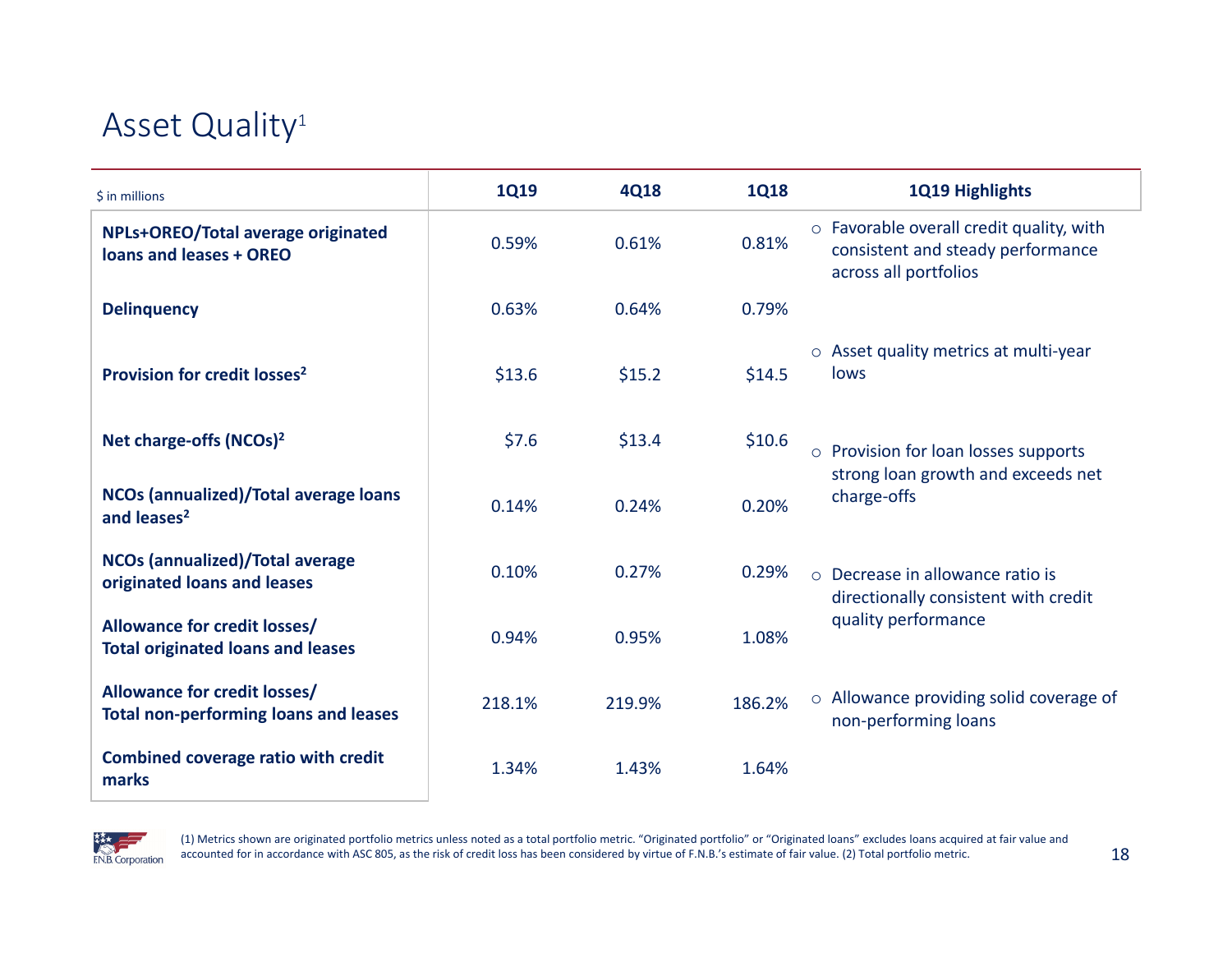# Balance Sheet Highlights

| Average, \$ in millions                     | <b>1Q19</b> | 4Q18    | <b>1Q18</b> | QoQ A   | ΥοΥ Δ | 1Q19 Highlights                                                                                |
|---------------------------------------------|-------------|---------|-------------|---------|-------|------------------------------------------------------------------------------------------------|
| <b>Securities</b>                           | \$6,553     | \$6,466 | \$5,997     | 1.3%    | 9.3%  | o Strong growth in commercial                                                                  |
| <b>Total Loans</b>                          | 22,380      | 21,940  | 21,156      | 2.0%    | 5.8%  | loans was driven by footprint<br>wide origination activity, with<br>strong performance in the  |
| <b>Commercial Loans</b><br>and Leases       | 13,957      | 13,625  | 13,355      | 2.4%    | 4.5%  | Mid-Atlantic, Cleveland,<br>Pittsburgh, Charlotte and<br><b>Central PA regions</b>             |
| <b>Consumer Loans</b>                       | 8,423       | 8,315   | 7,801       | 1.3%    | 8.0%  |                                                                                                |
| <b>Earning Assets</b>                       | 29,020      | 28,488  | 27,323      | 1.9%    | 6.2%  |                                                                                                |
| <b>Total Deposits</b>                       | 23,402      | 23,490  | 22,170      | (0.4% ) | 5.6%  | $\circ$ Loan to deposit ratio of 94.7% <sup>2</sup>                                            |
| <b>Transaction</b><br>Deposits <sup>1</sup> | 18,054      | 18,116  | 17,533      | (0.3% ) | 3.0%  | $\circ$ Transaction deposits <sup>1</sup><br>represent 77.0% of total<br>deposits <sup>2</sup> |
| <b>Time Deposits</b>                        | 5,348       | 5,374   | 4,637       | (0.5%)  | 15.3% |                                                                                                |

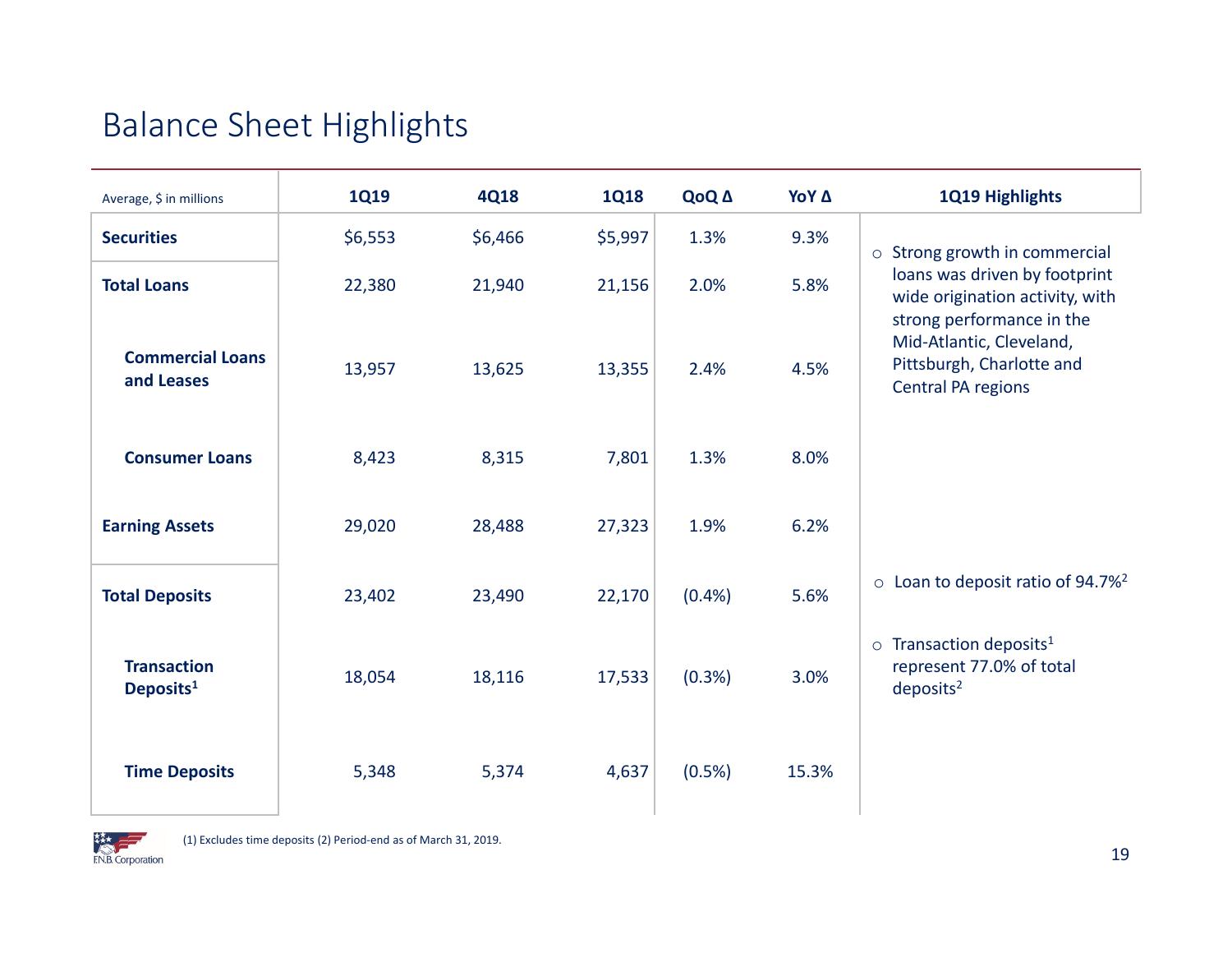## Revenue Highlights

| \$ in thousands                                                         | <b>1Q19</b> | <b>4Q18</b> | <b>1Q18</b> | QoQ A   | ΥοΥ Δ    | 1Q19 Highlights                                                                                |
|-------------------------------------------------------------------------|-------------|-------------|-------------|---------|----------|------------------------------------------------------------------------------------------------|
| <b>Total interest income</b>                                            | \$310,310   | \$305,340   | \$272,927   | 1.6%    | 13.7%    | Interest expense increase<br>$\circ$<br>driven by higher rates on<br>interest-bearing deposits |
| <b>Total interest expense</b>                                           | 79,717      | 73,098      | 46,822      | 9.1%    | 70.3%    | and borrowings and higher<br>levels of borrowings during                                       |
| <b>Net interest income</b>                                              | \$230,593   | \$232,242   | \$226,105   | (0.7%   | 2.0%     | the quarter                                                                                    |
| <b>Non-interest income</b>                                              | 65,385      | 68,425      | 67,503      | (4.4%)  | (3.1%)   | o Interest expense included a<br>net benefit of \$1.6 million<br>for the recognition of the    |
| <b>Total revenue</b>                                                    | \$295,978   | \$300,667   | \$293,608   | (1.6%)  | 0.8%     | remaining discount on<br>higher coupon acquired<br>debt                                        |
| Net interest margin (FTE) $1$                                           | 3.26%       | 3.29%       | 3.39%       | (3 bps) | (13 bps) | o Regency Finance Company                                                                      |
| <b>Incremental purchase accounting</b><br>accretion impact <sup>2</sup> | 0.12%       | 0.12%       | 0.07%       |         | 5 bps    | contributed 12 basis points<br>to net interest margin in the<br>first quarter of 2018          |
| Cash recoveries impact <sup>2</sup>                                     | 0.01%       | 0.01%       | 0.02%       |         | (1 bp)   | The continued benefit from<br>$\Omega$<br>purchase accounting                                  |
| <b>FTE adjustment impact</b>                                            | 0.05%       | 0.05%       | 0.05%       |         |          | accretion primarily reflects<br>continued improvement in<br>credit quality performance         |



estimated coupon interest income on loans acquired in a business combination, and cash recoveries refers to any associated cash recoveries on loans received in excess of the  $\;\;20$ (1) A non‐GAAP measure, refer to Appendix for further information. (2) Incremental purchase accounting accretion refers to the difference between total accretion and the recorded investment.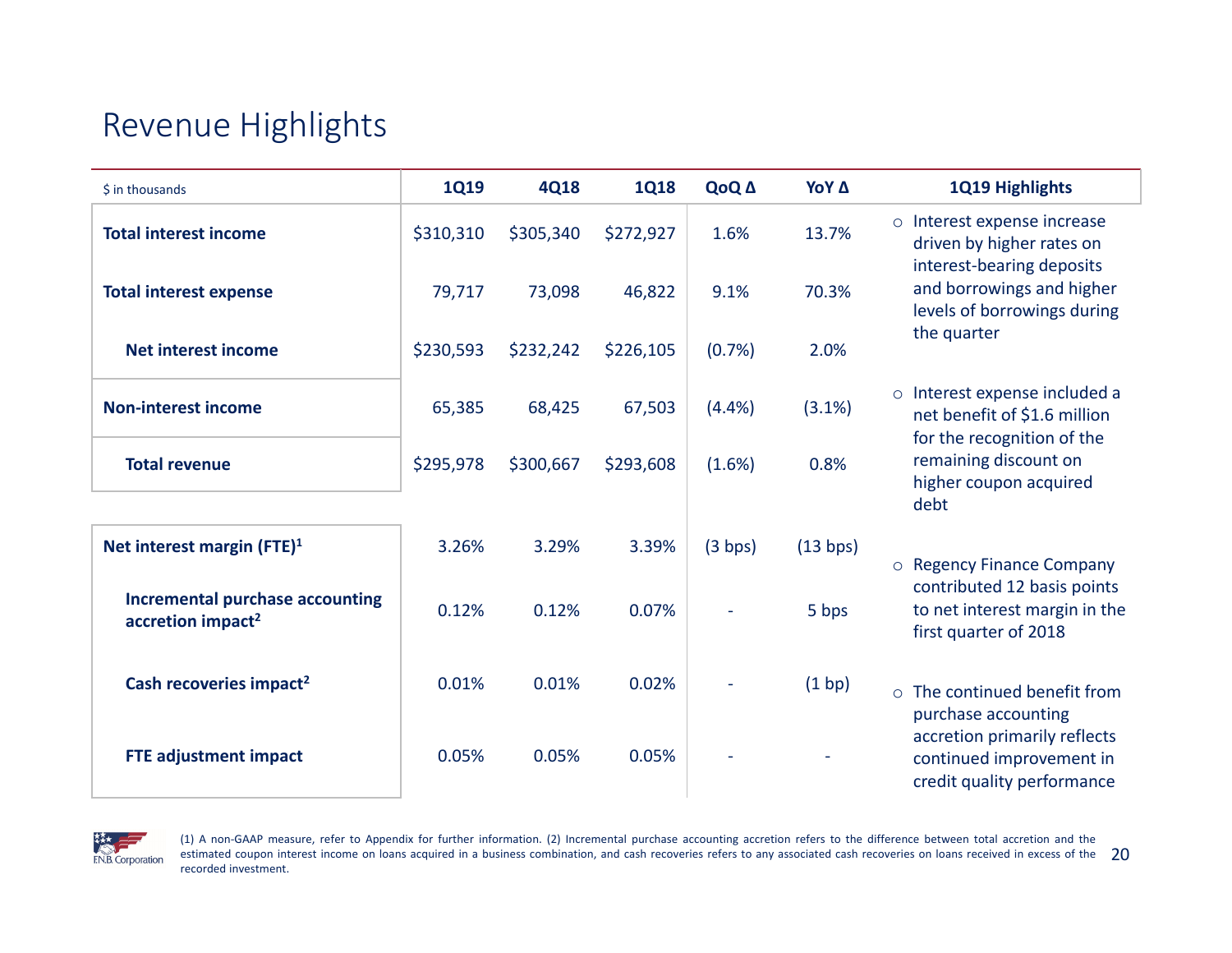### Net Interest Income Trend

**F.N.B.** Corporation



21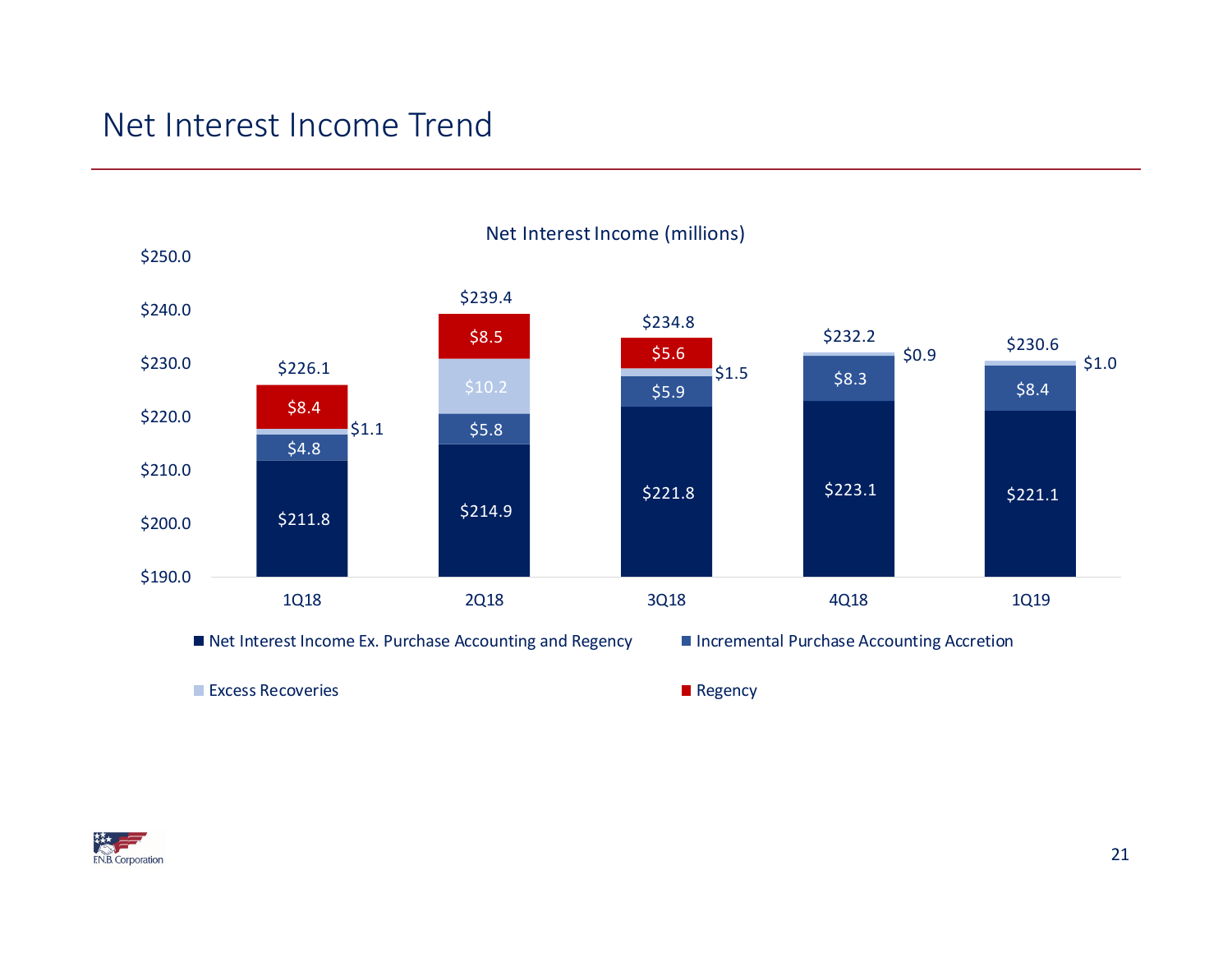### Non‐Interest Income

| $$$ in thousands                                                          | <b>1Q19</b>    | <b>4Q18</b> | <b>1Q18</b>  | QoQ A     | ΥοΥ Δ     | 1Q19 Highlights                                                                     |
|---------------------------------------------------------------------------|----------------|-------------|--------------|-----------|-----------|-------------------------------------------------------------------------------------|
| <b>Service charges</b>                                                    | \$30,217       | \$32,363    | \$30,077     | (6.6%)    | 0.5%      |                                                                                     |
| <b>Trust income</b>                                                       | 6,784          | 6,506       | 6,448        | 4.3%      | 5.2%      |                                                                                     |
| <b>Insurance commissions and fees</b>                                     | 4,897          | 3,609       | 5,135        | 35.7%     | (4.6%)    | ○ Capital markets income                                                            |
| Securities commissions and fees                                           | 4,345          | 4,209       | 4,319        | 3.2%      | 0.6%      | increased primarily due to<br>strong interest rate swap                             |
| <b>Capital markets income</b>                                             | 6,036          | 5,198       | 5,214        | 16.1%     | 15.8%     | and international banking<br>activity across the footprint                          |
| <b>Mortgage banking operations</b>                                        | 3,905          | 4,509       | 5,529        | (13.4%)   | (29.4%)   | Mortgage banking income<br>$\circ$                                                  |
| Dividends on non-marketable<br>securities                                 | 5,023          | 3,881       | 3,975        | 29.4%     | 26.4%     | declined due to a \$1.3<br>million interest rate-related<br>valuation adjustment of |
| <b>Bank owned life insurance</b>                                          | 2,841          | 2,739       | 3,285        | 3.7%      | (13.5%)   | mortgage servicing rights                                                           |
| <b>Net securities gains (losses)</b>                                      | $\overline{0}$ | 3           | $\mathbf{0}$ | <b>NM</b> | <b>NM</b> | $\circ$ Increase in dividends on<br>non-marketable securities                       |
| <b>Other</b>                                                              | 2,551          | 5,408       | 3,521        | (53.5%)   | (27.5%)   | due to an increase in the                                                           |
| <b>Non-interest income before</b><br>significant items impacting earnings | \$66,561       | \$68,425    | \$67,503     | (2.7%)    | (1.4% )   | <b>FHLB dividend rate</b>                                                           |
| Loss on fixed assets related to<br>branch consolidation                   | (1, 176)       | $\bf 0$     | $\mathbf 0$  | <b>NM</b> | <b>NM</b> |                                                                                     |
| <b>Total reported non-interest income</b>                                 | \$65,385       | \$68,425    | \$67,503     | (4.4%)    | (3.1%)    |                                                                                     |

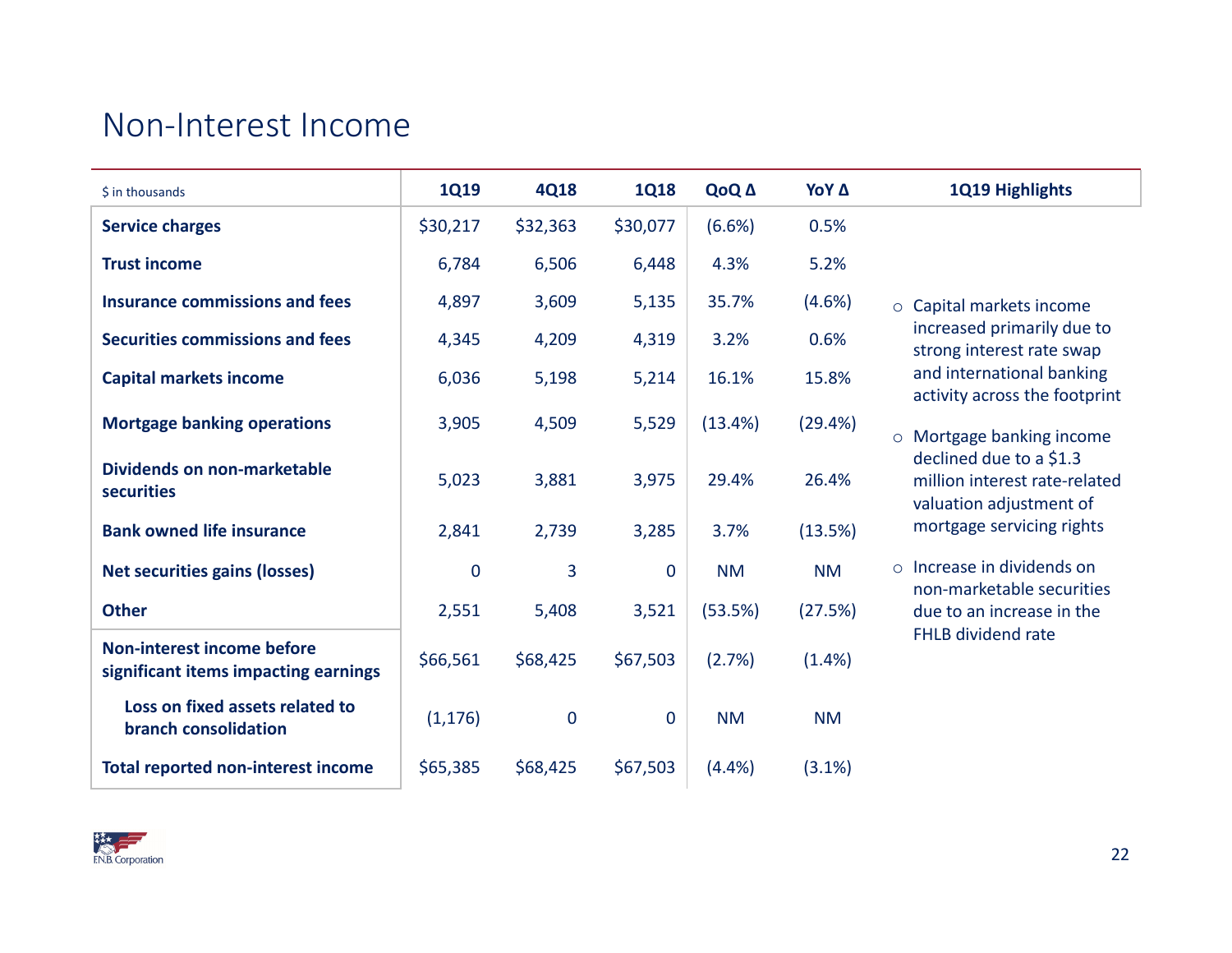### Non‐Interest Expense

| \$ in thousands                                                     | <b>1Q19</b> | <b>4Q18</b> | <b>1Q18</b>  | QoQ A     | ΥοΥ Δ     | 1Q19 Highlights                                                                        |
|---------------------------------------------------------------------|-------------|-------------|--------------|-----------|-----------|----------------------------------------------------------------------------------------|
| <b>Salaries and employee benefits</b>                               | \$91,284    | \$92,098    | \$89,326     | (0.9%     | 2.2%      |                                                                                        |
| <b>Occupancy and equipment</b>                                      | 29,890      | 27,932      | 30,033       | 7.0%      | (0.5%)    | Decrease in outside services<br>$\Omega$                                               |
| <b>Amortization of intangibles</b>                                  | 3,479       | 3,818       | 4,218        | (8.9%)    | (17.5%)   | was driven by lower legal<br>and consulting services                                   |
| <b>Outside Services</b>                                             | 14,745      | 16,736      | 14,725       | (11.9%)   | 0.1%      |                                                                                        |
| <b>FDIC insurance</b>                                               | 5,950       | 6,137       | 8,834        | $(3.0\%)$ | (32.6%)   | o The decline in FDIC expense<br>was primarily due to the<br>elimination of the FDIC's |
| <b>Bank shares tax and franchise taxes</b>                          | 3,467       | 2,000       | 3,452        | 73.4%     | 0.4%      | large bank surcharge in<br>4Q18                                                        |
| <b>Other</b>                                                        | 16,469      | 20,986      | 20,495       | (21.5%)   | (19.6%)   |                                                                                        |
| Non-interest expense before<br>significant items impacting earnings | \$165,284   | \$169,707   | \$171,083    | (2.6%)    | (3.4%)    |                                                                                        |
| <b>Branch consolidation costs</b>                                   | 458         | $\mathbf 0$ | $\mathbf{0}$ | <b>NM</b> | <b>NM</b> |                                                                                        |
| <b>Total reported non-interest expense</b>                          | \$165,742   | \$169,707   | \$171,083    | (2.3%)    | (3.1%)    |                                                                                        |

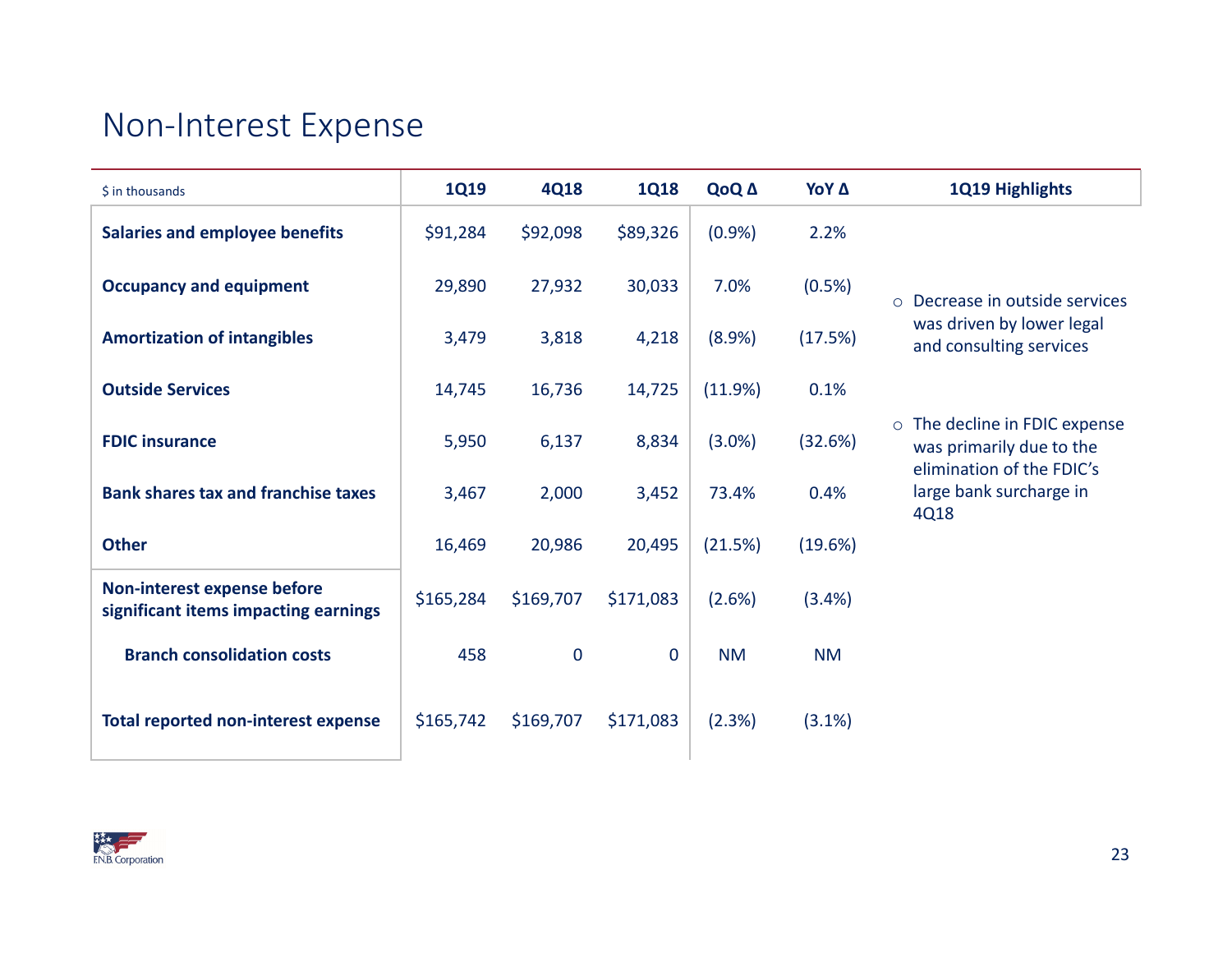# Supplemental Information

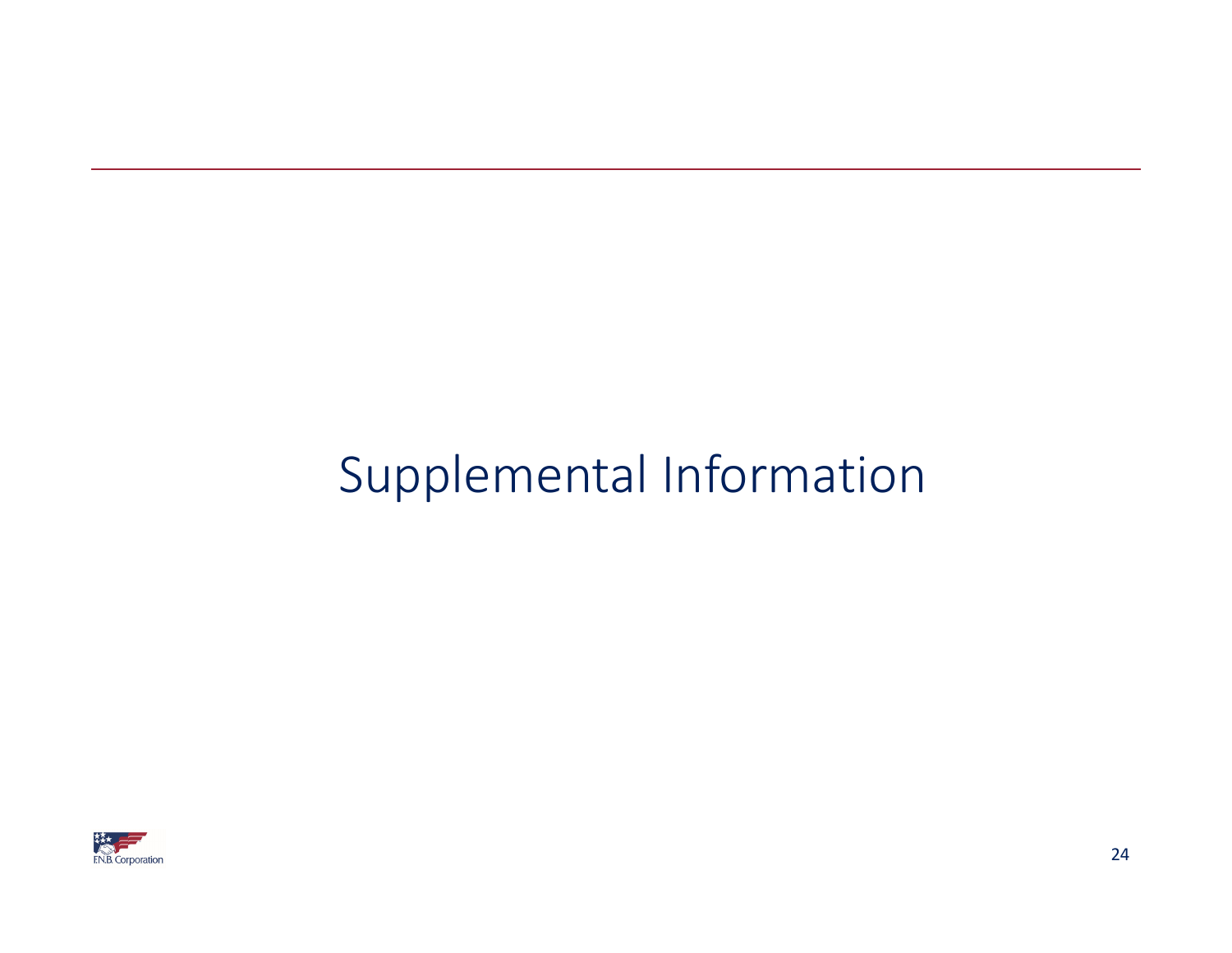# Annual Operating Trends

|                                                                 |                                                                  | 2018                                                                                                                                                                                                                  | 2017    | 2016    | 2015    | 2014    |
|-----------------------------------------------------------------|------------------------------------------------------------------|-----------------------------------------------------------------------------------------------------------------------------------------------------------------------------------------------------------------------|---------|---------|---------|---------|
| <b>Operating Earnings1</b><br>(Non-GAAP)                        | Net income available to common<br>stockholders                   | \$366.7                                                                                                                                                                                                               | \$281.2 | \$187.7 | \$153.7 | \$143.6 |
|                                                                 | Net income per diluted common share                              | \$1.13                                                                                                                                                                                                                | \$0.93  | \$0.90  | \$0.87  | \$0.85  |
|                                                                 | Return on average assets                                         | 1.17%                                                                                                                                                                                                                 | 0.99%   | 0.95%   | 0.97%   | 1.02%   |
| <b>Profitability</b><br>Performance <sup>1</sup> (non-<br>GAAP) | Return on average tangible common<br>equity                      | 18.5%                                                                                                                                                                                                                 | 15.7%   | 14.8%   | 14.7%   | 15.6%   |
| <b>Efficiency ratio</b>                                         | 54.8%                                                            | 54.2%                                                                                                                                                                                                                 | 55.4%   | 56.1%   | 57.2%   |         |
|                                                                 | Total loan growth                                                | 5.4%                                                                                                                                                                                                                  | 6.3%    | 8.0%    | 9.7%    | 9.0%    |
| <b>Balance Sheet Organic</b><br>Growth Trends <sup>2</sup>      | Commercial loan growth                                           | 4.4%                                                                                                                                                                                                                  | 3.6%    | 7.4%    | 8.6%    | 9.1%    |
|                                                                 | Consumer loan growth <sup>3</sup>                                | 7.1%                                                                                                                                                                                                                  | 10.4%   | 8.6%    | 11.4%   | 13.8%   |
|                                                                 | Transaction deposit growth <sup>4</sup>                          | 3.7%<br>8.6%<br>2.4%<br>11.7%<br>0.81%<br>0.61%<br>0.91%<br>0.99%<br>0.30%<br>0.24%<br>0.33%<br>0.34%<br>1.23%<br>0.95%<br>1.09%<br>1.20%<br>7.05%<br>6.64%<br>6.71%<br>6.74%<br>\$6.38<br>\$6.68<br>\$6.06<br>\$6.53 | 6.9%    |         |         |         |
|                                                                 | NPL's + OREO/Total avg. originated loans<br>and leases + OREO    |                                                                                                                                                                                                                       |         |         |         | 1.13%   |
| <b>Asset Quality</b>                                            | NCO's/Total average originated loans<br>leases                   |                                                                                                                                                                                                                       |         |         |         | 0.24%   |
|                                                                 | Allowance for credit losses/Total<br>originated loans and leases |                                                                                                                                                                                                                       | 1.22%   |         |         |         |
| <b>Capital</b>                                                  | Tangible Common Equity/Tangible Assets                           |                                                                                                                                                                                                                       |         |         |         | 6.83%   |
|                                                                 | Tangible book value per share                                    |                                                                                                                                                                                                                       |         |         |         | \$5.99  |



25(1) Includes adjustments to reflect the impact of certain merger-related items, refer to Appendix for GAAP to non-GAAP Reconciliation details. (2) Full-year average organic growth results. Organic growth results exclude initial balances acquired in the following acquisitions; YDKN 1Q17, FITB 2Q16, METR 1Q16, BofA 3Q15, OBAF 3Q14, BCSB 1Q14, PVFC 4Q13, ANNB 2Q13, PVSA 1Q12, CB&T 1Q11. (3) Consumer includes Residential, Direct Installment, Indirect Installment and Consumer LOC portfolios. (4) Total deposits excluding time deposits and customer repurchase agreements.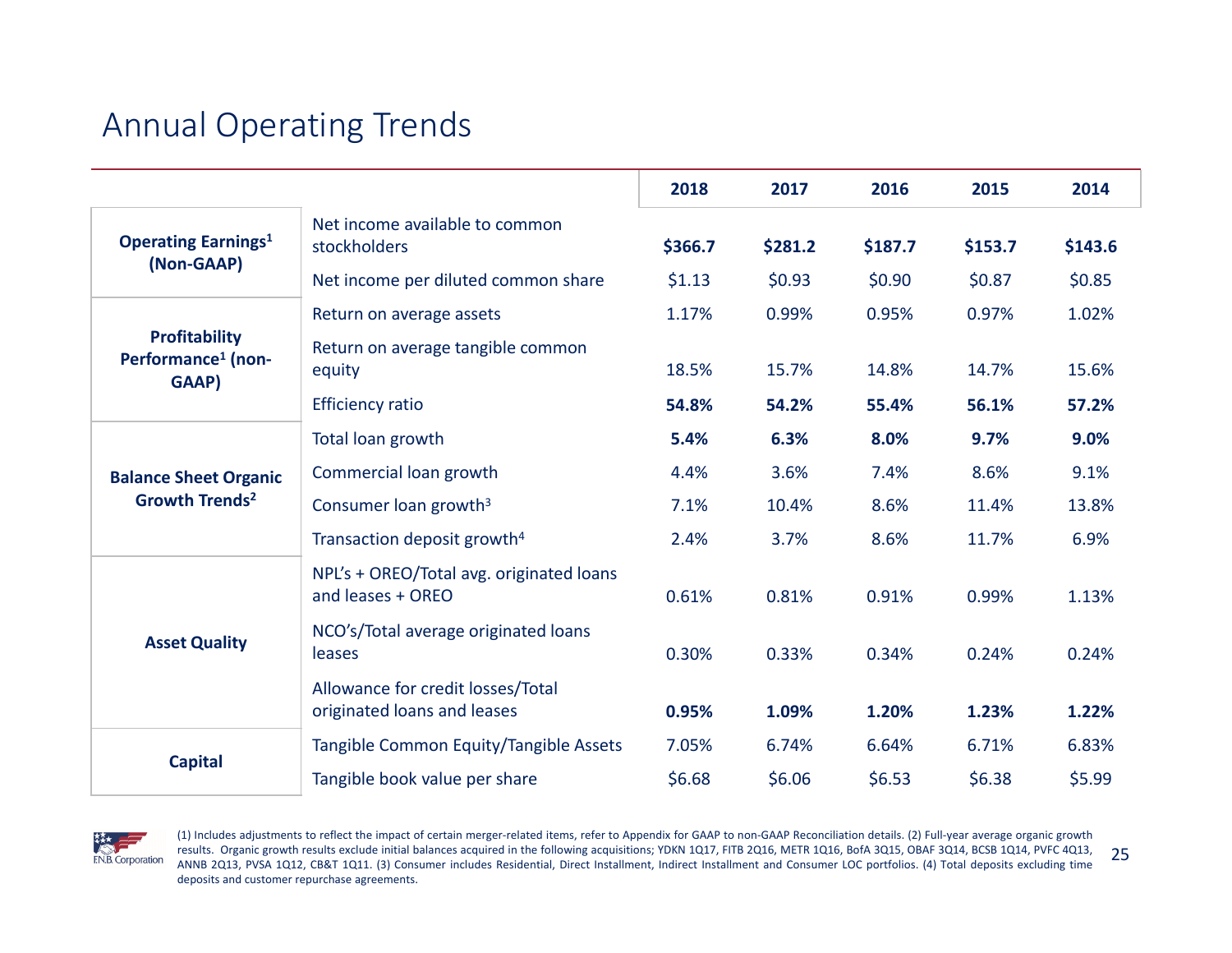## Investment Portfolio

|                                   |                | %                | <b>Ratings</b>      |      |
|-----------------------------------|----------------|------------------|---------------------|------|
| (5 in millions <sup>1</sup> )     | 3/31/19        | <b>Portfolio</b> | <b>Investment %</b> |      |
| <b>Agency MBS</b>                 | \$2,375        | 36%              | AAA                 | 100% |
| <b>Agency CMO</b>                 | 2,062          | 31%              | AAA                 | 100% |
| <b>Agency Debentures</b>          | 682            | 10%              | AAA                 | 100% |
|                                   |                |                  | AAA                 | 12%  |
| <b>Municipals</b>                 | 1,120          | 17%              | AA.                 | 74%  |
|                                   |                |                  | A                   | 14%  |
| <b>Commercial MBS<sup>2</sup></b> | 332            | 5%               | AAA                 | 100% |
| <b>US Treasury</b>                | 1              | $< 1\%$          | AAA                 | 100% |
| Other                             | $\overline{2}$ | <1%              | <b>Various</b>      |      |
|                                   |                |                  | /NR                 |      |
| <b>Total Investment Portfolio</b> | \$6,574        | 100%             |                     |      |

- o 98% of total portfolio rated AA or better, 99% rated A or better
- o Relatively low duration of 4.3
- o Municipal bond portfolio
	- • Highly rated with an average rating of AA and 99% of the portfolio rated A or better
	- •General obligation bonds <sup>=</sup> 100% of municipal portfolio



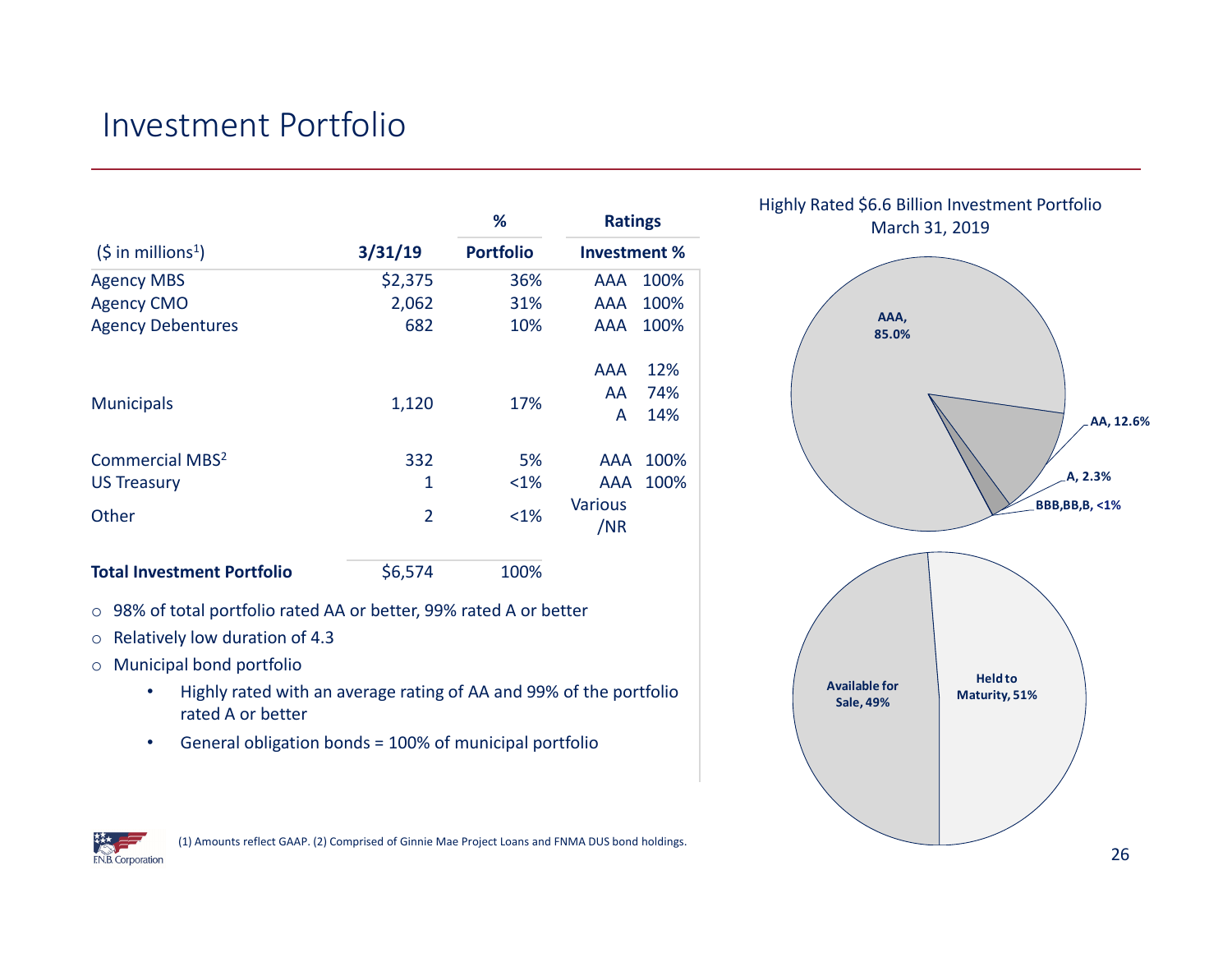### Diversified Loan Portfolio

|                                    | 3/31/2019      | % of<br><b>Portfolio</b> |
|------------------------------------|----------------|--------------------------|
| $(5$ in millions)                  | <b>Balance</b> | 3/31/2019                |
| Non-Owner Occupied Real Estate     | \$5,999        | 27%                      |
| <b>Owner Occupied Real Estate</b>  | 2,836          | 13%                      |
| <b>Commercial &amp; Industrial</b> | 4,889          | 22%                      |
| <b>Commercial Leases</b>           | 374            | 2%                       |
| Other                              | 49             | <1%                      |
| <b>Total Commercial</b>            | \$14,147       | 63%                      |
| <b>Direct Installment</b>          | 1,744          | 8%                       |
| <b>Residential Mortgage</b>        | 3,233          | 14%                      |
| <b>Indirect Installment</b>        | 1,950          | 9%                       |
| <b>Consumer LOC</b>                | 1,546          | 7%                       |
| <b>Total Consumer</b>              | \$8,473        | 37%                      |
| <b>Total Loan Portfolio</b>        | \$22,620       | 100%                     |



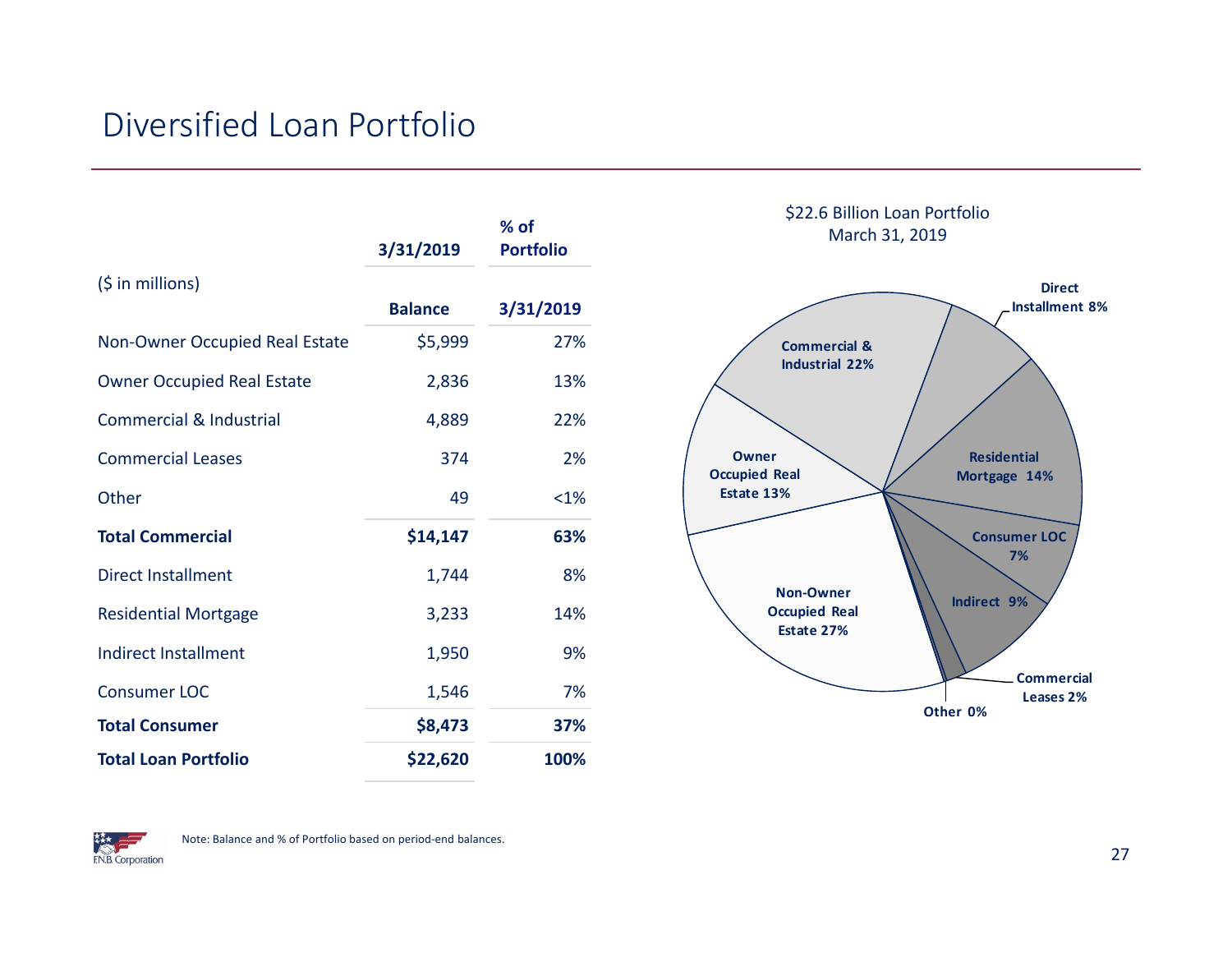### Loan Risk Profile

|                                    |           |            |                          | <b>YTD Net Charge-</b>  | <b>Total Past</b>      |
|------------------------------------|-----------|------------|--------------------------|-------------------------|------------------------|
| $(S \in \mathbb{N})$               | 3/31/2019 | % of Loans | NPL's/Loans <sup>1</sup> | Offs/Loans <sup>1</sup> | Due/Loans <sup>1</sup> |
| Commercial and Industrial          | 4,599     | 20.3%      | 0.71%                    | 0.07%                   | 0.55%                  |
| <b>CRE: Non-Owner Occupied</b>     | 5,999     | 26.5%      | 0.20%                    | 0.01%                   | 0.18%                  |
| <b>CRE: Owner Occupied</b>         | 2,836     | 12.5%      | 0.95%                    | 0.16%                   | 1.13%                  |
| Home Equity and Other Consumer     | 3,294     | 14.6%      | 0.72%                    | 0.07%                   | 0.84%                  |
| <b>Residential Mortgage</b>        | 3,214     | 14.2%      | 0.36%                    | 0.00%                   | 0.71%                  |
| <b>Indirect Consumer</b>           | 1,950     | 8.6%       | 0.10%                    | 0.37%                   | 0.59%                  |
| Equipment Finance Loans and Leases | 664       | 2.9%       | 1.18%                    | 0.09%                   | 1.00%                  |
| Other                              | 63        | 0.3%       | 2.03%                    | 6.13%                   | 0.52%                  |
| <b>Total</b>                       | \$22,620  | 100.0%     | 0.52%                    | 0.10%                   | 0.63%                  |

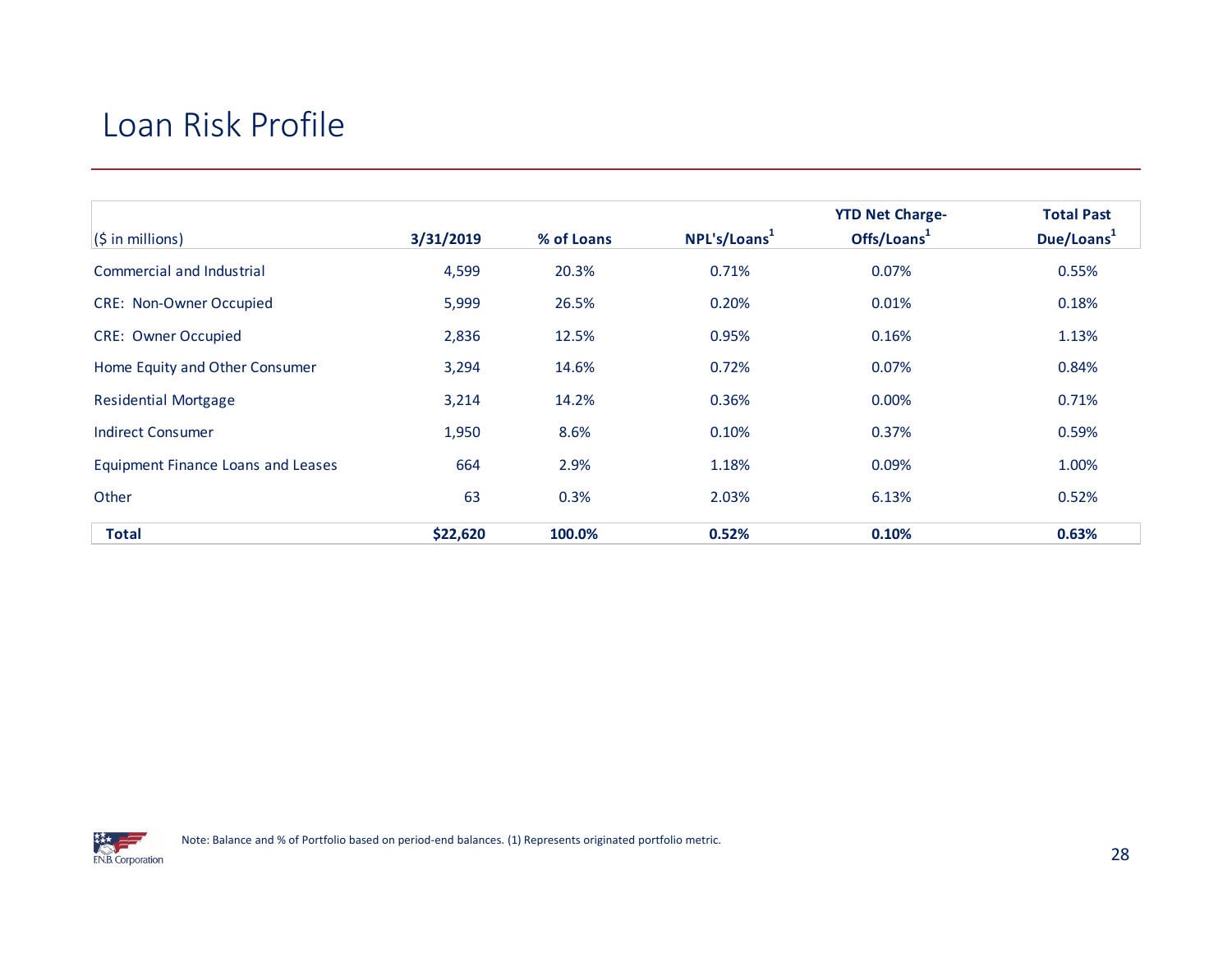### Net Interest Income



| \$235.7mm (FTE) | <b>4Q18</b>                                                                                                                                | 3.29%   |
|-----------------|--------------------------------------------------------------------------------------------------------------------------------------------|---------|
| $+3.6$          | Loans:<br>+\$5.0 higher balances<br>+3.6 higher rates<br>-5.0 fewer days                                                                   | $+0.05$ |
| $+1.2$          | Investments:<br>+0.9 higher balances<br>+0.3 higher rates                                                                                  | $+0.02$ |
| $+1.6$          | Retirement of acquired debt facilities:<br>+2.5 realization of remaining discount<br>-0.9 incremental expense of new sub.<br>debt issuance | $+0.02$ |
| $+0.3$          | <b>Purchase Accounting:</b><br>+0.1 incremental purchase accounting<br>accretion<br>+0.2 excess recoveries                                 | $+0.00$ |
| $-3.8$          | Deposits:<br>-4.6 higher rates<br>-0.4 higher balances<br>+1.1 fewer days                                                                  | $-0.06$ |
| $-4.4$          | <b>Wholesale Funding:</b><br>-3.0 higher balances<br>-2.0 higher rates<br>+0.6 fewer days                                                  | $-0.06$ |
| \$234.2mm (FTE) | <b>1Q19</b>                                                                                                                                | 3.26%   |

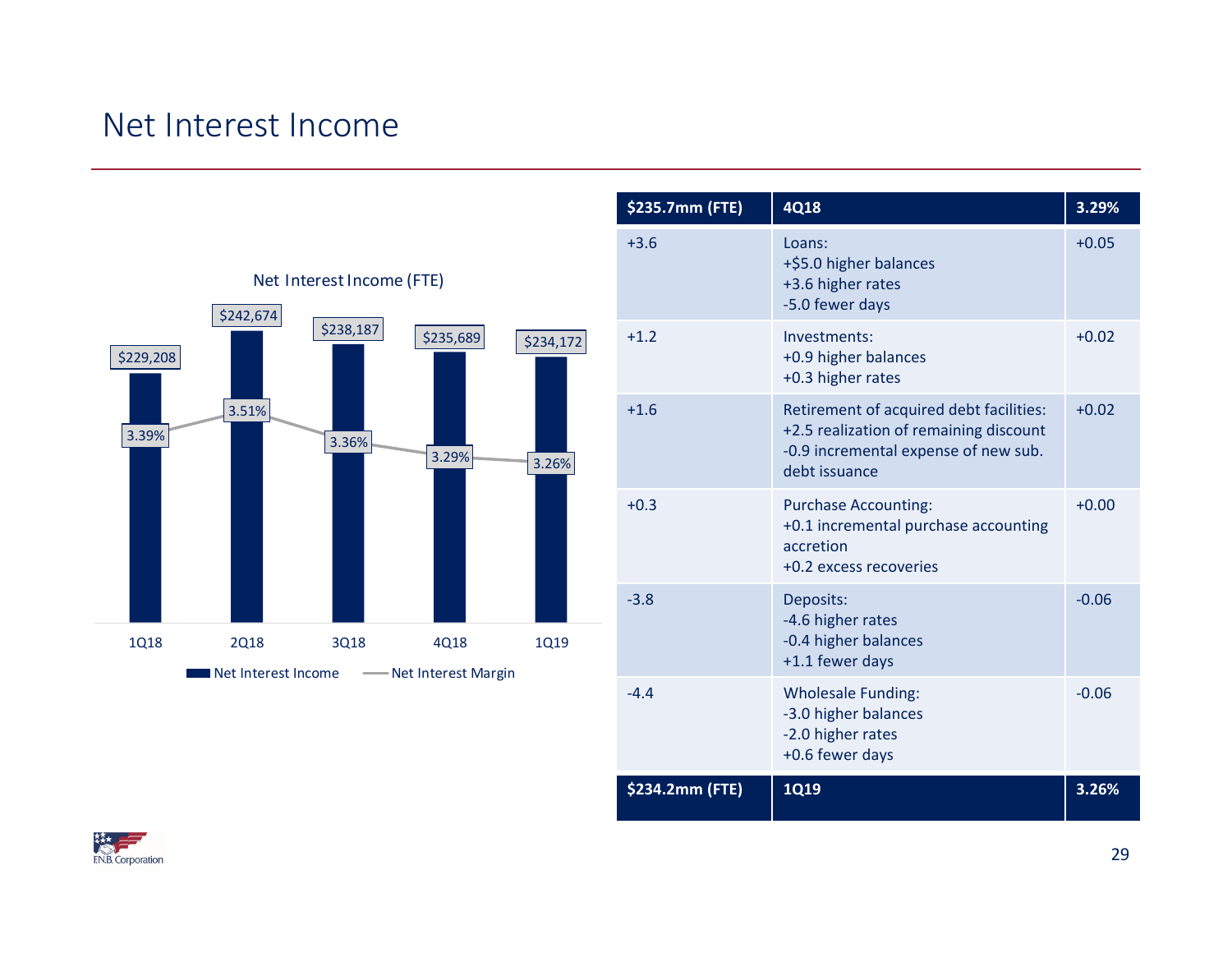### Select Loan Portfolios

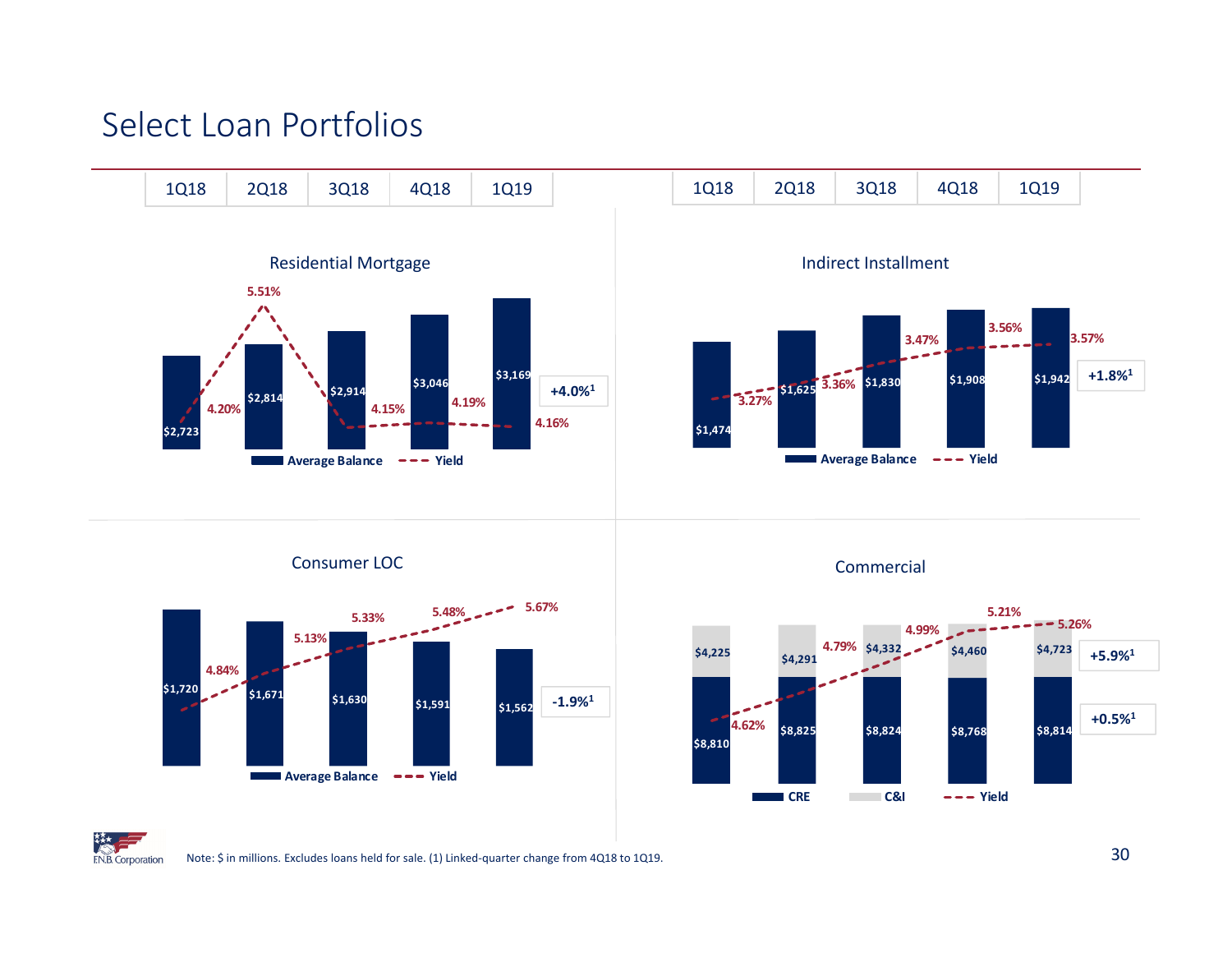### Key Fee‐Based Businesses

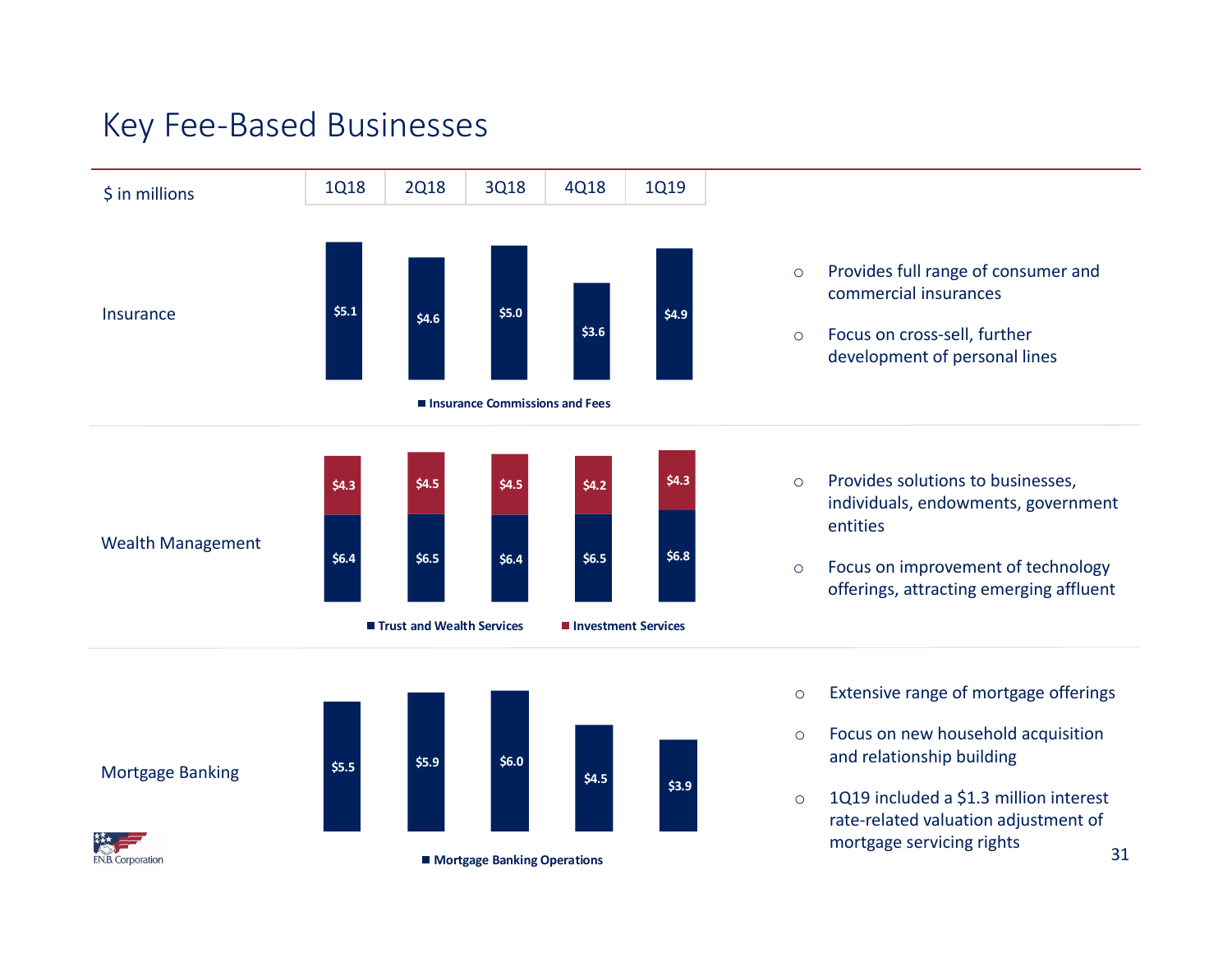# Capital Markets and Specialty Finance

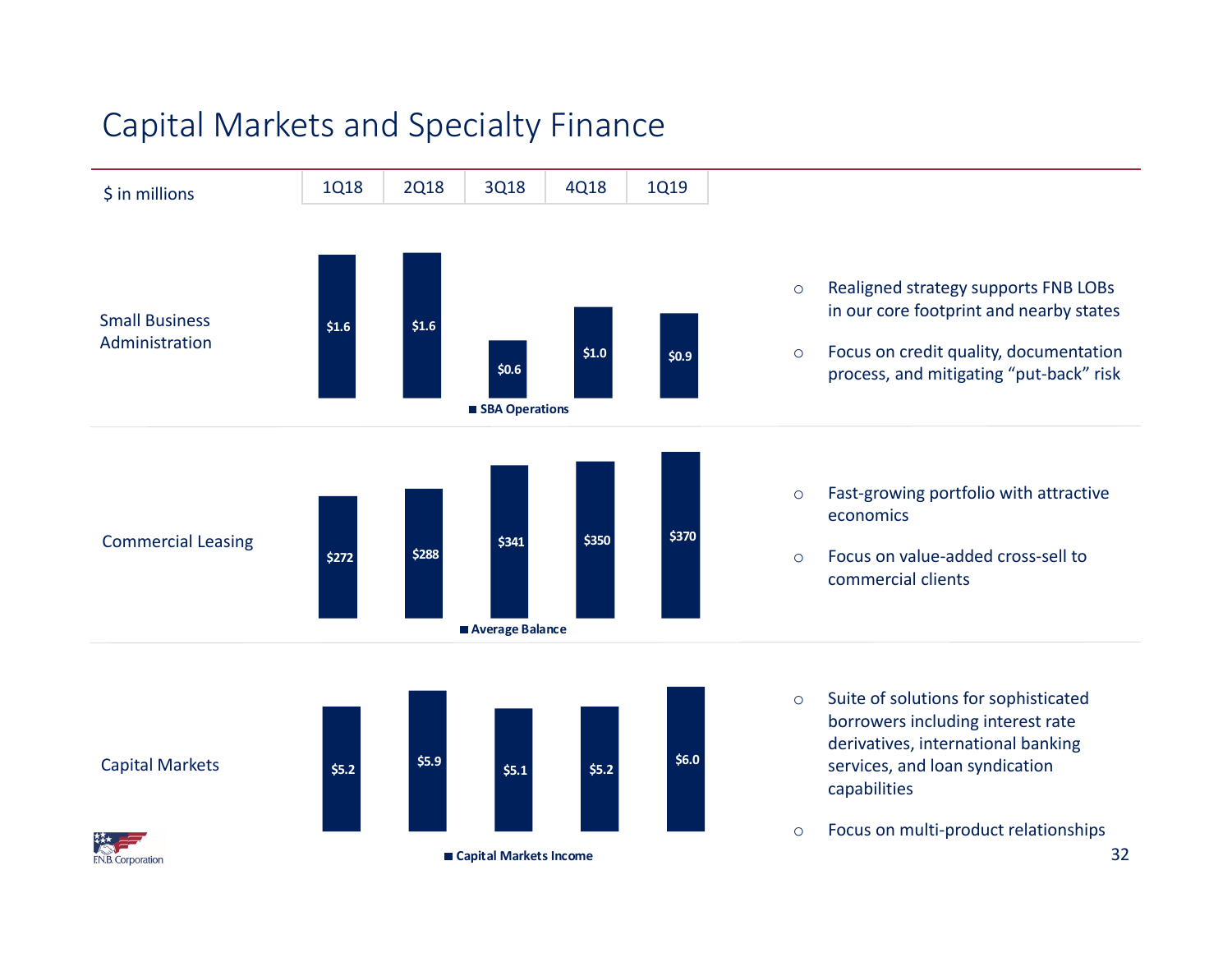### Deposits and Customer Repurchase Agreements



#### **Loans to Deposits Ratio <sup>=</sup> 94.7% (3/31/19)**

- $\circ$  New client acquisition and relationship-based focus reflected in favorable deposit mix
	- •78% of total deposits and customer repo agreements are transaction‐based deposits

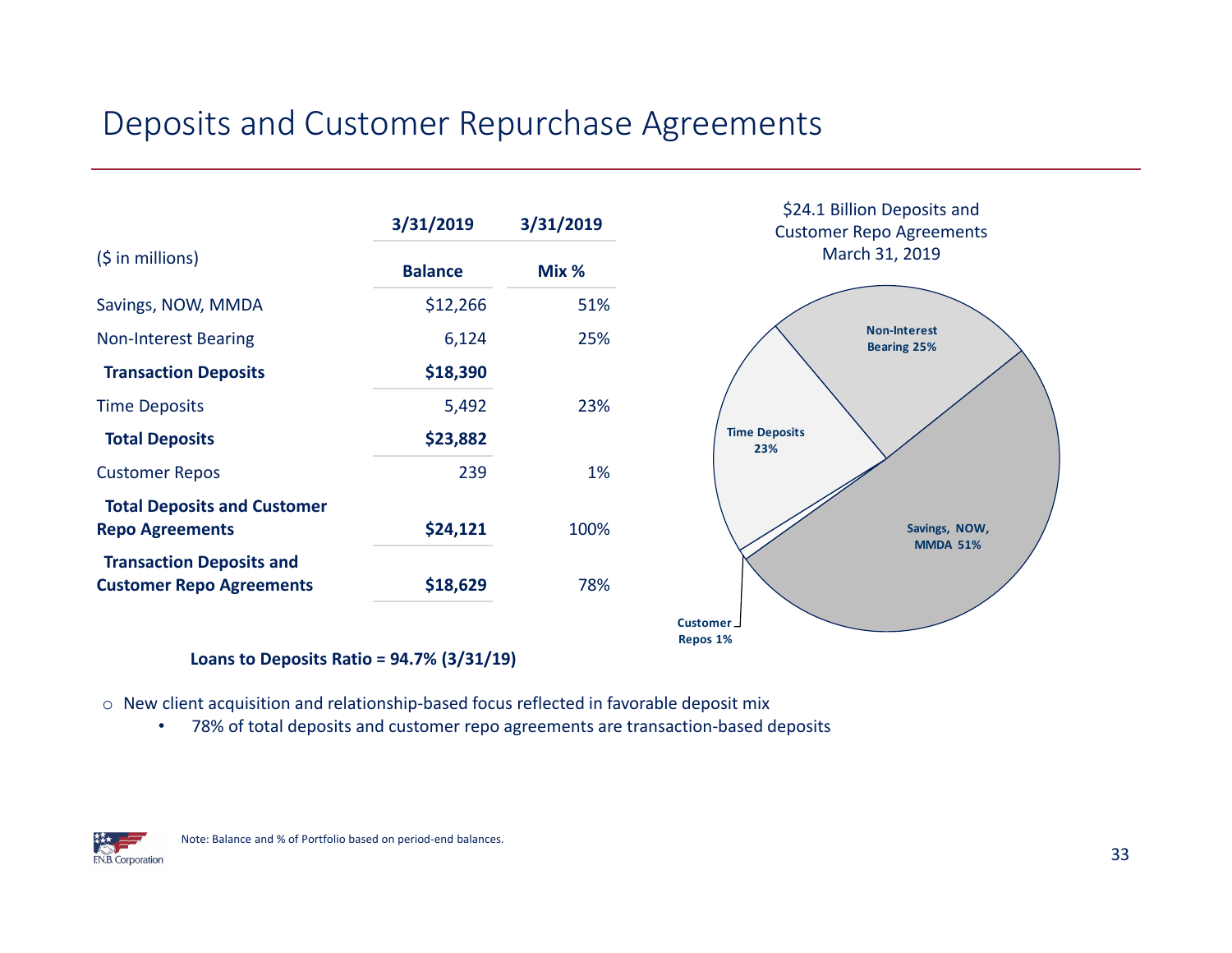### 2019 Peer Group Listing

| <b>Ticker</b> | <b>Institution</b>              | <b>Ticker</b> | <b>Institution</b>                 |
|---------------|---------------------------------|---------------|------------------------------------|
| <b>ASB</b>    | <b>Associated Banc-Corp</b>     | <b>NYCB</b>   | <b>New York Community Bancorp</b>  |
| <b>CHFC</b>   | <b>Chemical Financial Corp.</b> | <b>PBCT</b>   | People's United Financial, Inc.    |
| <b>CBSH</b>   | Commerce Bancshares, Inc.       | <b>PNFP</b>   | <b>Pinnacle Financial Partners</b> |
| <b>CFR</b>    | Cullen/Frost Bankers, Inc.      | <b>SNV</b>    | Synovus Financial Corp.            |
| <b>FHN</b>    | First Horizon National Corp.    | <b>UMPQ</b>   | Umpqua Holdings Corp.              |
| <b>FULT</b>   | <b>Fulton Financial Corp.</b>   | <b>UBSI</b>   | United Bankshares, Inc.            |
| <b>HWC</b>    | Hancock Whitney Corp.           | <b>VLY</b>    | <b>Valley National Bancorp</b>     |
| <b>HBAN</b>   | Huntington Bancshares, Inc.     | <b>WBS</b>    | Webster Financial Corp.            |
| <b>IBKC</b>   | <b>IBERIABANK Corp.</b>         | <b>WTFC</b>   | <b>Wintrust Financial Corp.</b>    |
| <b>KEY</b>    | <b>KeyCorp</b>                  | <b>ZION</b>   | <b>Zions Bancorp</b>               |

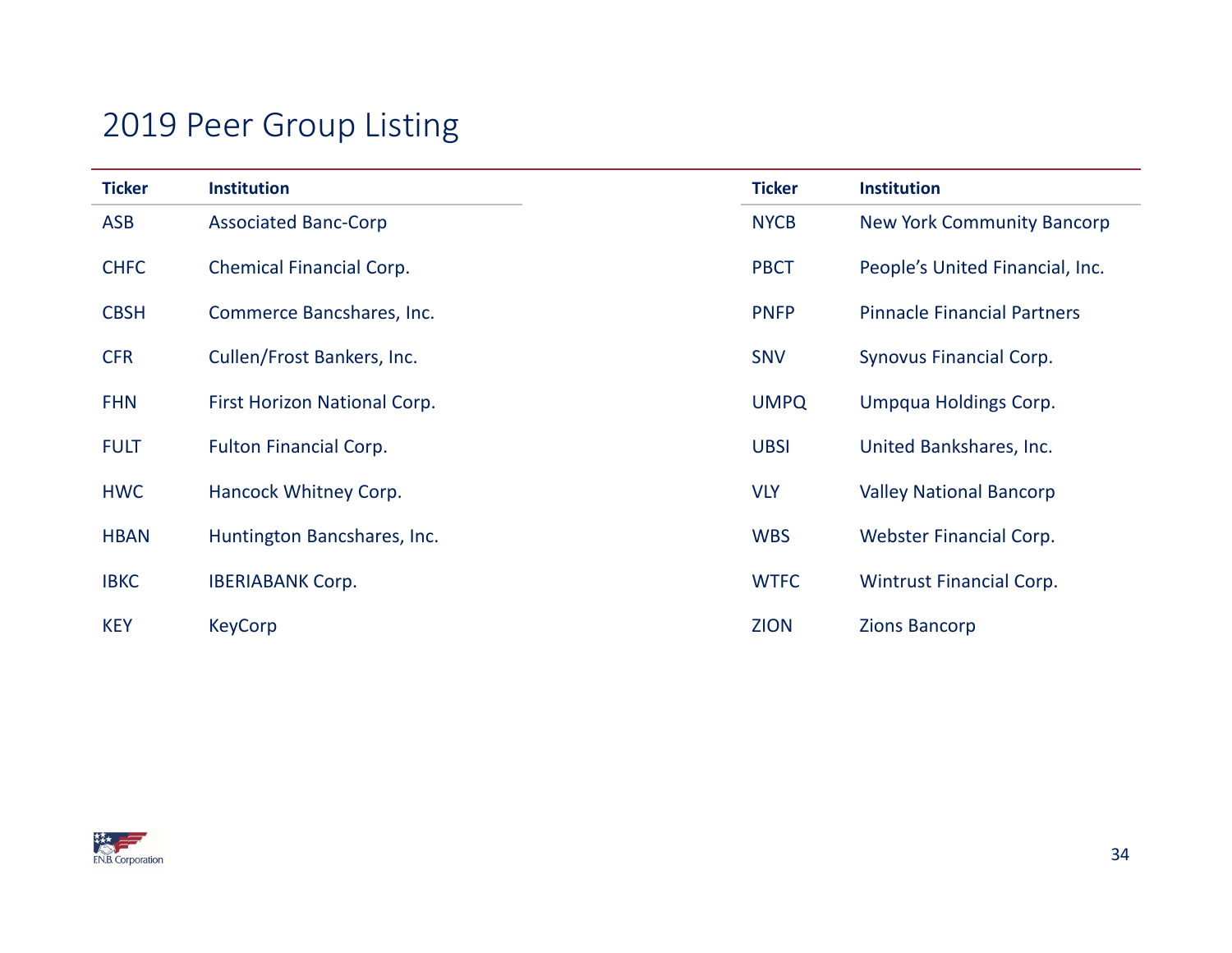|                                                                  |                      |           |                |           | For The Quarter Ended |              |                |           |      |
|------------------------------------------------------------------|----------------------|-----------|----------------|-----------|-----------------------|--------------|----------------|-----------|------|
| \$ in millions except per share amounts                          | 31-Mar-19            | 31-Dec-18 |                | 30-Sep-18 |                       | $30$ -Jun-18 |                | 31-Mar-18 |      |
| Operating net income available to common stockholders            |                      |           |                |           |                       |              |                |           |      |
| Net income available to common stockholders                      | \$<br>$92.1 \quad $$ |           | $98.1 \quad $$ |           | $98.8 \quad $$        |              | $83.2 \quad 5$ |           | 84.8 |
| Gain on sale of subsidiary                                       |                      |           |                |           | (5.1)                 |              |                |           |      |
| Tax expense of gain on sale of subsidiary                        |                      |           |                |           | 1.1                   |              |                |           |      |
| <b>Branch Consolidation Costs</b>                                | 1.6                  |           |                |           |                       |              | 6.6            |           |      |
| Tax benefit of branch consolidation costs                        | (0.3)                |           |                |           |                       |              | (1.4)          |           |      |
| Discretionary 401(k) contributions                               |                      |           |                |           |                       |              | 0.9            |           |      |
| Tax benefit of discretionary 401(k) contributions                |                      |           |                |           |                       |              | (0.2)          |           |      |
| Operating net income available to common stockholders (non-GAAP) | $93.4 \quad $5$      |           | 98.1           | -\$       | 94.7                  | - \$         | 89.1           | - \$      | 84.8 |
| Operating earnings per diluted common share                      |                      |           |                |           |                       |              |                |           |      |
| Earnings per diluted common share                                | \$<br>$0.28 \quad $$ |           | $0.30 \pm 5$   |           | $0.30 \quad $$        |              | 0.26           | - Ś       | 0.26 |
| Gain on sale of subsidiary                                       |                      |           |                |           | (0.02)                |              |                |           |      |
| Tax expense of gain on sale of subsidiary                        |                      |           |                |           | 0.01                  |              |                |           |      |
| <b>Branch Consolidation Costs</b>                                | 0.01                 |           |                |           |                       |              | 0.02           |           |      |
| Tax benefit of branch consolidation costs                        | (0.00)               |           |                |           |                       |              | (0.01)         |           |      |
| Discretionary 401(k) contributions                               | ۰                    |           |                |           |                       |              | 0.00           |           |      |
| Tax benefit of discretionary 401(k) contributions                |                      |           |                |           |                       |              | (0.00)         |           |      |
| Operating earnings per diluted common share (non-GAAP)           | 0.29                 | S         | 0.30           | -S        | 0.29                  | -S           | 0.27           | -S        | 0.26 |

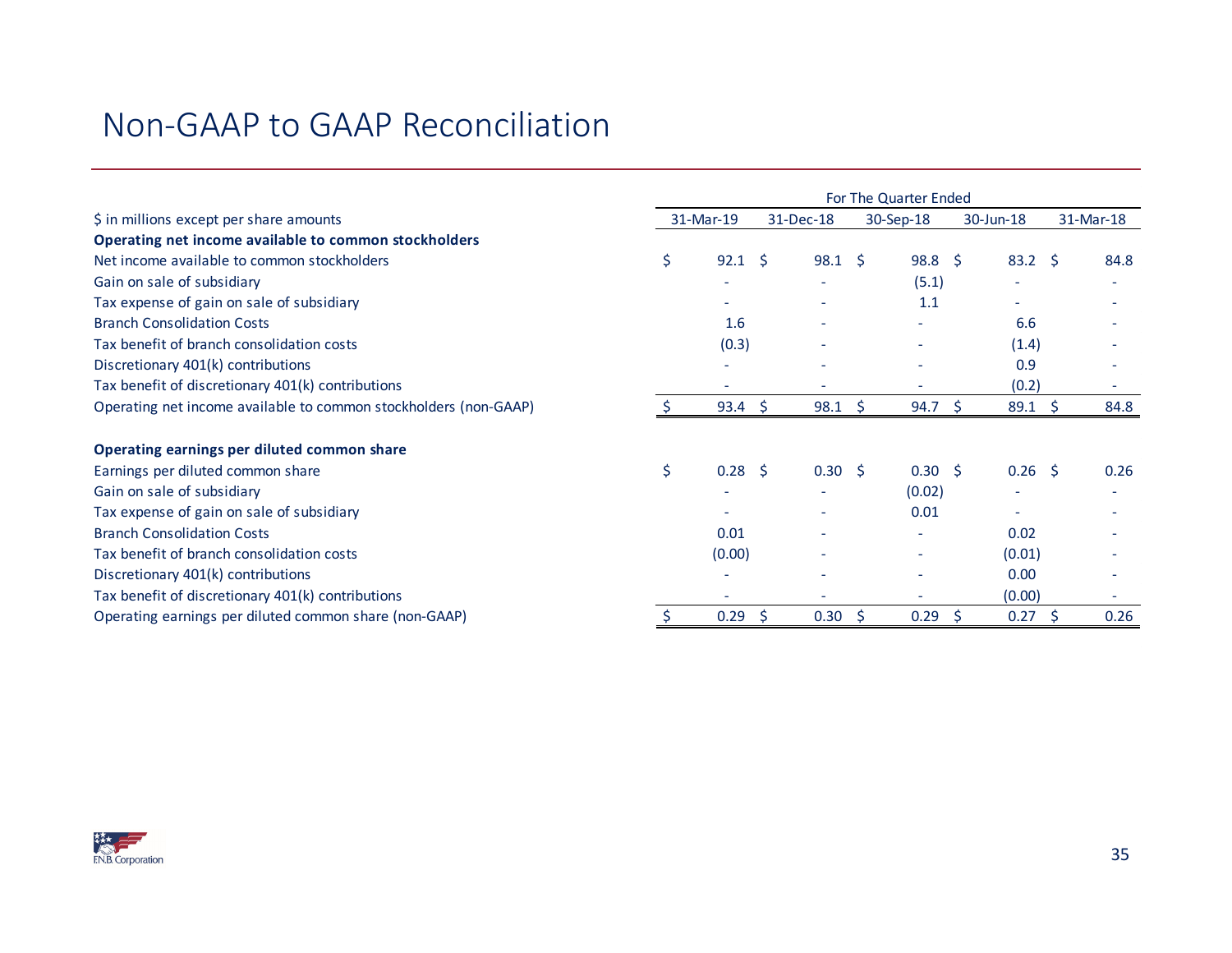|                                                                                        | For The Quarter Ended |            |         |                 |     |                   |  |                  |  |           |
|----------------------------------------------------------------------------------------|-----------------------|------------|---------|-----------------|-----|-------------------|--|------------------|--|-----------|
| $$$ in millions                                                                        |                       | 31-Mar-19  |         | 31-Dec-18       |     | 30-Sep-18         |  | 30-Jun-18        |  | 31-Mar-18 |
| Return on average tangible common equity (ROATCE)                                      |                       |            |         |                 |     |                   |  |                  |  |           |
| Net income available to common stockholders (annualized)                               | \$                    | $373.6$ \$ |         | $389.3 \quad $$ |     | $391.8 \; \simeq$ |  | $333.7 \quad$ \$ |  | 343.7     |
| Amortization of intangibles, net of tax (annualized)                                   |                       | 11.1       |         | 12.0            |     | 11.9              |  | 12.1             |  | 13.5      |
| Tangible net income available to common stockholders (annualized) (non-GAAP)           | \$                    | 384.7      | $\zeta$ | $401.2 \div$    |     | 403.7 \$          |  | $345.8 \div$     |  | 357.2     |
| Average total stockholders' equity                                                     | \$                    | 4,652 \$   |         | 4,554 \$        |     | 4,516 \$          |  | 4,462 \$         |  | 4,430     |
| Less: Average preferred stockholders' equity                                           |                       | 107        |         | 107             |     | 107               |  | 107              |  | 107       |
| Less: Average intangible assets(1)                                                     |                       | 2,331      |         | 2,329           |     | 2,333             |  | 2,337            |  | 2,340     |
| Average tangible common equity (non-GAAP)                                              |                       | 2,214      | -S      | 2,118           | \$  | $2,076$ \$        |  | $2,017$ \$       |  | 1,984     |
| Return on average tangible common equity (non-GAAP)                                    |                       | 17.38%     |         | 18.94%          |     | 19.44%            |  | 17.14%           |  | 18.01%    |
| <b>Operating ROATCE</b>                                                                |                       |            |         |                 |     |                   |  |                  |  |           |
| Operating net income avail. to common stockholders (annualized)(2)                     | Ś.                    | 378.9 \$   |         | $389.3 \quad $$ |     | $375.7$ \$        |  | $357.4$ \$       |  | 343.7     |
| Amortization of intangibles, net of tax (annualized)                                   |                       | 11.1       |         | 12.0            |     | 11.9              |  | 12.1             |  | 13.5      |
| Tangible operating net income avail. to common stockholders (annualized) (non-GAAP) \$ |                       | 390.0      | \$      | 401.2           | \$  | $387.6 \quad $$   |  | $369.5$ \$       |  | 357.2     |
| Average total stockholders' equity                                                     | \$                    | 4,652 \$   |         | 4,554 \$        |     | 4,516 \$          |  | $4,462$ \$       |  | 4,430     |
| Less: Average preferred stockholders' equity                                           |                       | 107        |         | 107             |     | 107               |  | 107              |  | 107       |
| Less: Average intangible assets(1)                                                     |                       | 2,331      |         | 2,329           |     | 2,333             |  | 2,337            |  | 2,340     |
| Average tangible common equity (non-GAAP)                                              |                       | 2,214      | -S      | 2,118           | \$. | $2,076$ \$        |  | $2,017$ \$       |  | 1,984     |
| Operating return on average tangible common equity (non-GAAP)                          |                       | 17.62%     |         | 18.94%          |     | 18.67%            |  | 18.32%           |  | 18.01%    |

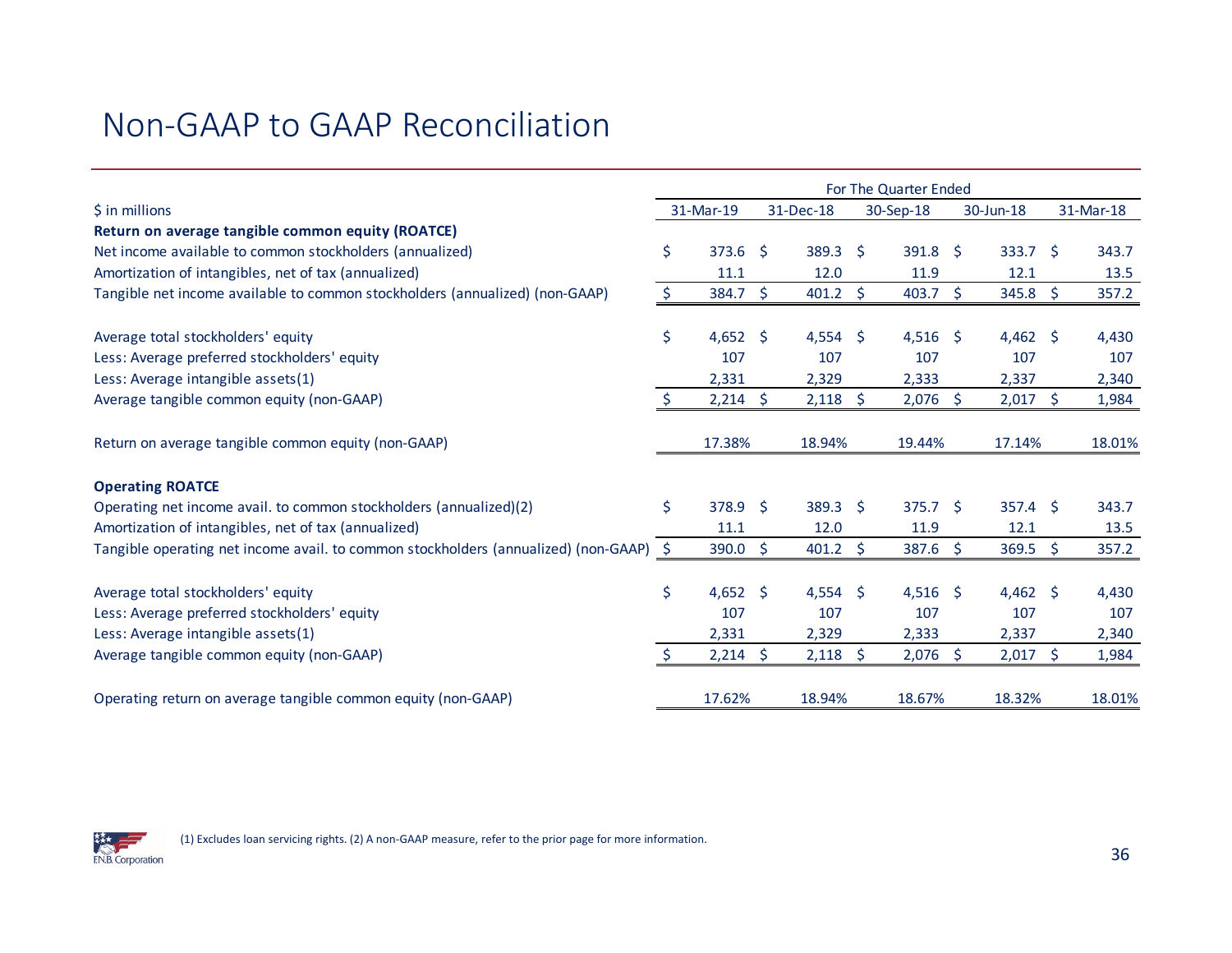|                                                        | For The Quarter Ended |                     |              |                 |           |                     |           |                           |                     |           |
|--------------------------------------------------------|-----------------------|---------------------|--------------|-----------------|-----------|---------------------|-----------|---------------------------|---------------------|-----------|
| $$$ in millions                                        |                       | 31-Mar-19           | 31-Dec-18    |                 | 30-Sep-18 |                     | 30-Jun-18 |                           |                     | 31-Mar-18 |
| Return on average tangible assets (ROATA)              |                       |                     |              |                 |           |                     |           |                           |                     |           |
| Net income (annualized)                                | \$                    | $381.8 \quad $$     |              | $397.2$ \$      |           | $399.8 \quad $$     |           | $341.7 \quad$ \$          |                     | 351.9     |
| Amortization of intangibles, net of tax (annualized)   |                       | 11.1                |              | 12.0            |           | 11.9                |           | 12.1                      |                     | 13.5      |
| Tangible net income (annualized) (non-GAAP)            |                       | 392.9               | <sub>S</sub> | 409.2           | -\$       | $411.7 \; \text{S}$ |           | $353.8 \quad \frac{2}{5}$ |                     | 365.4     |
| Average total assets                                   | Ś.                    | $33,390$ \$         |              | $32,693$ \$     |           | $32,403$ \$         |           | $31,948$ \$               |                     | 31,495    |
| Less: Average intangible assets(1)                     |                       | 2,331               |              | 2,329           |           | 2,333               |           | 2,337                     |                     | 2,340     |
| Average tangible assets (non-GAAP)                     |                       | 31,059              | -S           | 30,364          | S.        | 30,070 \$           |           | $29,611$ \$               |                     | 29,155    |
| Return on average tangible assets (non-GAAP)           |                       | 1.26%               |              | 1.35%           |           | 1.37%               |           | 1.19%                     |                     | 1.25%     |
| <b>Operating ROATA</b>                                 |                       |                     |              |                 |           |                     |           |                           |                     |           |
| Operating net income (annualized)(2)                   | \$                    | $387.0 \pm 5$       |              | $397.2 \quad S$ |           | $383.7 \quad $$     |           | $365.5$ \$                |                     | 351.9     |
| Amortization of intangibles, net of tax (annualized)   |                       | 11.1                |              | 12.0            |           | 11.9                |           | 12.1                      |                     | 13.5      |
| Tangible operating net income (annualized) (non-GAAP)  |                       | $398.1 \; \text{S}$ |              | 409.2           | S.        | $395.6 \; \simeq$   |           | $377.6 \div$              |                     | 365.4     |
| Average total assets                                   | \$                    | 33,390 \$           |              | $32,693$ \$     |           | $32,403$ \$         |           | $31,948$ \$               |                     | 31,495    |
| Less: Average intangible assets(1)                     |                       | 2,331               |              | 2,329           |           | 2,333               |           | 2,337                     |                     | 2,340     |
| Average tangible assets (non-GAAP)                     |                       | 31,059              | Ŝ.           | 30,364          | S.        | 30,070 \$           |           | 29,611                    | $\ddot{\mathsf{S}}$ | 29,155    |
| Operating return on average tangible assets (non-GAAP) |                       | 1.28%               |              | 1.35%           |           | 1.32%               |           | 1.28%                     |                     | 1.25%     |

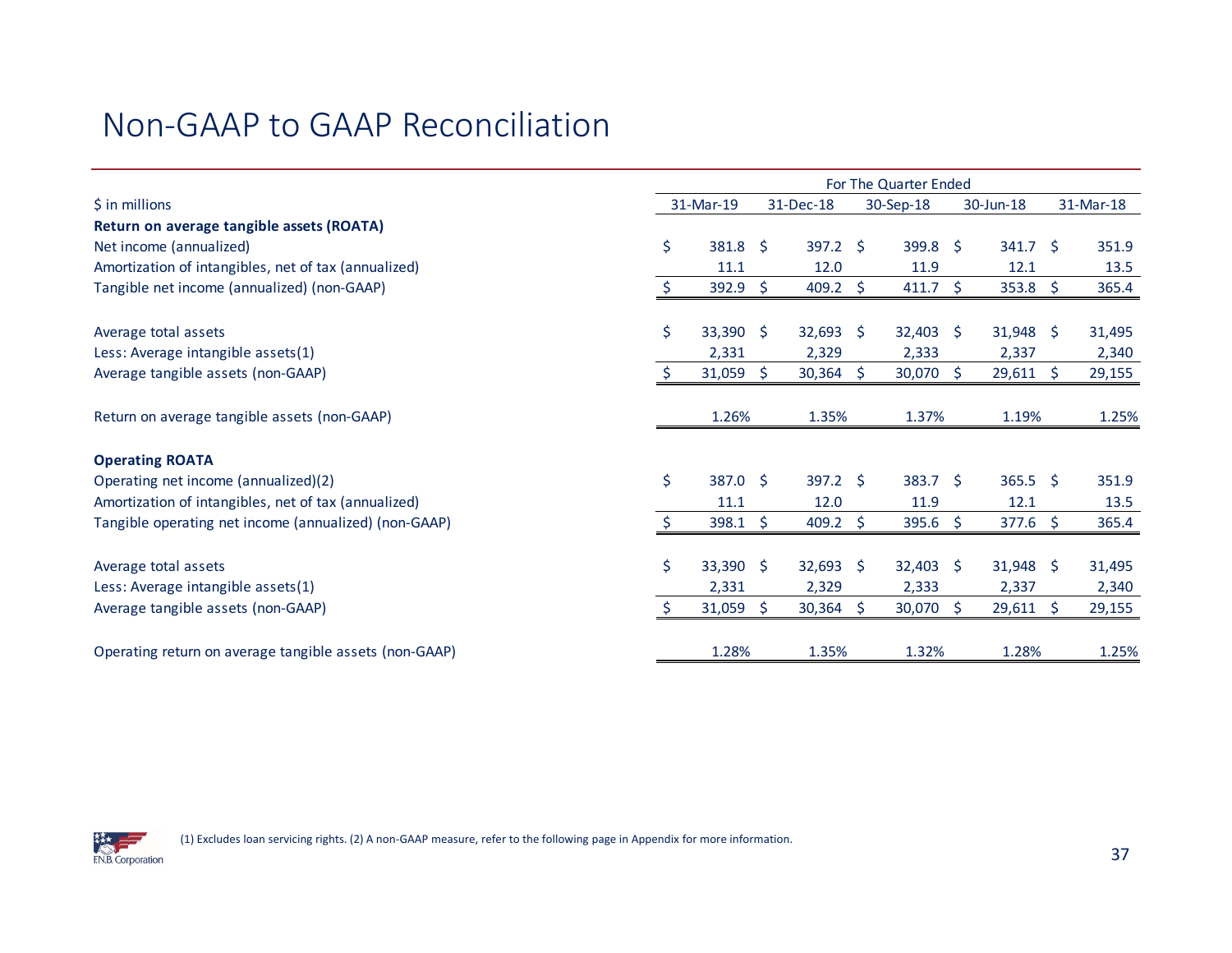|                                                   | For The Quarter Ended |           |              |                 |              |                           |    |             |              |           |
|---------------------------------------------------|-----------------------|-----------|--------------|-----------------|--------------|---------------------------|----|-------------|--------------|-----------|
| $\frac{1}{2}$ in millions                         |                       | 31-Mar-19 |              | 31-Dec-18       |              | 30-Sep-18                 |    | 30-Jun-18   |              | 31-Mar-18 |
| <b>Operating net income</b>                       |                       |           |              |                 |              |                           |    |             |              |           |
| Net income                                        | \$                    | 94.1      | -Ś           | 100.1           | <sup>S</sup> | $100.8 \quad \frac{2}{3}$ |    | $85.2 \div$ |              | 86.8      |
| Gain on sale of subsidiary                        |                       |           |              | ٠               |              | (5.1)                     |    |             |              |           |
| Tax expense of gain on sale of subsidiary         |                       |           |              | ٠               |              | 1.1                       |    | $\sim$      |              |           |
| Branch consolidation costs                        |                       | 1.6       |              | ٠               |              | ÷                         |    | 6.6         |              |           |
| Tax benefit of branch consolidation costs         |                       | (0.3)     |              |                 |              | $\overline{\phantom{a}}$  |    | (1.4)       |              |           |
| Discretionary 401(k) contributions                |                       |           |              |                 |              | $\overline{\phantom{a}}$  |    | 0.9         |              |           |
| Tax benefit of discretionary 401(k) contributions |                       |           |              | $\sim$          |              | $\overline{\phantom{a}}$  |    | (0.2)       |              |           |
| Operating net income (non-GAAP)                   |                       | 95.4      |              | 100.1           | S            | 96.7                      |    | 91.1        | <sub>S</sub> | 86.8      |
| Operating return on average assets (ROAA)         |                       |           |              |                 |              |                           |    |             |              |           |
| Operating net income (annualized)(1)              |                       | 387.0     | <sup>5</sup> | $397.2 \quad $$ |              | $383.7 \quad$ \$          |    | $365.5$ \$  |              | 351.9     |
|                                                   |                       |           |              |                 |              |                           |    |             |              |           |
| Average total assets                              |                       | 33,390    | <sub>S</sub> | 32,693          | S.           | 32,403                    | S. | 31,948      | S.           | 31,495    |
| Operating return on average assets (non-GAAP)     |                       | 1.16%     |              | 1.22%           |              | 1.18%                     |    | 1.14%       |              | 1.12%     |

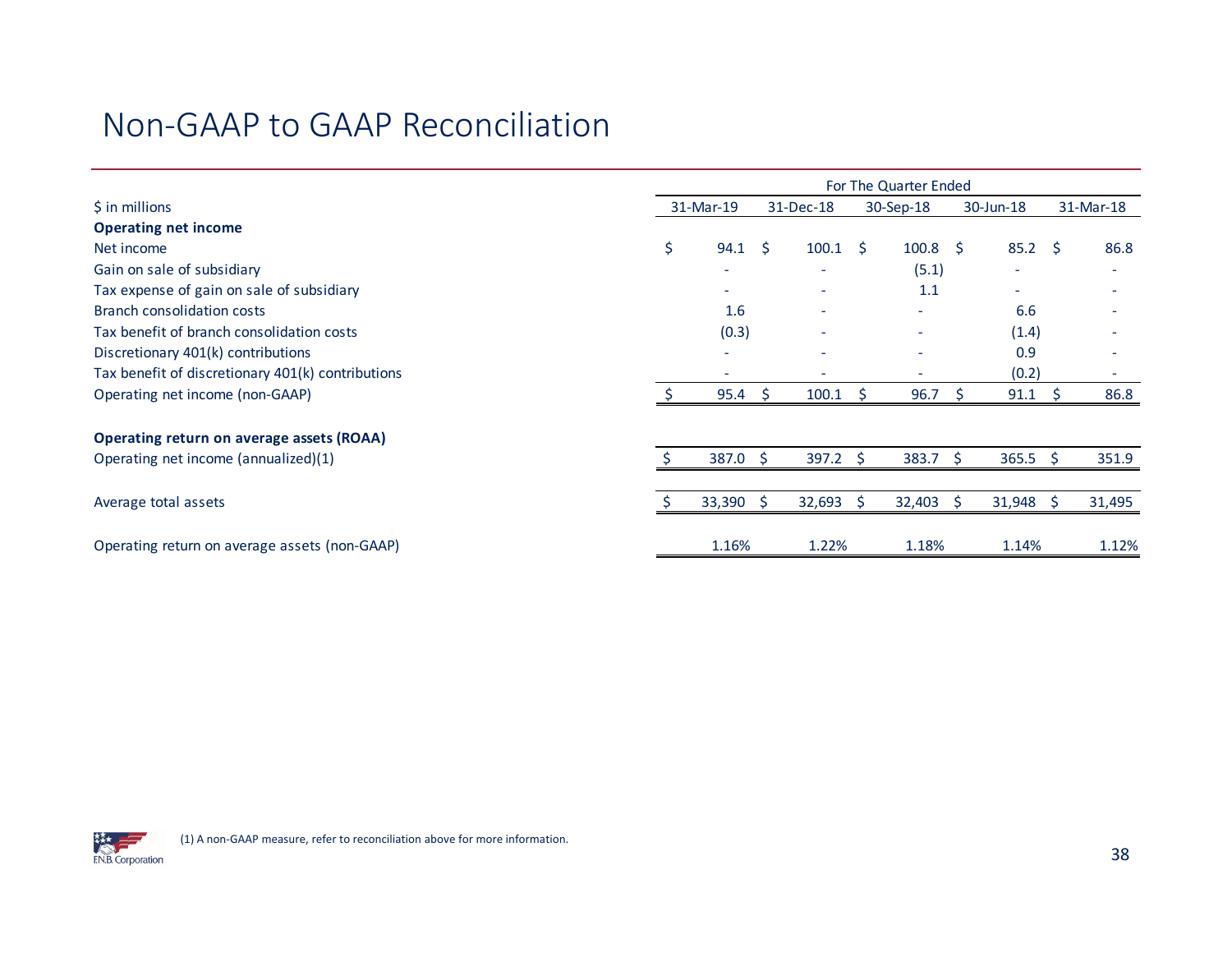|                                                                  | For The Quarter Ended |                    |    |             |    |             |      |             |              |           |  |
|------------------------------------------------------------------|-----------------------|--------------------|----|-------------|----|-------------|------|-------------|--------------|-----------|--|
| \$ in millions except per share amounts                          |                       | 31-Mar-19          |    | 31-Dec-18   |    | 30-Sep-18   |      | 30-Jun-18   |              | 31-Mar-18 |  |
| Tangible book value per common share (at period-end)             |                       |                    |    |             |    |             |      |             |              |           |  |
| Total stockholders' equity                                       | \$                    | $4,680$ \$         |    | $4,608$ \$  |    | $4,525$ \$  |      | 4,473       | -S           | 4,433     |  |
| Less: preferred stockholders' equity                             |                       | 107                |    | 107         |    | 107         |      | 107         |              | 107       |  |
| Less: intangibles(1)                                             |                       | 2,330              |    | 2,333       |    | 2,330       |      | 2,335       |              | 2,339     |  |
| Tangible common equity (non-GAAP)                                | -S                    | $2,243$ \$         |    | $2,168$ \$  |    | $2,088$ \$  |      | 2,031       | <sub>S</sub> | 1,987     |  |
| Ending common shares outstanding (000's)                         |                       | 324,516            |    | 324,315     |    | 324,275     |      | 324,258     |              | 323,687   |  |
| Tangible book value per common share (non-GAAP)                  |                       | $6.91 \; \text{S}$ |    | $6.68 \div$ |    | $6.44 \div$ |      | $6.26$ \$   |              | 6.14      |  |
| Tangible common equity / Tangible assets (at period-end)         |                       |                    |    |             |    |             |      |             |              |           |  |
| Total stockholders equity                                        | \$                    | $4,680$ \$         |    | 4,608 \$    |    | 4,525 \$    |      | $4,473$ \$  |              | 4,433     |  |
| Less: preferred stockholders' equity                             |                       | 107                |    | 107         |    | 107         |      | 107         |              | 107       |  |
| Less: intangibles(1)                                             |                       | 2,330              |    | 2,333       |    | 2,330       |      | 2,335       |              | 2,339     |  |
| Tangible common equity (non-GAAP)                                |                       | 2,243              | -S | 2,168       | S. | 2,088       | - \$ | 2,031       | <sub>S</sub> | 1,987     |  |
| <b>Total assets</b>                                              | \$                    | $33,696$ \$        |    | $33,102$ \$ |    | $32,618$ \$ |      | $32,258$ \$ |              | 31,652    |  |
| Less: intangibles(1)                                             |                       | 2,330              |    | 2,333       |    | 2,330       |      | 2,335       |              | 2,339     |  |
| Tangible assets (non-GAAP)                                       | <sup>S</sup>          | $31,366$ \$        |    | $30,768$ \$ |    | $30,288$ \$ |      | $29,922$ \$ |              | 29,313    |  |
| Tangible common equity / Tangible assets (period end) (non-GAAP) |                       | 7.15%              |    | 7.05%       |    | 6.89%       |      | 6.79%       |              | 6.78%     |  |

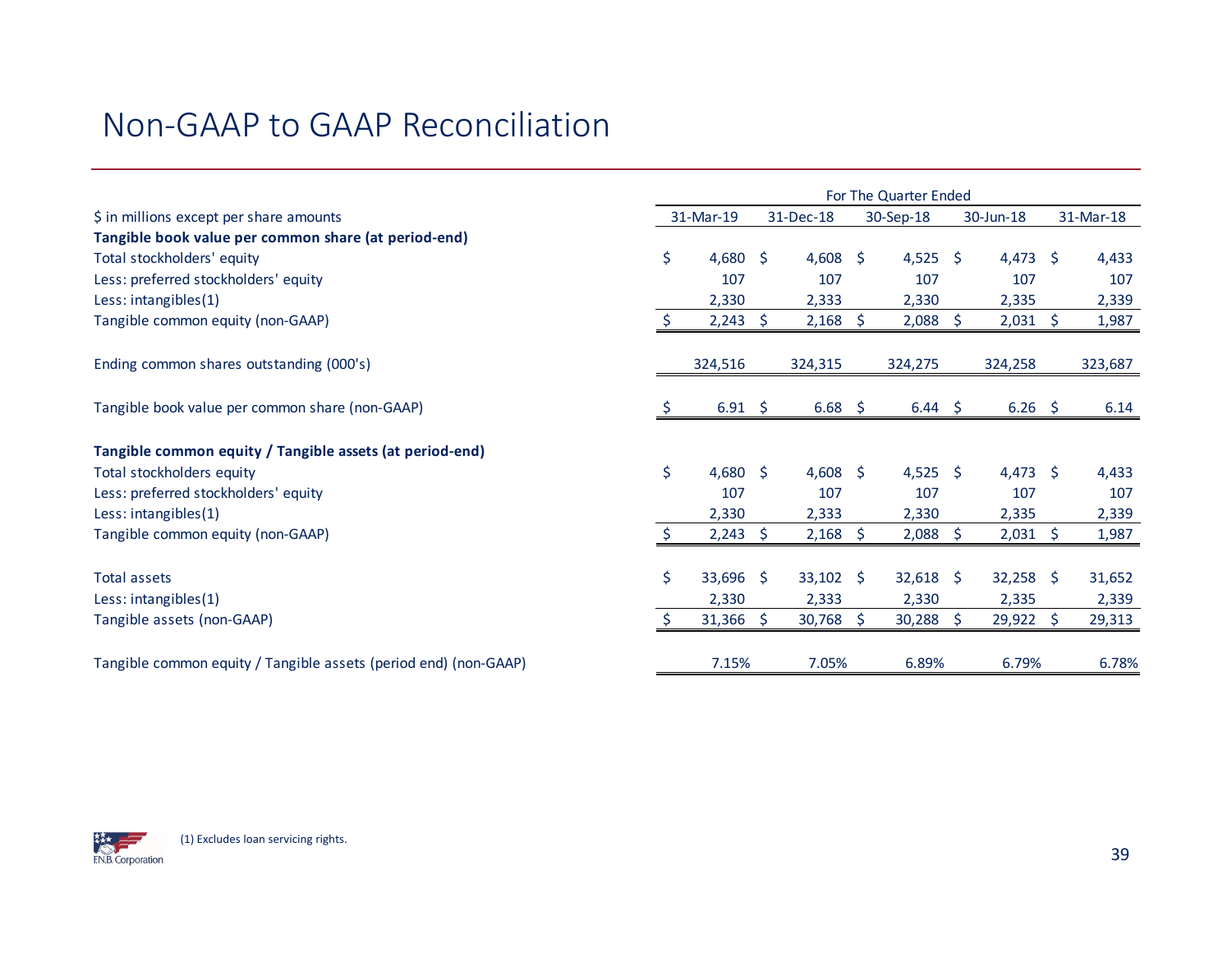|                                                                     |                       |              |                  | For The Quarter Ended    |           |                  |           |
|---------------------------------------------------------------------|-----------------------|--------------|------------------|--------------------------|-----------|------------------|-----------|
| $\frac{1}{2}$ in millions                                           | 31-Mar-19             | 31-Dec-18    |                  | 30-Sep-18                | 30-Jun-18 |                  | 31-Mar-18 |
| <b>Efficiency Ratio (FTE)</b>                                       |                       |              |                  |                          |           |                  |           |
| Non-interest expense                                                | \$<br>$165.7 \; \S$   |              | $169.7 \quad$ \$ | $170.7 \pm 5$            |           | $183.0 \quad $$  | 171.1     |
| Less: amortization of intangibles                                   | 3.5                   |              | 3.8              | 3.8                      |           | 3.8              | 4.2       |
| Less: OREO expense                                                  | 1.1                   |              | 1.3              | 1.5                      |           | 2.2              | 1.4       |
| Less: branch consolidation expenses                                 | 0.5                   |              |                  | $\overline{\phantom{a}}$ |           | 2.9              |           |
| Less: discretionary 401(k) contributions                            |                       |              | ٠                |                          |           | 0.9              |           |
| Adjusted non-interest expense                                       | 160.7                 | <sub>S</sub> | $164.6 \quad $$  | $165.4 \quad$            |           | $173.2 \quad$ \$ | 165.5     |
|                                                                     |                       |              |                  |                          |           |                  |           |
| Net interest income                                                 | \$<br>$230.6 \quad $$ |              | $232.2 \quad$ \$ | $234.8 \quad $$          |           | $239.4 \quad $$  | 226.1     |
| Taxable equivalent adjustment                                       | 3.6                   |              | 3.4              | 3.4                      |           | 3.3              | 3.1       |
| Non-interest income                                                 | 65.4                  |              | 68.4             | 74.8                     |           | 64.9             | 67.5      |
| Less: net securities gains                                          | $\sim$                |              | 0.0              | $\overline{\phantom{a}}$ |           | 0.0              |           |
| Less: Gain on sale of subsidiary                                    |                       |              | $\sim$           | 5.1                      |           | ٠                |           |
| Add: loss on fixed assets related to branch consolidation           | 1.2                   |              | ۰                |                          |           | 3.7              |           |
| Adjusted net interest income (FTE) (non-GAAP) + non-interest income | 300.7                 | <sup>S</sup> | $304.1 \quad $$  | 307.9                    | -S        | $311.2 \quad$    | 296.7     |
| Efficiency Ratio (FTE) (non-GAAP)                                   | 53.45%                |              | 54.13%           | 53.73%                   |           | 55.64%           | 55.78%    |

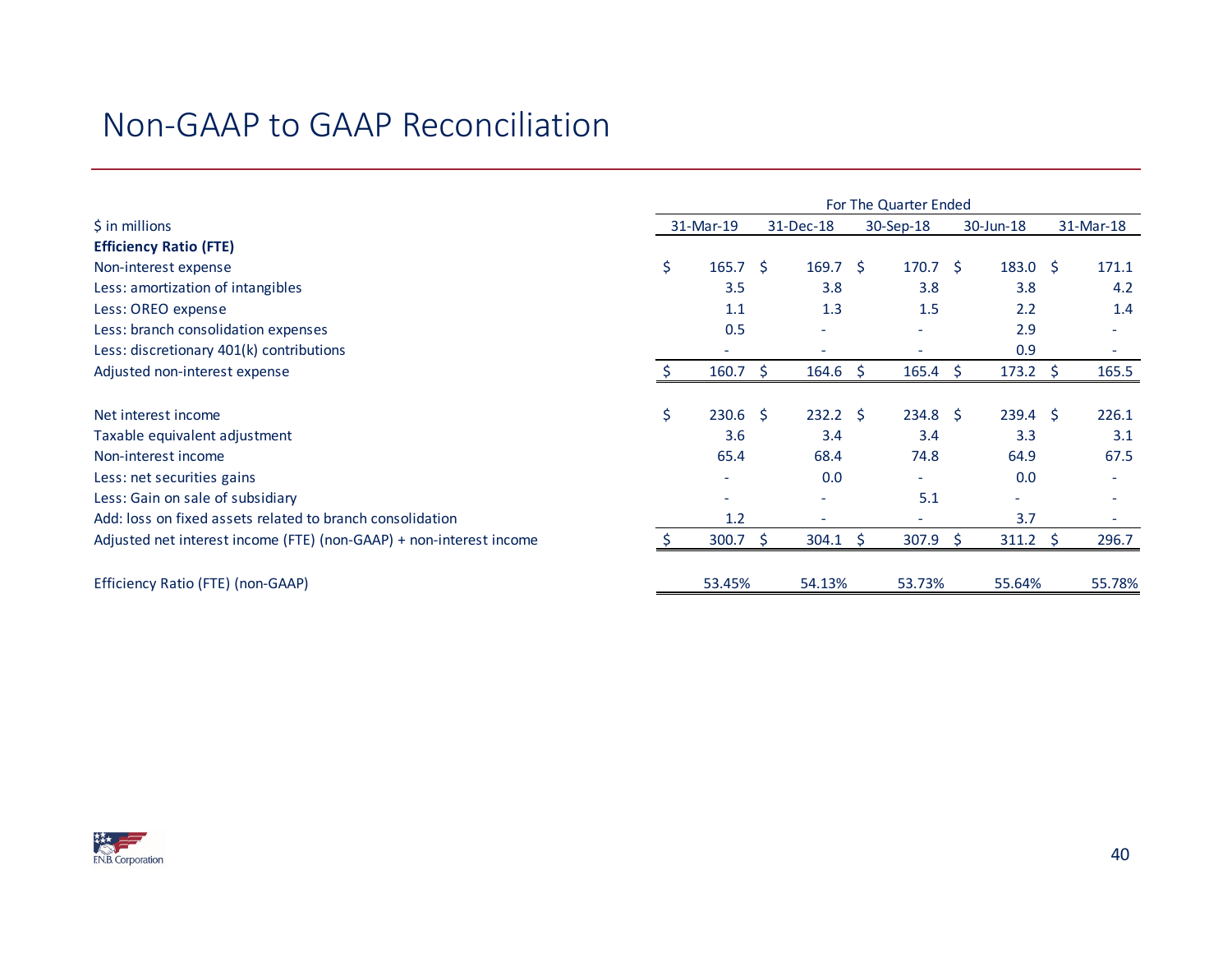|                                                                                                                                                      | For The Quarter Ended |                           |  |                        |  |                     |           |                      |  |                |  |  |  |  |
|------------------------------------------------------------------------------------------------------------------------------------------------------|-----------------------|---------------------------|--|------------------------|--|---------------------|-----------|----------------------|--|----------------|--|--|--|--|
| \$ in thousands                                                                                                                                      |                       | 31-Mar-19                 |  | 31-Dec-18              |  | 30-Sep-18           | 30-Jun-18 |                      |  | 31-Mar-18      |  |  |  |  |
| <b>Components of net interest income</b>                                                                                                             |                       |                           |  |                        |  |                     |           |                      |  |                |  |  |  |  |
| Net interest income                                                                                                                                  |                       | 230,593                   |  | 232.242                |  | 234,787             |           | $239,355$ \$         |  | 226,105        |  |  |  |  |
| Net interest margin (FTE)(1)                                                                                                                         |                       | 3.26%                     |  | 3.29%                  |  | 3.36%               |           | 3.51%                |  | 3.39%          |  |  |  |  |
| Incremental purchase accounting accretion included in net interest income<br>Incremental purchase accounting accretion impact to net interest margin |                       | $8.446$ \$<br>0.12%       |  | $8,322$ \$<br>0.12%    |  | $5,852$ \$<br>0.08% |           | $5,790$ \$<br>0.08%  |  | 4,841<br>0.07% |  |  |  |  |
| Cash recoveries included in net interest income<br>Cash recoveries impact to net interest margin                                                     |                       | $1,017 \quad$ \$<br>0.01% |  | $869 \quad 5$<br>0.01% |  | $1,479$ \$<br>0.02% |           | $10,198$ \$<br>0.15% |  | 1,085<br>0.02% |  |  |  |  |

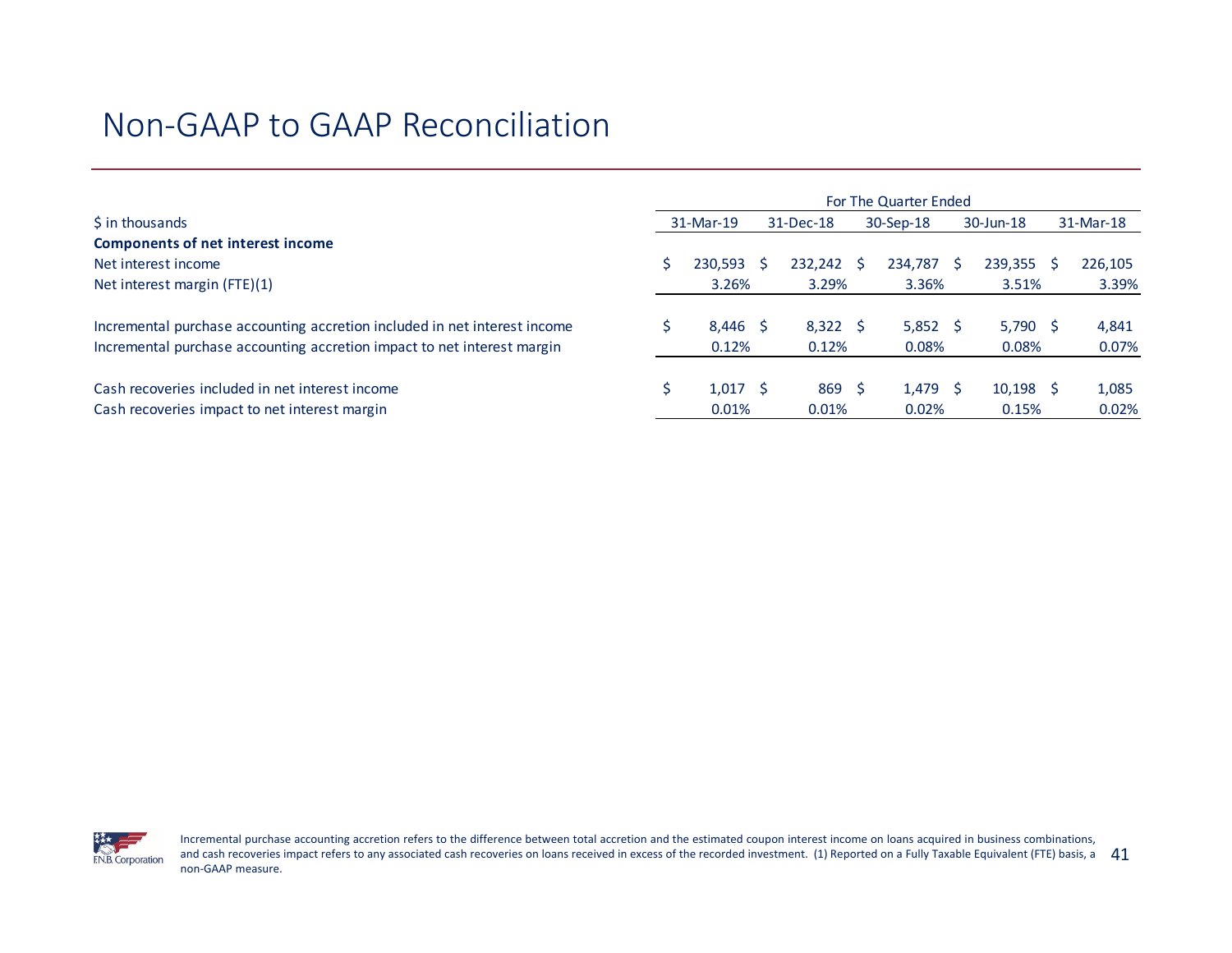|                                                                  |                    |                 |     |                       |              | For The Fiscal Year |    |                          |   |         |
|------------------------------------------------------------------|--------------------|-----------------|-----|-----------------------|--------------|---------------------|----|--------------------------|---|---------|
| \$ in thousands except per share amounts                         |                    | 2018            |     | 2017                  |              | 2016                |    | 2015                     |   | 2014    |
| Operating net income available to common stockholders            |                    |                 |     |                       |              |                     |    |                          |   |         |
| Net Income available to common stockholders                      | Ŝ.                 | 364,817         | - S | $191,163 \quad \zeta$ |              | $162,850$ \$        |    | $151,608$ \$             |   | 135,698 |
| Merger-related expense, net of tax                               |                    |                 |     | 37,667                |              | 24,889              |    | 2,084                    |   | 7,897   |
| Merger-related net securities gians, net of tax                  |                    |                 |     | (1,696)               |              |                     |    |                          |   |         |
| Branch consolidation costs, net of tax                           |                    | 5,227           |     |                       |              |                     |    |                          |   |         |
| Discretionary 401(k) contributions, net of tax                   |                    | 690             |     |                       |              |                     |    |                          |   |         |
| Reduction in valuation of deferred tax assets                    |                    |                 |     | 54,042                |              |                     |    |                          |   |         |
| Gain on sale of subsidiary                                       |                    | (4,057)         |     |                       |              |                     |    |                          |   |         |
| Operating net income available to common stockholders (non-GAAP) |                    | 366,677         |     | 281,176               | <sub>S</sub> | 187,739             | S. | 153,692                  | S | 143,595 |
| Operating net income per diluted common share                    |                    |                 |     |                       |              |                     |    |                          |   |         |
| Net income per diluted common share                              | $\mathsf{\dot{S}}$ | $1.12 \quad$ \$ |     | $0.63 \quad $$        |              | $0.78 \quad$ \$     |    | $0.86$ \$                |   | 0.80    |
| Merger-related expenses, net of tax                              |                    |                 |     | 0.13                  |              | 0.12                |    | 0.01                     |   | 0.05    |
| Merger-related net securities gains, net of tax                  |                    |                 |     | (0.01)                |              |                     |    |                          |   |         |
| Branch consolidation costs, net of tax                           |                    | 0.02            |     |                       |              |                     |    |                          |   |         |
| Discretionary 401(k) contributions, net of tax                   |                    | 0.00            |     |                       |              |                     |    | $\overline{\phantom{a}}$ |   |         |
| Reduction in valuation of deferred tax assets                    |                    |                 |     | 0.17                  |              |                     |    |                          |   |         |
| Gain on sale of subsidiary                                       |                    | (0.01)          |     |                       |              |                     |    |                          |   |         |
| Operating net income per diluted common share (non-GAAP)         |                    | 1.13            |     | 0.93                  |              | 0.90                | S  | 0.87                     | Ś | 0.85    |

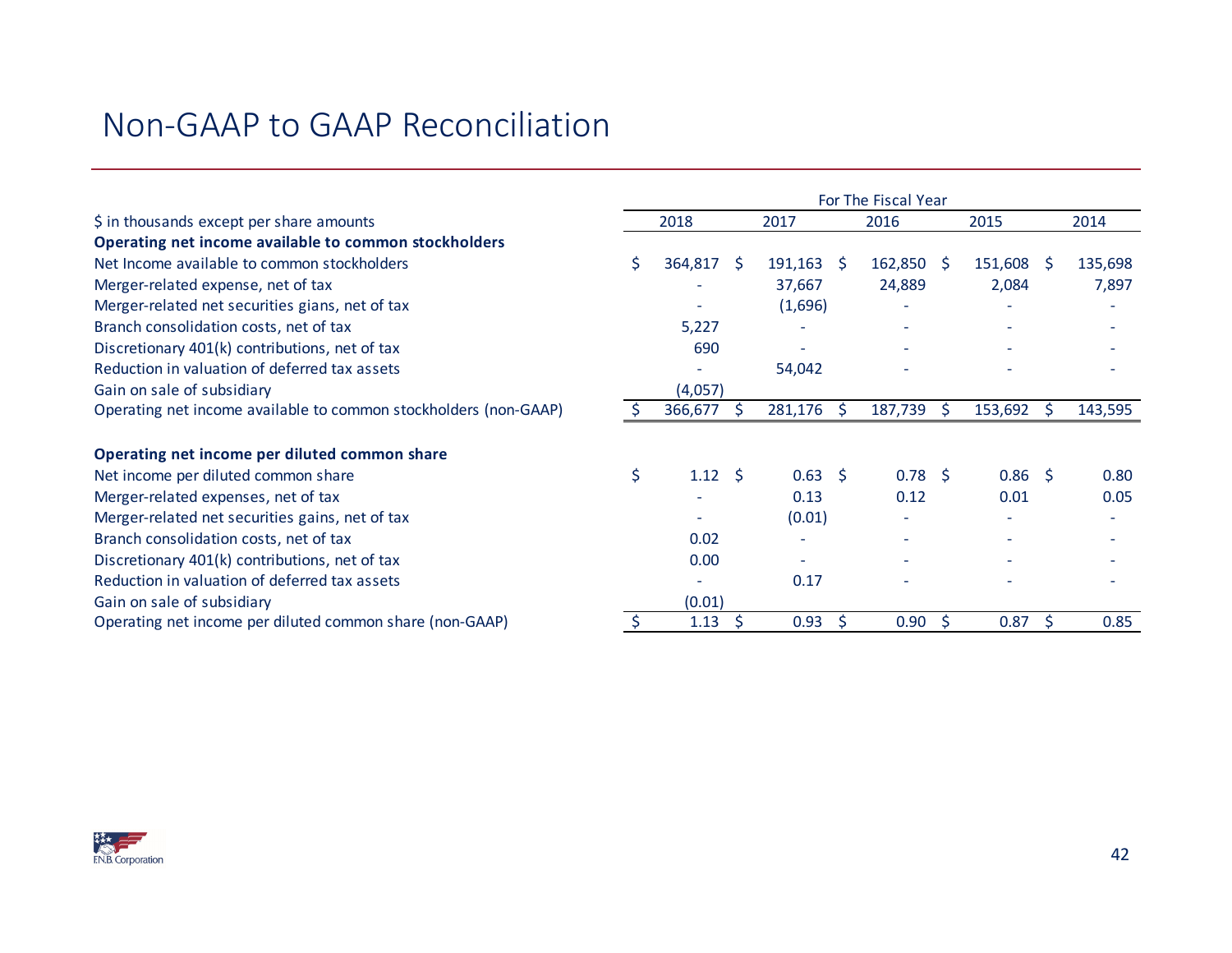|                                                                  | For The Fiscal Year |                 |              |                   |  |                          |  |                        |        |
|------------------------------------------------------------------|---------------------|-----------------|--------------|-------------------|--|--------------------------|--|------------------------|--------|
| \$ in thousands except per share amounts                         |                     | 2013            |              | 2012              |  | 2011                     |  | 2010                   | 2009   |
| Operating net income available to common stockholders            |                     |                 |              |                   |  |                          |  |                        |        |
| Net Income available to common stockholders                      |                     | 117.804         | <sub>S</sub> | $110,410 \pm 5$   |  | 87,047 \$                |  | 74,652<br><sub>S</sub> | 32,803 |
| Merger-related expense, net of tax                               |                     | 5,337           |              | 5,203             |  |                          |  |                        |        |
| Merger-related net securities gians, net of tax                  |                     |                 |              |                   |  |                          |  |                        |        |
| Pension Benefit, net of tax                                      |                     |                 |              |                   |  |                          |  | (6,853)                |        |
| Operating net income available to common stockholders (non-GAAP) |                     | 123,141         |              | 115,613           |  | 87,047                   |  | 67,799                 | 32,803 |
|                                                                  |                     |                 |              |                   |  |                          |  |                        |        |
| Operating net income per diluted common share                    |                     |                 |              |                   |  |                          |  |                        |        |
| Net income per diluted common share                              |                     | $0.80 \quad$ \$ |              | 0.79 <sup>5</sup> |  | $0.70 \,$ \$             |  | $0.65$ \$              | 0.32   |
| Merger-related expenses, net of tax                              |                     | 0.04            |              | 0.04              |  |                          |  | $\equiv$               |        |
| Merger-related net securities gains, net of tax                  |                     | $\equiv$        |              |                   |  |                          |  |                        |        |
| Pension Benefit, net of tax                                      |                     |                 |              |                   |  | $\overline{\phantom{a}}$ |  | (0.06)                 |        |
| Operating net income per diluted common share (non-GAAP)         |                     | 0.84            |              | 0.83              |  | 0.70                     |  | 0.59                   | 0.32   |

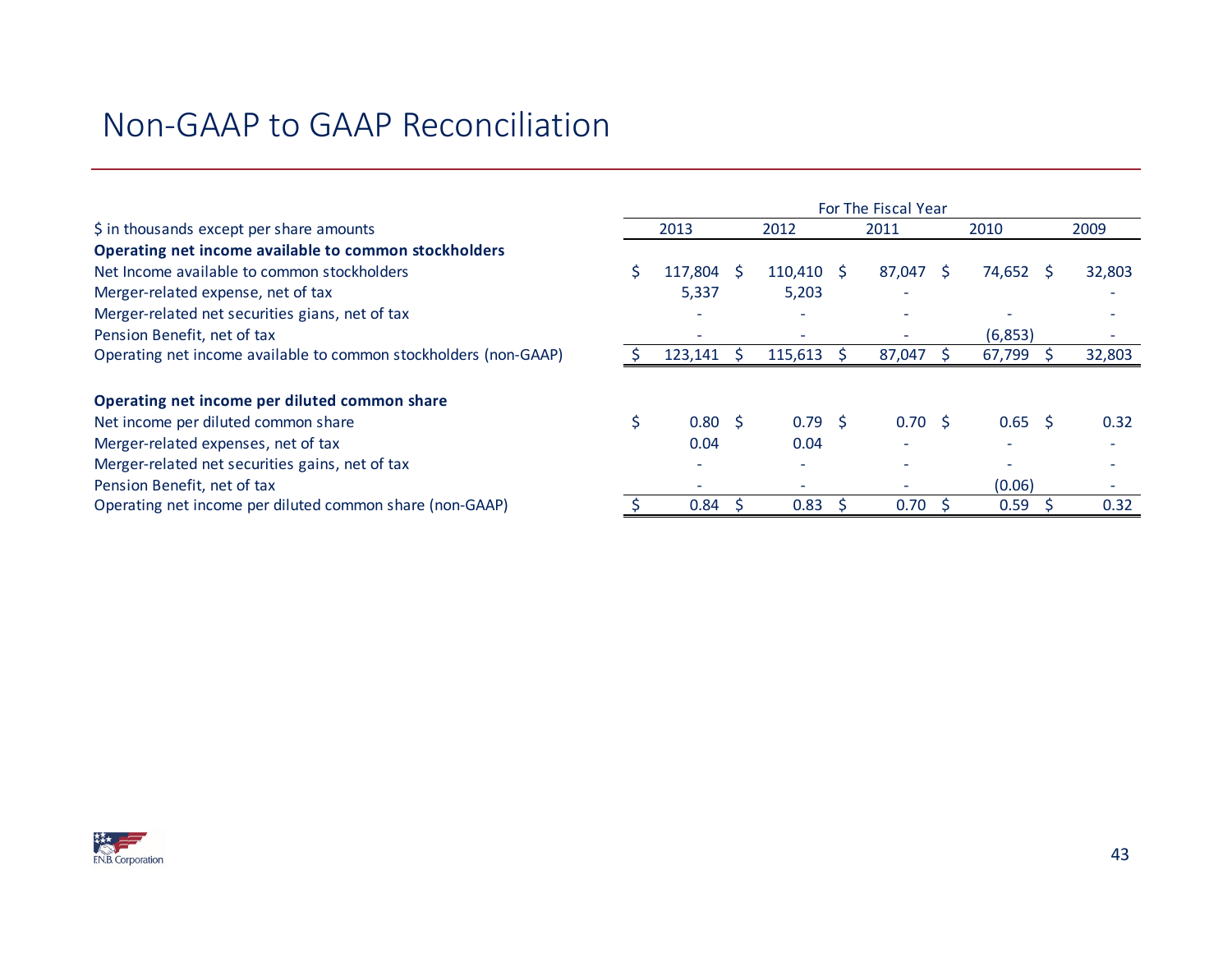|                                                                              | For The Fiscal Year |             |    |           |              |              |              |           |              |           |
|------------------------------------------------------------------------------|---------------------|-------------|----|-----------|--------------|--------------|--------------|-----------|--------------|-----------|
| \$ in thousands except per share amounts                                     |                     | 2018        |    | 2017      |              | 2016         |              | 2015      |              | 2014      |
| Return on average tangible common equity (ROATCE)                            |                     |             |    |           |              |              |              |           |              |           |
| Net income available to common stockholders                                  | \$                  | 364,817     | -Ŝ | 191,163   | <sub>S</sub> | $162,850$ \$ |              | 151,608   | <sup>S</sup> | 135,698   |
| Amortization of intangibles, net of tax                                      |                     | 12,365      |    | 11,386    |              | 8,943        |              | 6,861     |              | 6,316     |
| Tangible net income available to common stockholders (non-GAAP)              | S.                  | 377,182     |    | 202,549   | <sub>S</sub> | 171,793      | S.           | 158,469   | S.           | 142,014   |
| Average total stockholders' equity                                           | S.                  | 4,490,833   | S. | 4,073,700 | S.           | 2,499,976    | S            | 2,072,170 | S.           | 1,920,440 |
| Less: Average preferred stockholder's equity                                 |                     | 106,882     |    | 106,882   |              | 106,882      |              | 106,882   |              | 106,882   |
| Less: Average intangible assets(1)                                           |                     | 2,334,727   |    | 2,108,102 |              | 1,059,856    |              | 869,347   |              | 849,934   |
| Avereage tangible stockholder's equity (non-GAAP)                            |                     | 2,049,224   |    | 1,858,716 | Ŝ.           | 1,333,238    | S            | 1,095,941 |              | 963,624   |
| Return on average tangible common equity (non-GAAP)                          |                     | 18.41%      |    | 10.90%    |              | 12.89%       |              | 14.46%    |              | 14.74%    |
| <b>Operating ROATCE</b>                                                      |                     |             |    |           |              |              |              |           |              |           |
| Operating net income available to common stockholders(2)                     | Ŝ.                  | 366,677     | -S | 281,176   | -S           | 187,739 \$   |              | 153,692   | -S           | 143,595   |
| Amortization of intangibles, net of tax                                      |                     | 12,365      |    | 11,386    |              | 8,943        |              | 6,861     |              | 6,316     |
| Operating tangible net income available to common stockholders (non-GAAP) \$ |                     | 379,042     |    | 292,562   | <sub>S</sub> | 196,682      | S            | 160,553   | S            | 149,911   |
| Average total stockholders' equity                                           |                     | \$4,490,833 | S. | 4,073,700 | S.           | 2,499,976    | <sup>S</sup> | 2,072,170 | S.           |           |
|                                                                              |                     | 106,882     |    | 106,882   |              |              |              |           |              | 1,920,440 |
| Less: Average preferred stockholders' equity                                 |                     |             |    |           |              | 106,882      |              | 106,882   |              | 106,882   |
| Less: Average intangible assets(1)                                           |                     | 2,334,727   |    | 2,108,102 |              | 1,059,856    |              | 869,347   |              | 849,934   |
| Average tangible common equity (non-GAAP)                                    |                     | 2,049,224   |    | 1,858,716 | S            | 1,333,238    | S            | 1,095,941 | S            | 963,624   |
| Operating return on average tangible common equity (non-GAAP)                |                     | 18.50%      |    | 15.74%    |              | 14.75%       |              | 14.65%    |              | 15.56%    |

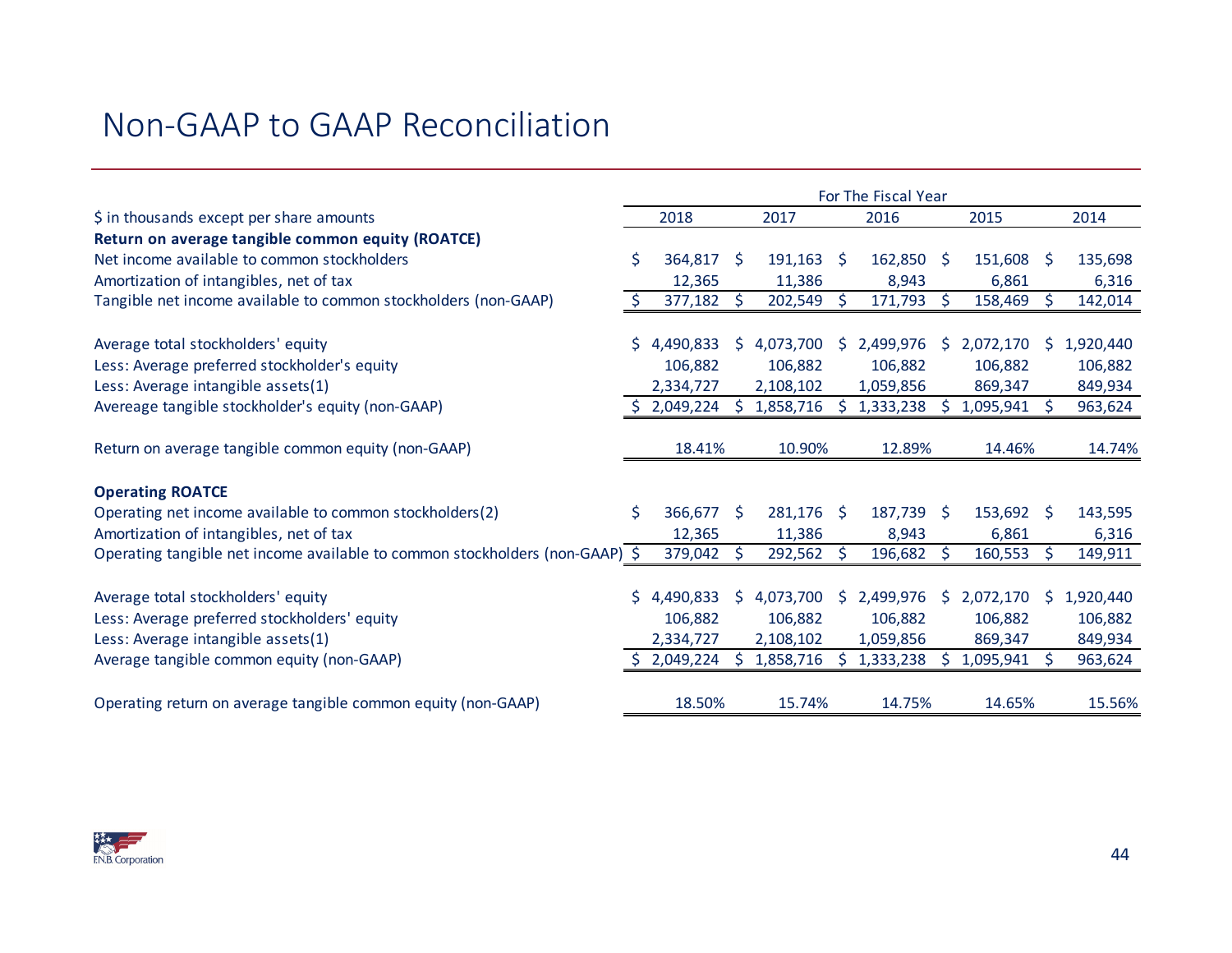|                                                            | For The Fiscal Year |            |              |             |    |              |         |            |              |         |
|------------------------------------------------------------|---------------------|------------|--------------|-------------|----|--------------|---------|------------|--------------|---------|
| \$ in thousands except per share amounts                   |                     | 2018       |              | 2017        |    | 2016         |         | 2015       |              | 2014    |
| <b>Efficiency Ratio</b>                                    |                     |            |              |             |    |              |         |            |              |         |
| Non-interest expense                                       | \$.                 | 694,532 \$ |              | 681,542 \$  |    | $511,133$ \$ |         | 390,549    | <sub>S</sub> | 379,253 |
| Less: amortization of intangibles                          |                     | 15,652     |              | 17,517      |    | 11,210       |         | 8,305      |              | 9,717   |
| Less: OREO expense                                         |                     | 6,359      |              | 4,438       |    | 5,154        |         | 4,637      |              | 4,400   |
| Less: merger-related expenses                              |                     |            |              | 56,513      |    | 37,439       |         | 3,033      |              | 12,150  |
| Less: impairment charge on other assets                    |                     |            |              |             |    | 2,585        |         |            |              |         |
| Less: branch consolidation expenses                        |                     | 2,939      |              |             |    |              |         |            |              |         |
| Less: discretionary 401(k) contributions                   |                     | 874        |              |             |    |              |         |            |              |         |
| Less: loss on trust preferred securities                   |                     |            |              |             |    |              |         |            |              |         |
| Adjusted non-interest expense                              | \$                  | 668,708    | $\mathsf{S}$ | 603,074 \$  |    | 454,745      | -\$     | 374,574 \$ |              | 352,986 |
|                                                            |                     |            |              |             |    |              |         |            |              |         |
| Net interest income                                        | \$.                 | 932,489    | S.           | 846,434 \$  |    | $611,512$ \$ |         | 498,222    | -Ś           | 466,297 |
| Taxable equivalent adjustment                              |                     | 13,270     |              | 18,766      |    | 11,248       |         | 7,636      |              | 6,899   |
| Non-interest income                                        |                     | 275,651    |              | 252,449     |    | 201,761      |         | 162,410    |              | 158,274 |
| Less: net securities gains                                 |                     | 34         |              | 5,916       |    | 712          |         | 822        |              | 11,717  |
| Less: gain on redemption of trust preferred securities     |                     |            |              |             |    | 2,422        |         |            |              |         |
| Less: other non-recurring items                            |                     |            |              |             |    |              |         |            |              | 2,713   |
| Less: loss on fixed assets related to branch consolidation |                     |            |              |             |    |              |         |            |              |         |
| Less: gain on sale of subsidiary                           |                     | 5,135      |              |             |    |              |         |            |              |         |
| Add: branch consolidation costs                            |                     | 3,677      |              |             |    |              |         |            |              |         |
| Adjusted net interest income (FTE) + non-interest income   | S.                  | 1,219,918  |              | \$1,111,733 | \$ | 821,387      | $\zeta$ | 667,447    | $\zeta$      | 617,040 |
| <b>Efficiency Ratio (non-GAAP)</b>                         |                     | 54.82%     |              | 54.25%      |    | 55.36%       |         | 56.12%     |              | 57.21%  |

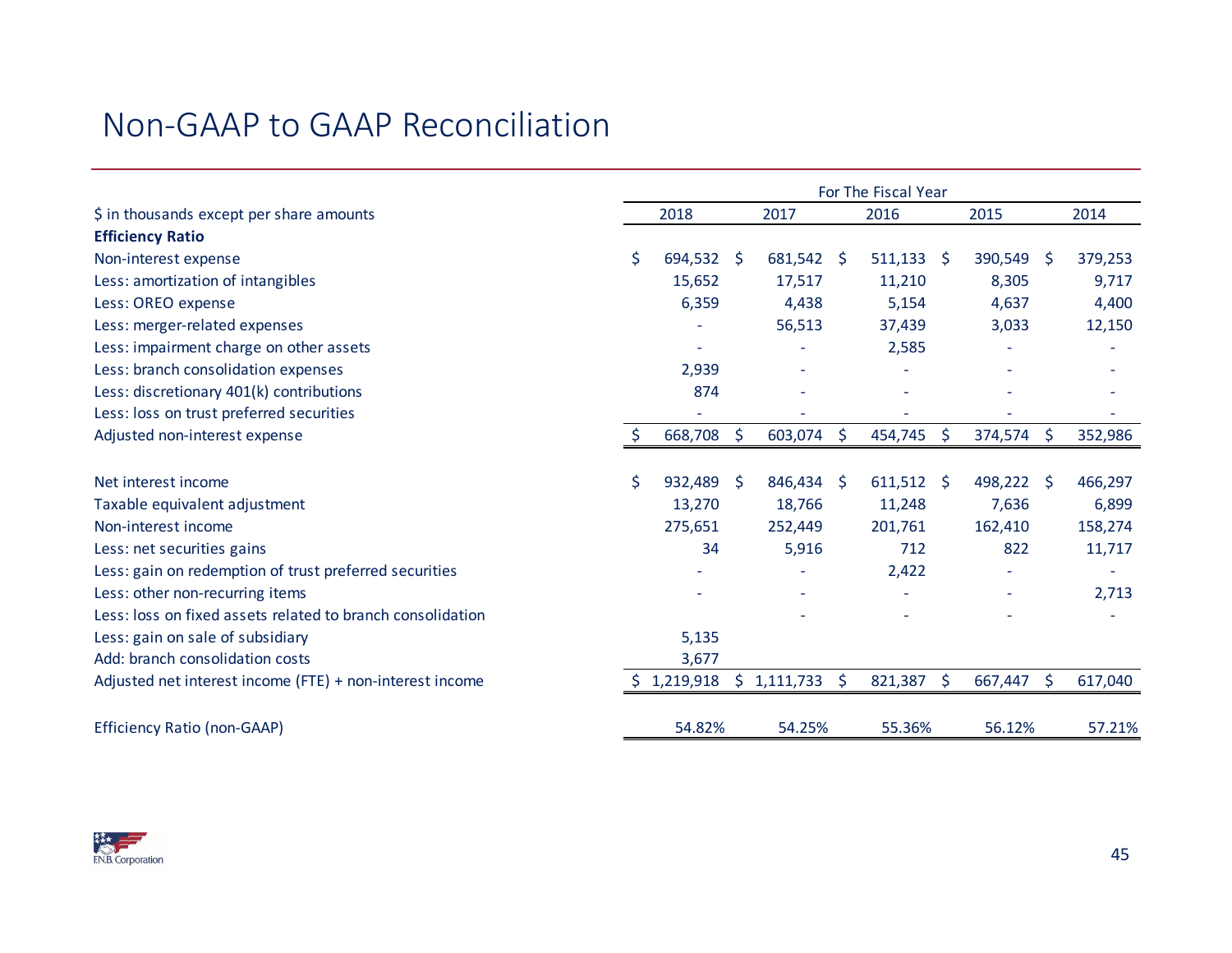|                                                | For The Fiscal Year |              |              |              |    |              |         |              |     |              |
|------------------------------------------------|---------------------|--------------|--------------|--------------|----|--------------|---------|--------------|-----|--------------|
| \$ in thousands                                |                     | 2018         |              | 2017         |    | 2016         |         | 2015         |     | 2014         |
| <b>Operating net income</b>                    |                     |              |              |              |    |              |         |              |     |              |
| Net income                                     | Ś.                  | 374,717      | -S           | 199,204      | -S | 170,891 \$   |         | 159,649      | -S  | 144,050      |
| Merger-related expense, net of tax             |                     |              |              | 37,667       |    | 24,889       |         | 2,084        |     | 7,897        |
| Tax expense of merger-related securities gains |                     |              |              | (1,696)      |    |              |         |              |     |              |
| Branch consolidation costs, net of tax         |                     | 5,227        |              |              |    |              |         |              |     |              |
| Discretionary 401 (k) contribution, net of tax |                     | 690          |              |              |    |              |         |              |     |              |
| Reduction in valuation of deferred tax assets  |                     |              |              | 54,042       |    |              |         |              |     |              |
| Gain on sale of subsidiary, net of tax         |                     | (4,057)      |              |              |    |              |         |              |     |              |
| Operating net income (non-GAAP)                | S.                  | 376,577      | <sub>S</sub> | 289,217      | S  | 195,780      | $\zeta$ | 161,733      | \$. | 151,947      |
|                                                |                     |              |              |              |    |              |         |              |     |              |
| Average total assets                           |                     | \$32,138,497 |              | \$29,131,109 |    | \$20,677,717 |         | \$16,606,147 |     | \$14,962,140 |
| Operating return on average assets             |                     |              |              |              |    |              |         |              |     |              |
| Operating net income                           |                     | 376,577      | S            | 289,217      | Ŝ. | 195,780      | S.      | 161,733      | S.  | 151,947      |
|                                                |                     |              |              |              |    |              |         |              |     |              |
| Average total assets                           |                     | \$32,138,497 |              | \$29,131,109 |    | \$20,677,717 |         | \$16,606,147 |     | \$14,962,140 |
| Operating return on average assets (non-GAAP)  |                     | 1.17%        |              | 0.99%        |    | 0.95%        |         | 0.97%        |     | 1.02%        |